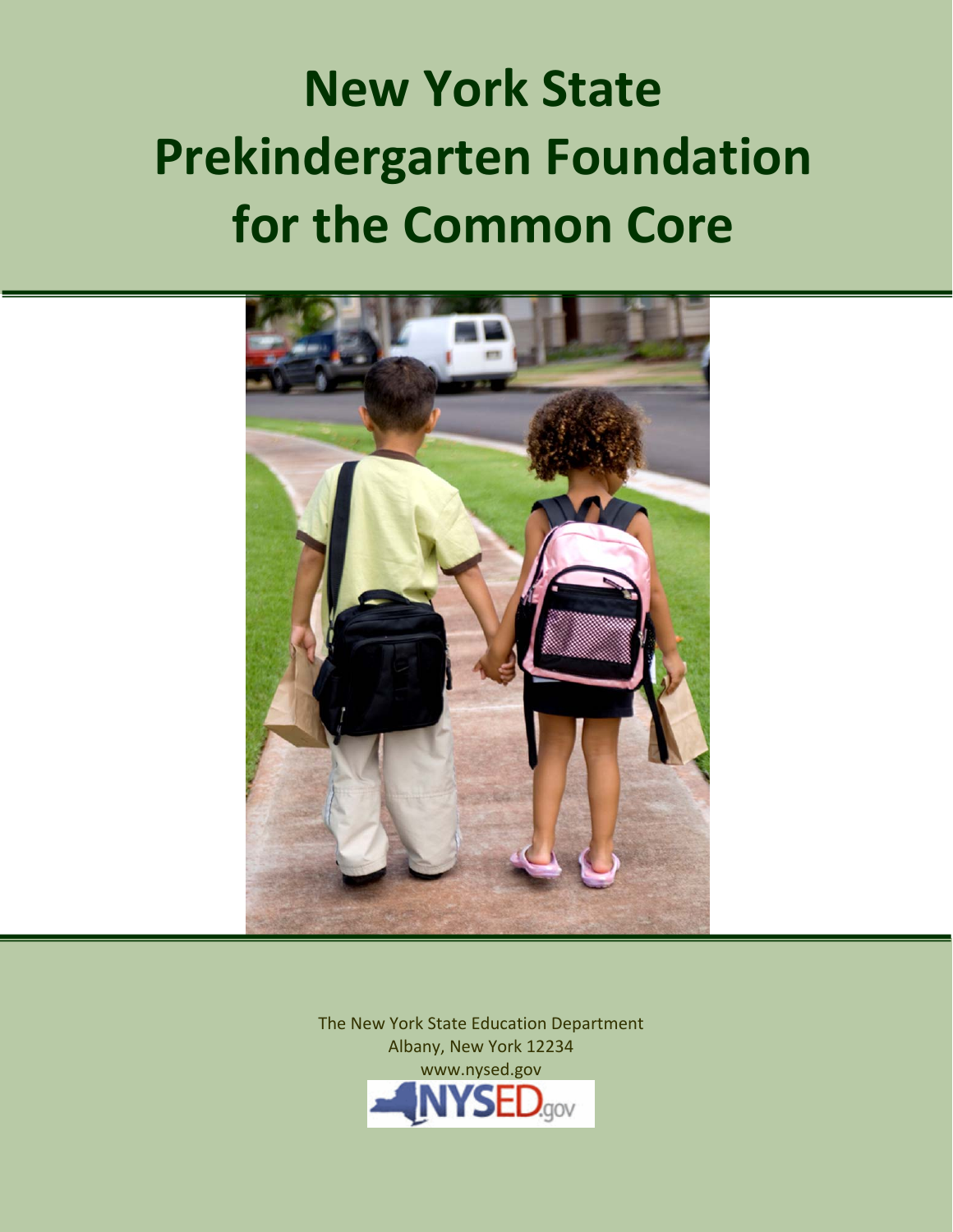## **TH E UNIVERSITY O F THE STATE O F NEW YORK REGENTS OF THE UNIVERSITY**

| Syracuse               |
|------------------------|
| Tonawanda              |
| Plattsburgh            |
| <b>Belle Harbor</b>    |
| Hartsdale              |
| Binghamton             |
| <b>Great Neck</b>      |
| Manhattan              |
| <b>Bronx</b>           |
| <b>Oakland Gardens</b> |
| Staten Island          |
| Rochester              |
| Albany                 |
| Albany                 |
| <b>Brooklyn</b>        |
| Rochester              |

#### **Commissioner of Education**

**President of the University of the State of New York**

JOHN B. KING, JR.

#### **Executive Deputy Commissioner**

VALERIE GREY

#### **Deputy Commissioner**

KEN SLENTZ

The State Education Department does not discriminate on the basis of age, color, religion, creed, disability, marital status, veteran status, national origin, race, gender, genetic predisposition or carrier status, or sexual orientation in its educational programs, services and activities. Portions of this publication can be made available in a variety of formats, including Braille, large print or audio tape, upon request. Inquiries concerning this policy of nondiscrimination should be directed to the Department's Office for Diversity, Ethics, and Access, Room 152, Education Building, Albany, NY 12234.

Additional copies can be downloaded at: [http://www.p12.nysed.gov/ciai/common\\_core\\_standards/pdfdocs/nyslsprek.pdf](http://www.p12.nysed.gov/ciai/common_core_standards/pdfdocs/nyslsprek.pdf)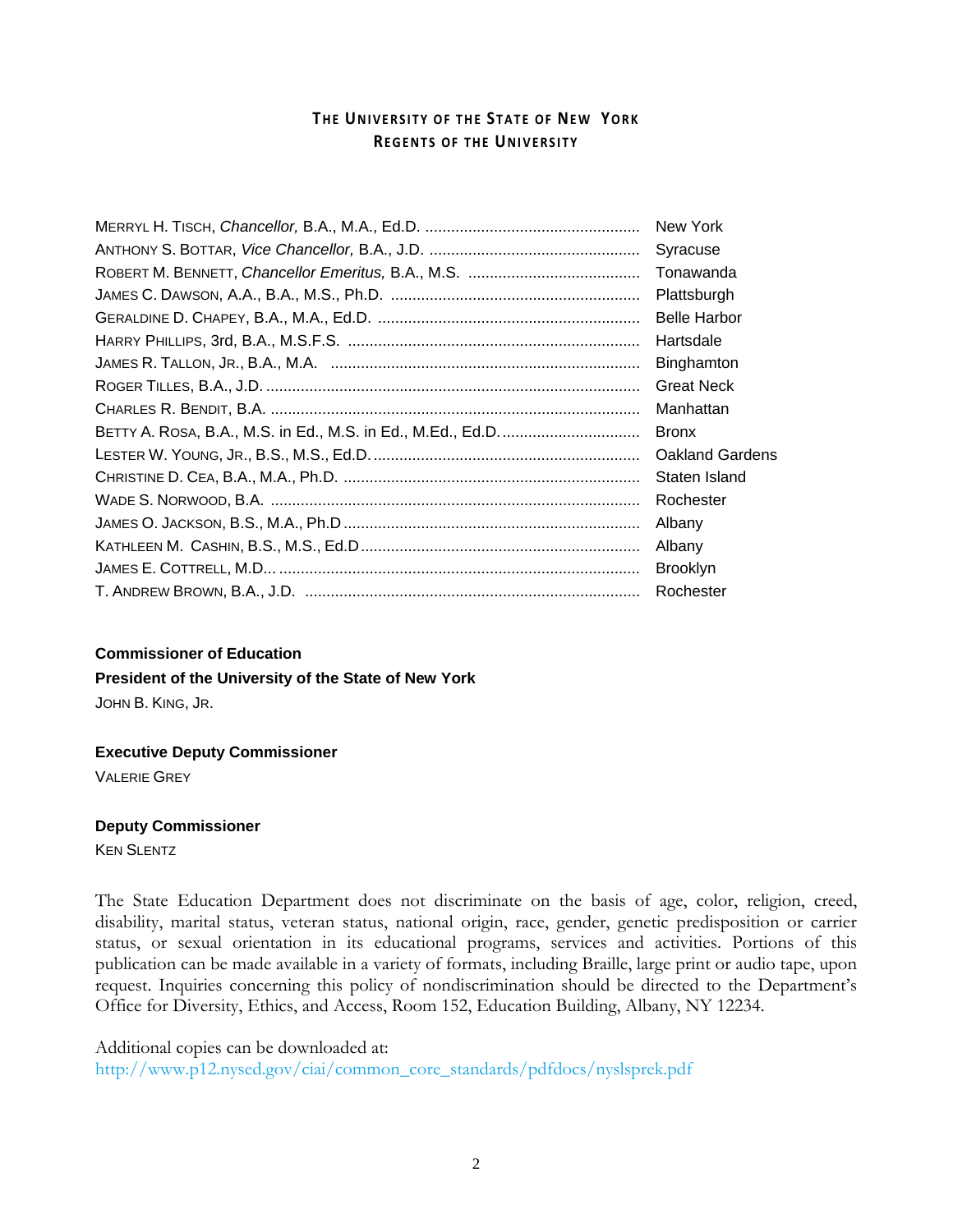| <b>ACKNOWLEDGEMENTS</b>                               | 4  |
|-------------------------------------------------------|----|
| <b>INTRODUCTION</b>                                   | 5  |
| <b>DOMAIN 1: APPROACHES TO LEARNING</b>               | 10 |
| DOMAIN 2: PHYSICAL DEVELOPMENT AND HEALTH             | 12 |
| <b>DOMAIN 3: SOCIAL AND EMOTIONAL DEVELOPMENT</b>     | 15 |
| DOMAIN 4: COMMUNICATION, LANGUAGE, AND LITERACY       |    |
| PART A: APPROACHES TO COMMUNICATION                   | 17 |
| PART B: ENGLISH LANGUAGE ARTS AND LITERACY            | 19 |
| <b>DOMAIN 5: COGNITION AND KNOWLEDGE OF THE WORLD</b> |    |
| <b>MATHEMATICS</b>                                    | 25 |
| <b>SCIENCE</b>                                        | 28 |
| <b>SOCIAL STUDIES</b>                                 | 31 |
| <b>THE ARTS</b>                                       | 34 |
| <b>TECHNOLOGY</b>                                     | 37 |
| <b>RESEARCH AND SUPPORTING MATERIAL</b>               |    |
| <b>DOMAIN 1: APPROACHES TO LEARNING</b>               | 39 |
| <b>DOMAIN 2: PHYSICAL DEVELOPMENT AND HEALTH</b>      | 43 |
| <b>DOMAIN 3: SOCIAL AND EMOTIONAL DEVELOPMENT</b>     | 45 |
| DOMAIN 4: COMMUNICATION, LANGUAGE, AND LITERACY       | 50 |
| <b>DOMAIN 5: COGNITION AND KNOWLEDGE OF THE WORLD</b> | 55 |
| <b>APPENDIX</b>                                       | 62 |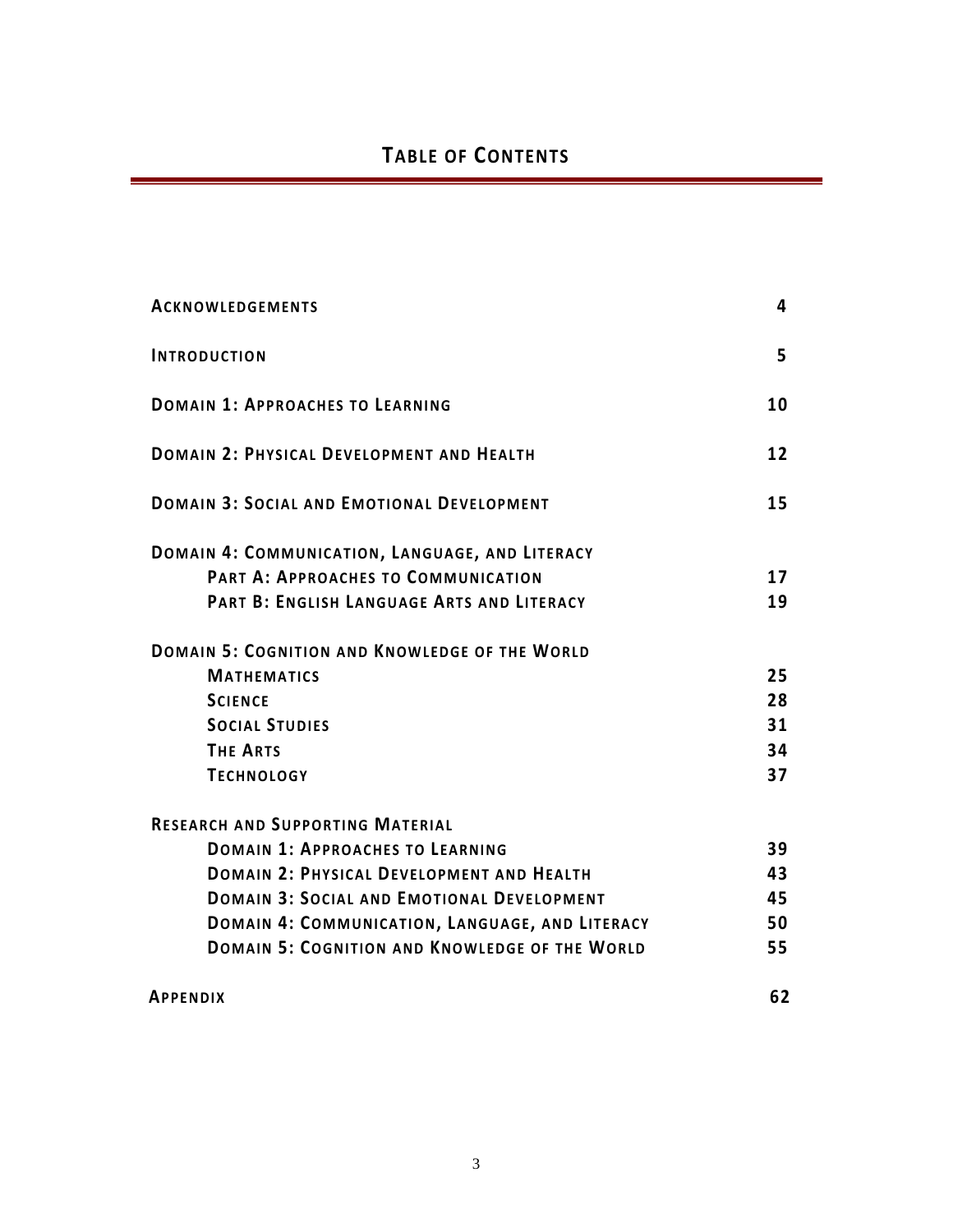## **ACKNOWLEDGEMENTS**

*Many individuals contributed to the development of the Prekindergarten Foundation for the Common Core. Some made many trips to Albany to work diligently to develop the prekindergarten standards. Others contributed often via the internet. The time, energy, knowledge, and support of everyone listed below have been greatly appreciated.* 

| Denise Androvette     | Mary Fritz              | Kay Peavey             |
|-----------------------|-------------------------|------------------------|
| Alisha Bahrman        | Cindy Gallagher         | Patty Persell          |
| Kai Baltimore         | Jennifer Garbach        | Mike Plotzker          |
| Jennifer Bautista     | Harold Goldsmith        | Nancy Ralston          |
| Marion Barnett        | Mary Haust              | Carol Rasowsky         |
| Audrey Berman         | Doris Hill-Wyley        | Sage Ruckterstuhl      |
| Kathy Bishop          | Maria Hansen            | Amy Rudat              |
| Karen Brackett        | Deborah Hardy           | Pedro Ruiz             |
| Larry Brown           | Julie Healy             | Anne Ryan              |
| Rhonda Carloss-Smith  | Barbara Hogan           | Sandy Rybaltowski      |
| Karen Chavis          | Liz Hood                | Carol Saginaw          |
| Kin Chee              | Robin Hooper            | Kimberly Santiago      |
| Sherry Cleary         | Karen Howard            | Dawn Scagnelli         |
| Linda Coleman Nichols | Anthony Jaacks          | Anne Schiano           |
| Linda Collins         | Tracey Johnson          | Karen Schimke          |
| Sherry Copeland       | Kristen Kerr            | Lorraine Scorsone      |
| Sandra Cote           | Karen Kilbride          | Catherine Scott-Little |
| Ann Crotty            | Abbe Kovacik            | Elizabeth Schwartz     |
| Edith Cruz            | Joanne LaCrosse         | Patricia Skinner       |
| Mary Ann Demar        | Ann Laitres             | John Svendsen          |
| Jean Derick           | Jo Ann Larson           | Susan Stoeller         |
| Myrtle DeSala         | Mary Lavin              | Dorothy Strickland     |
| Tanya Dackowski       | Ramona Lipka            | Erik Sweet             |
| Marcha Dumka          | Carmelita Lomeo-Smirtic | Kristine Tuttle        |
| Recy Dunn             | Patricia MacVittie      | Rebecca Valenchis      |
| DeSylvia Dwyer        | Meg McNiff              | Sean Walmsley          |
| <b>Betty Evans</b>    | Rita Molloy             | Trudy Walp             |
| Joy Farley            | Gail Moon               | Carol Webb             |
| Colleen Ferrone       | Lynnette Pannucci       | Gary West              |
| Maria Fetten          | Sophia Pappas           | Cindy Williams         |
| <b>Bob Frawley</b>    | Larry Paska             | Leslie Yolan           |
| Lynn Fris             | Deborah Paul            | Sandra Zeidman         |

*Thanks, too, to the more than 550 educators who completed surveys about this document as it developed over time. While your names are just too numerous to mention here, your input was helpful and appreciated.*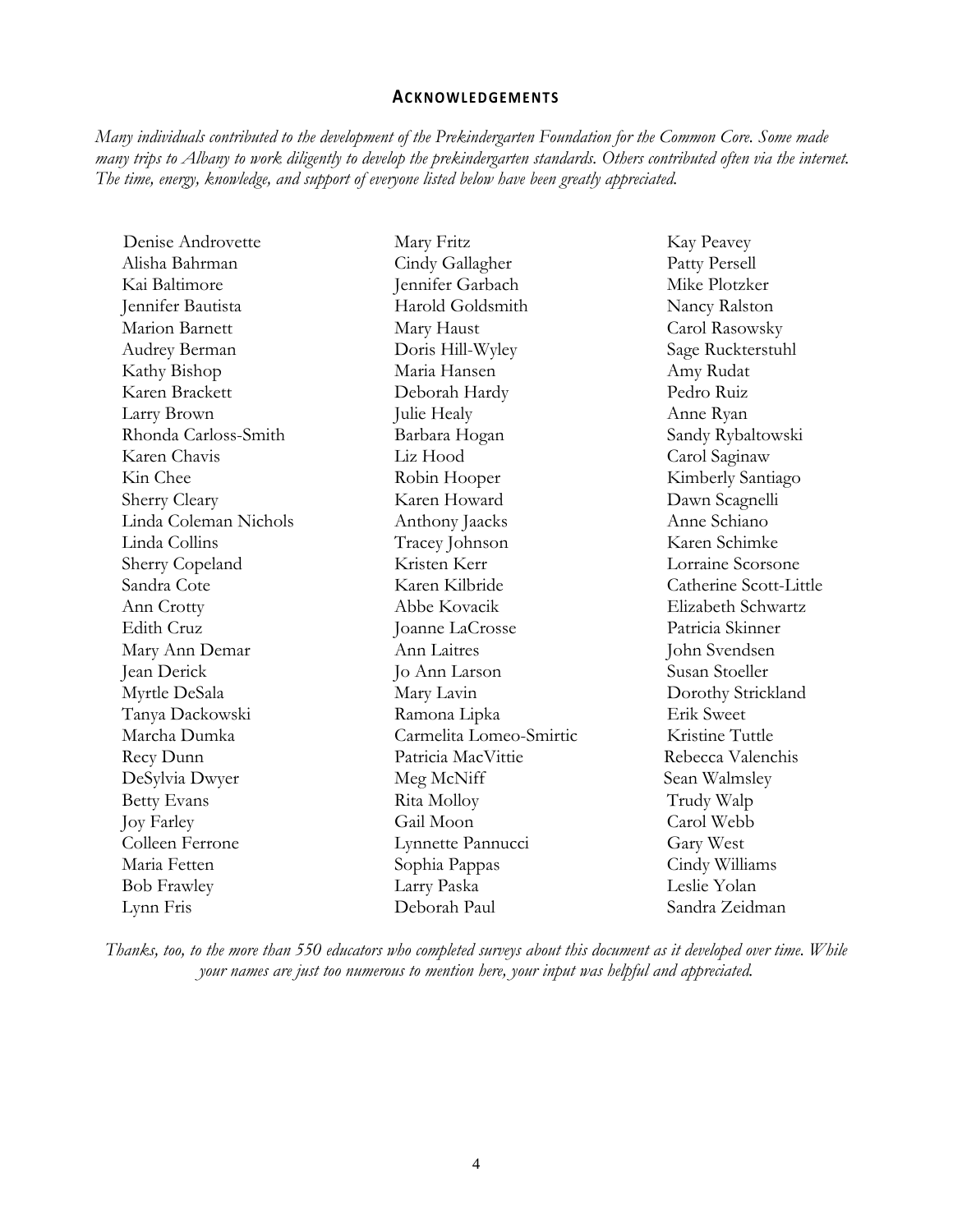#### **INTRODUCTION**

"Early childhood education for all children ages birth through grade 3 is an integrated system designed to ensure that each child receives a healthy start and attains the skills and concepts to have a successful academic experience in **developmentally‐appropriate programs. Components of the system include standards based programs that start early, instruction by highly qualified persons and an environment that coordinates comprehensive services and provides information and support to families."**

**(2006)**

 $\overline{a}$ 

*New York State Board of Regents*  **Early Childhood Policy** 

#### **The New York State Prekindergarten Foundation for the Common Core**

Carefully developed early learning expectations linked to K-12 standards contribute to a more cohesive, unified approach to young children's education. Adopted and approved by the Board of Regents in January 20[1](#page-4-0)1, the original version of the New York State Prekindergarten Learning Standards<sup>1</sup> provided a framework that focuses on the learning and development of the whole child and was inclusive of the broad academic concepts of the newly adopted New York State P-12 Common Core Learning Standards for English Language Arts and Literacy, as well as for Mathematics. The New York State Prekindergarten Learning Standards also aligned with the existing New York State K-12 learning standards in science, social studies, and the arts. In an effort to provide a clear, comprehensive, and consolidated resource for early childhood professionals, the New York State Prekindergarten Learning Standards have been revised to fully encompass the New York State P-12 Common Core Learning Standards for English Language Arts and Literacy, as well as for Mathematics at the Prekindergarten level. The revision process has resulted in one document, the New York State Prekindergarten Foundation for the Common Core.

The New York State Prekindergarten Foundation for the Common Core is organized into five broad developmental and interrelated domains. The five distinct, but highly interrelated domains provide the structure for the New York State Prekindergarten Foundation for the Common Core. A brief description of each domain appears below:

- **Approaches to Learning** How children become involved in learning and acquiring knowledge.
- **Physical Development and Health** Children's physical health and ability to engage in daily activities.
- **Social and Emotional Development** The emotional competence and ability to form positive relationships that give meaning to children's experiences in the home, school, and larger community.
- **Communication, Language, and Literacy** How children understand, create, and communicate meaning.
- **Cognition and Knowledge of the World** What children need to know and understand about their world and how they apply what they know. This domain is a direct reflection of the content competencies and knowledge of the Common Core Learning Standards.

<span id="page-4-0"></span><sup>&</sup>lt;sup>1</sup> For a complete, detailed history of the creation of the New York State Prekindergarten Learning Standards and the genesis of the New York State Prekindergarten Foundation for the Common Core, please see the attachment labeled, "Appendix".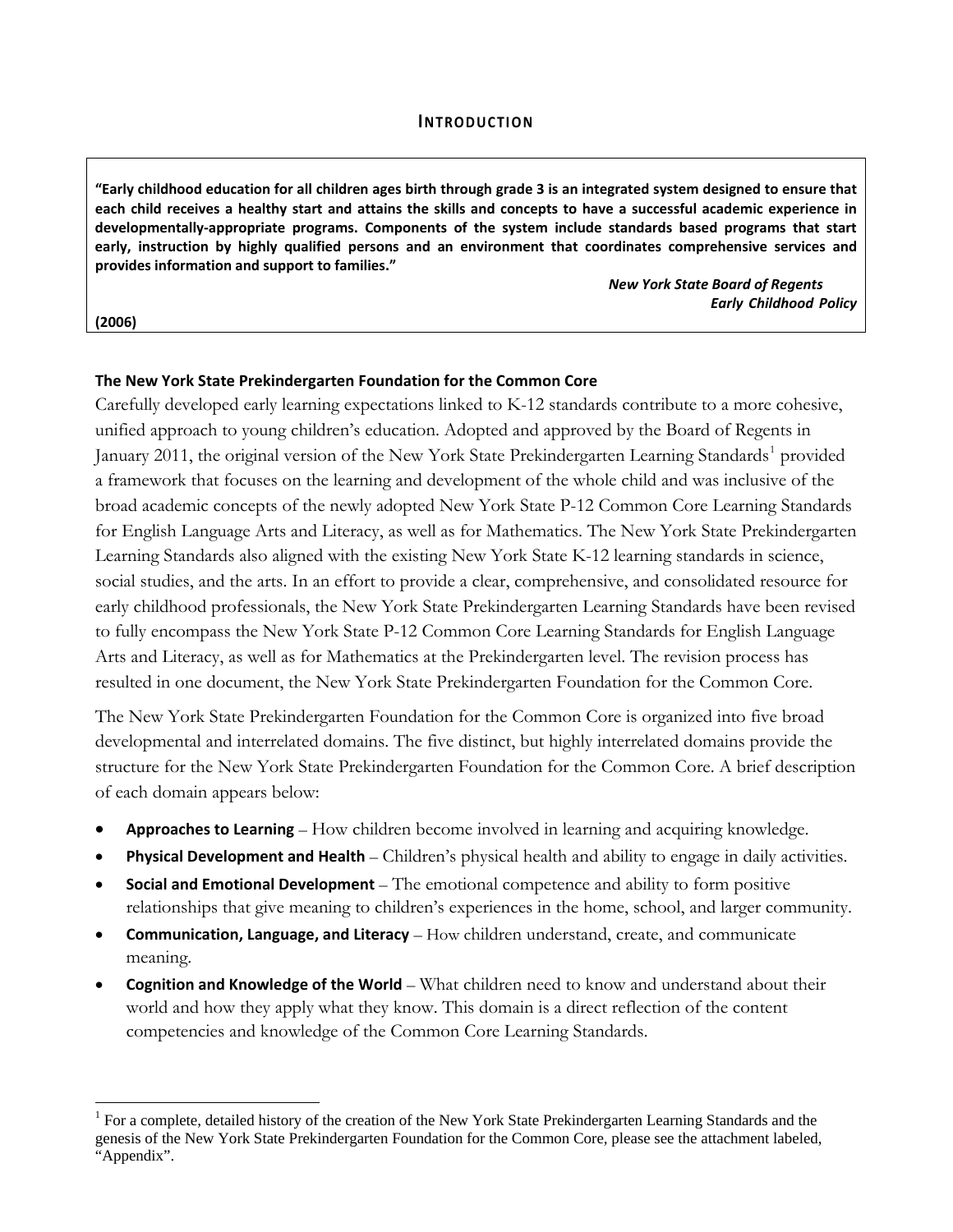The introduction to each domain sets the context for understanding its connection to how young children learn and develop. The benchmarks and benchmark indicators in each domain represent the standards for what prekindergarten students should know and be able to do in order to be successful learners. Indicators are observable and demonstrative and can be accomplished through the play and active engagement of four year olds within a rich and well designed environment. The lists of indicators are not exhaustive, but are samples of observable behaviors a child may exhibit in meeting the benchmarks.

Prekindergarten and preschool teachers, caregivers, and parents can determine what children are learning, what they enjoy, and what they have mastered, through careful observation of their play, work, and interactions with others, both in the classroom and in other environments. Listening and conversing with children, as well as examining and commenting on their creations and explorations, provides valuable information about each child's individual learning and development. The New York State Prekindergarten Foundation for the Common Core will provide an essential beginning for developing and implementing high quality curriculum, creating meaningful and appropriate learning experiences for four-year-olds across New York State, and informing other critical processes such as designing learning environments, planning standards based instruction and assessment, as well as pre-service and in-service training for administrators and teachers, and results-oriented parent engagement.

## **The New York State Prekindergarten Foundation for the Common Core and Success for All Students**

The primary purpose of prekindergarten standards is to ensure that all children, including children with disabilities, students with Limited English Proficiency (LEP), and English Language Learners (ELLs) have rich and varied early learning experiences that prepare them for success in school and lay the foundation for college and career readiness.

#### **Preschool Children with Disabilities**

*The New York State Prekindergarten Foundation for the Common Core* will assist all early childhood professionals in setting high expectations for children. Preschool children with disabilities and their typically developing peers are all capable of learning, achieving, and making developmental progress. Preschool children with disabilities need specially designed instruction and related services designed to address their disability and ensure their participation in age appropriate activities with nondisabled peers. Each preschool child with a disability has an individualized educational program (IEP) which documents his/her individual goals, supports, and services as determined by his/her needs, strengths, and abilities. These individual supports, accommodations, and services are designed to assist the child to meet the goals in his/her IEP as well as to achieve the learning standards. With the appropriate services and supports, children with disabilities can participate in prekindergarten experiences with their nondisabled peers and be held to the same high standards and expectations as those without disabilities.

#### **English Language Learners**

Early childhood education plays an essential role in preparing young English language learners (ELLs) for later success in school. It provides children with the opportunity to develop basic foundational skills in language and literacy before they enter kindergarten ready to learn. Young English language learners can begin to develop these essential foundational skills even before they have developed strong English language skills. It is, therefore, essential to encourage continued first language development in our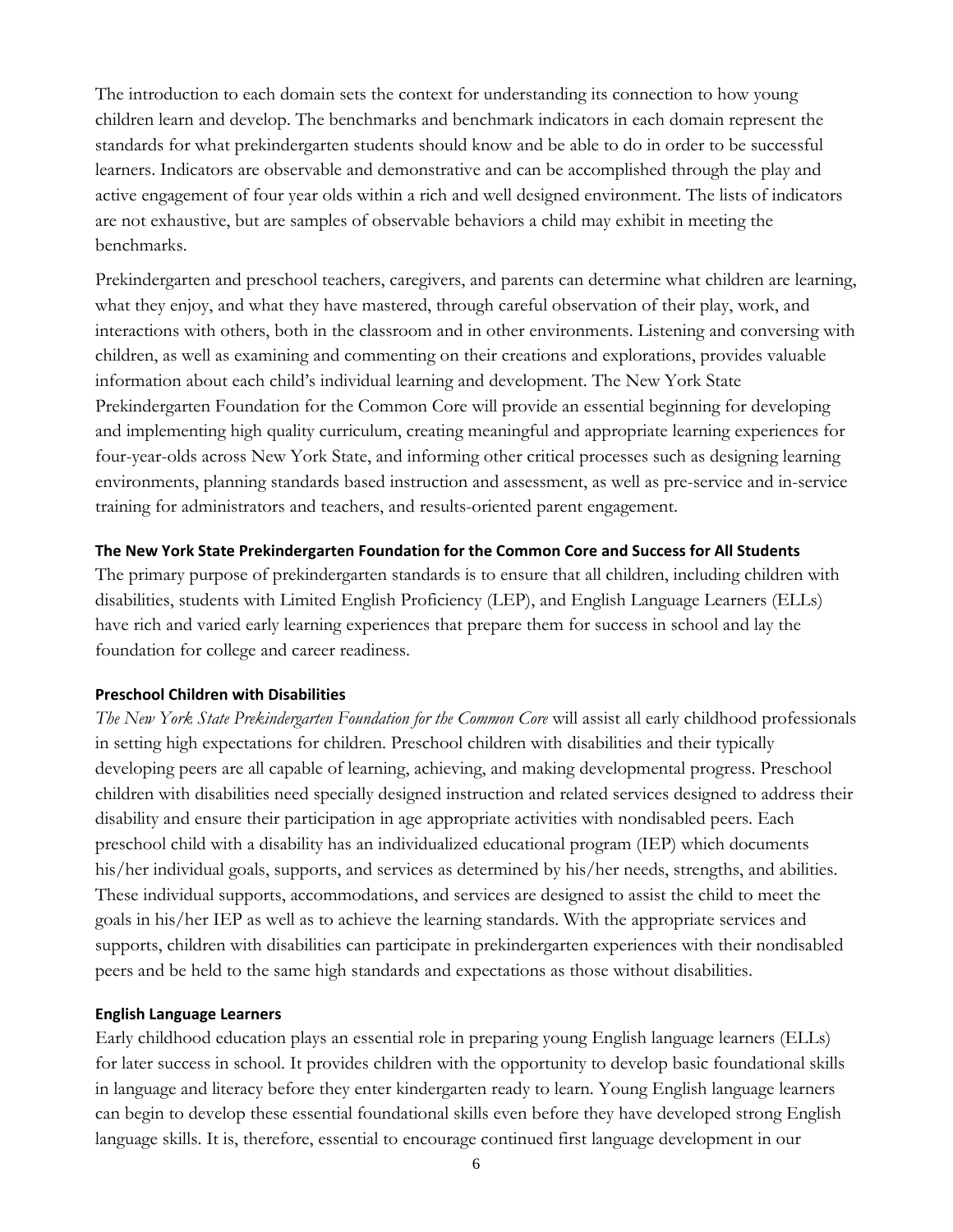children by providing them with appropriate education settings such as a bilingual classroom or integrated English as a Second Language (ESL) program, which support language and literacy learning in English. Those children who have had rich first language experiences seem to learn a second language, such as English, more easily than children who have had limited experience with the language they have used in their homes since birth. Like other skills, children develop language along a continuum with many factors contributing to the language acquisition process. The background knowledge that each child brings to the task of learning English has to be respected and acknowledged as part of the ongoing learning process.

The New York State Prekindergarten Foundation for the Common Core acknowledges the central role of language in the achievement of benchmarks as laid out for each of the domains and highlights the needs of learners who are still developing proficiency in English. These standards use students' first languages and cultures as the foundation for developing academic language proficiency, and encourage the education of young English language learners in a bilingual setting. The New York State Prekindergarten Foundation for the Common Core envisions language proficiency that builds on language complexity, cognitive engagement, and context within the key areas of language development (speaking, listening, viewing, representing, reading, and writing). The contexts of interaction, as defined by the benchmarks and performance indicators, are found within each of the domains of this document. These contexts allow for a range of language complexity and varying degrees of cognitive engagement as young English language learners interact with peers and adults in an encouraging and supportive environment for the purpose of negotiating meaning as well as exploration and discovery.

Guiding principles were developed by the original workgroup and were upheld throughout all work in the development of the New York State Prekindergarten Learning Standards as well as the New York State Prekindergarten Foundation for the Common Core. They are as follows: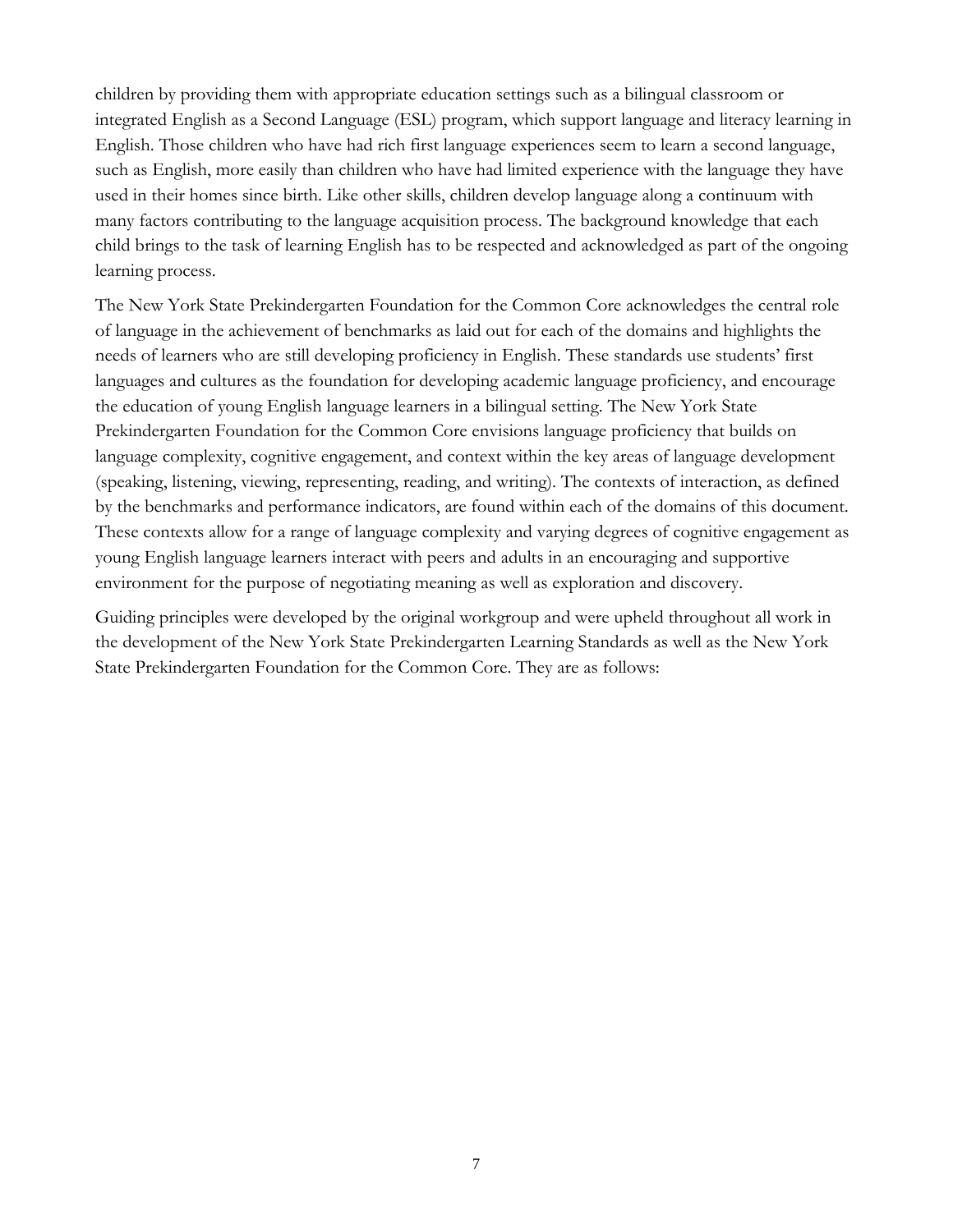# **GUIDING PRINCIPLES FOR THE DEVELOPMENT OF THE NEW YORK STATE PREKINDERGARTEN FOUNDATION TO THE COMMON CORE**

- 1. All children are capable of learning, achieving and making developmental progress. The Prekindergarten Learning Standards are intended for all children regardless of economic, linguistic, and cultural differences or physical, learning, and emotional challenges.
- 2. Children develop at different rates and each child is unique in his/her own development, growth, and acquisition of skills. Appropriate and reasonable supports and accommodation must be provided to enable all children to succeed.
- 3. Children are active learners. A primary approach to learning is through purposeful play. Intentional planning promotes rich learning experiences that invite participation, involve multiple contexts, and engage the senses that help children explore their environment.
- 4. Early learning and development are multi-dimensional. Children's learning is integrated and occurs simultaneously across all domains, which are interrelated and interactive with one another.
- 5. Children learn in the context of interactions and relationships with family members, caregivers, teachers, and other children in their immediate environment and in their community.
- 6. The family is a significant contributor to children's lifelong learning and development. Actively engaging parents in the early education of their children is essential to children's success in the elementary classroom and later learning.
- 7. These Learning Standards may be used as tools to empower parents, teachers, and caregivers to better support and enhance young children's learning and development.
- 8. These Learning Standards acknowledge and respect children's rich backgrounds, their heritage, cultures, and linguistic differences.
- 9. The content of these Learning Standards is guided by research and effective practice to strengthen instruction and educational experiences across all settings. These Learning Standards are systemically aligned with New York State Common Core Learning standards, performance indicators for bilingual and preschool special education, Head Start outcomes, and the National Association for the Education of Young Children guidelines. They build upon provisions of quality set forth in child-care licensing requirements.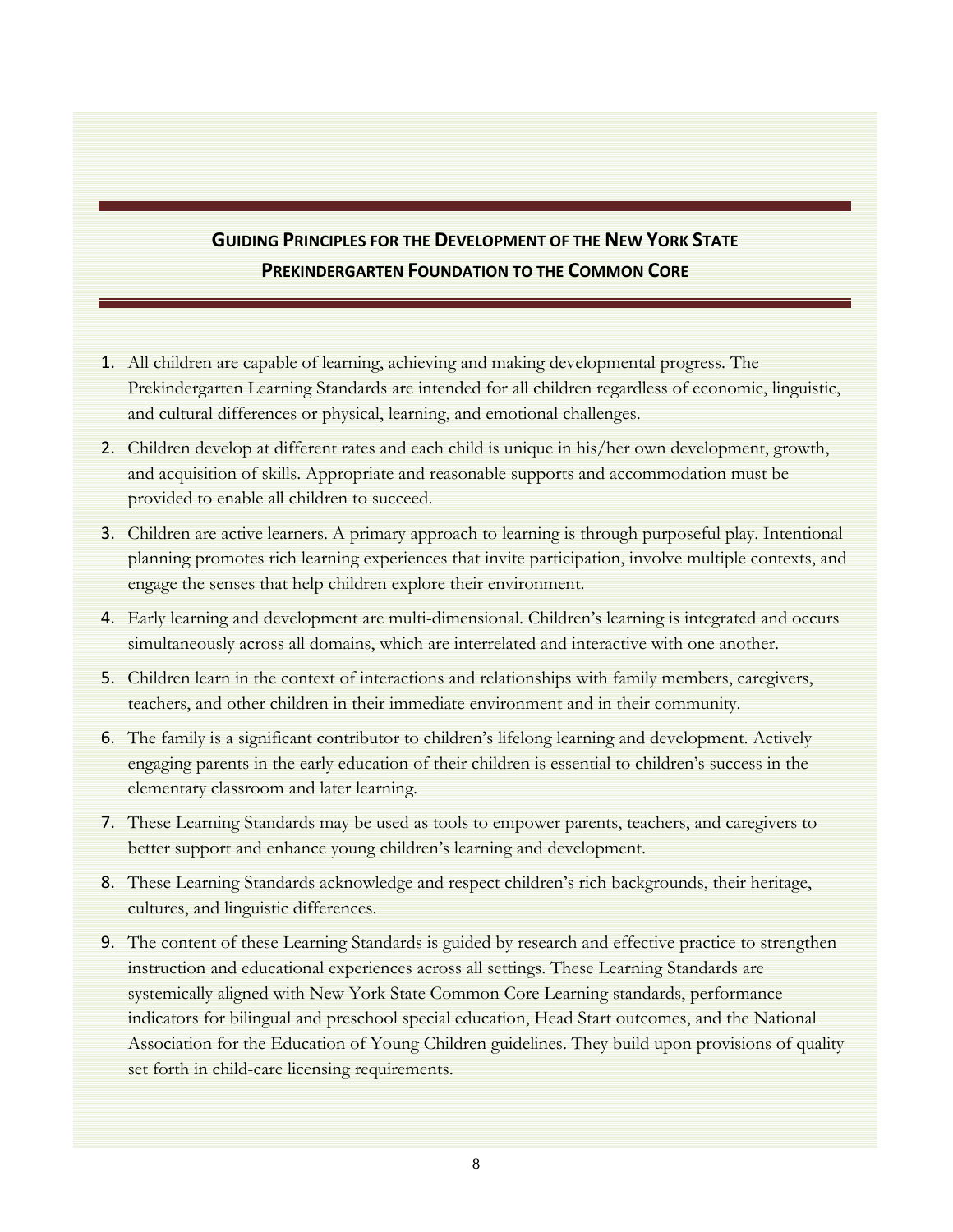The following summary statements reinforce the guiding principles, relevant literature on early learning standards, and developmentally appropriate practice in early childhood programs.

## **The New York State Prekindergarten Foundation for the Common Core is:**

- A resource for guiding the design, selection and implementation of a high quality curriculum.
- A guide for planning experiences and instructional activities that enable children to meet the standards.
- A guide for selecting assessment tools appropriate for children with differing abilities and challenges.
- A framework for all prekindergarten children regardless of language, background, or diverse needs.
- A bridge between the learning expectations of children birth through three and the standards for those attending K-12 in public schools.
- A focus for discussions regarding the education of young children by educators, policy makers, families and community members.
- A template for planning professional development opportunities.

## **The New York State Prekindergarten Foundation for the Common Core is** *not***:**

- Intended to be used as a checklist, but can inform the development or selection of screening and progress monitoring tools.
- Intended to be used as an assessment tool.
- Intended to be used as a curriculum.
- Meant to bar children from kindergarten entry.
- Meant to stifle the creativity of teachers, caregivers or parents.
- Intended to mandate specific teaching practices or materials.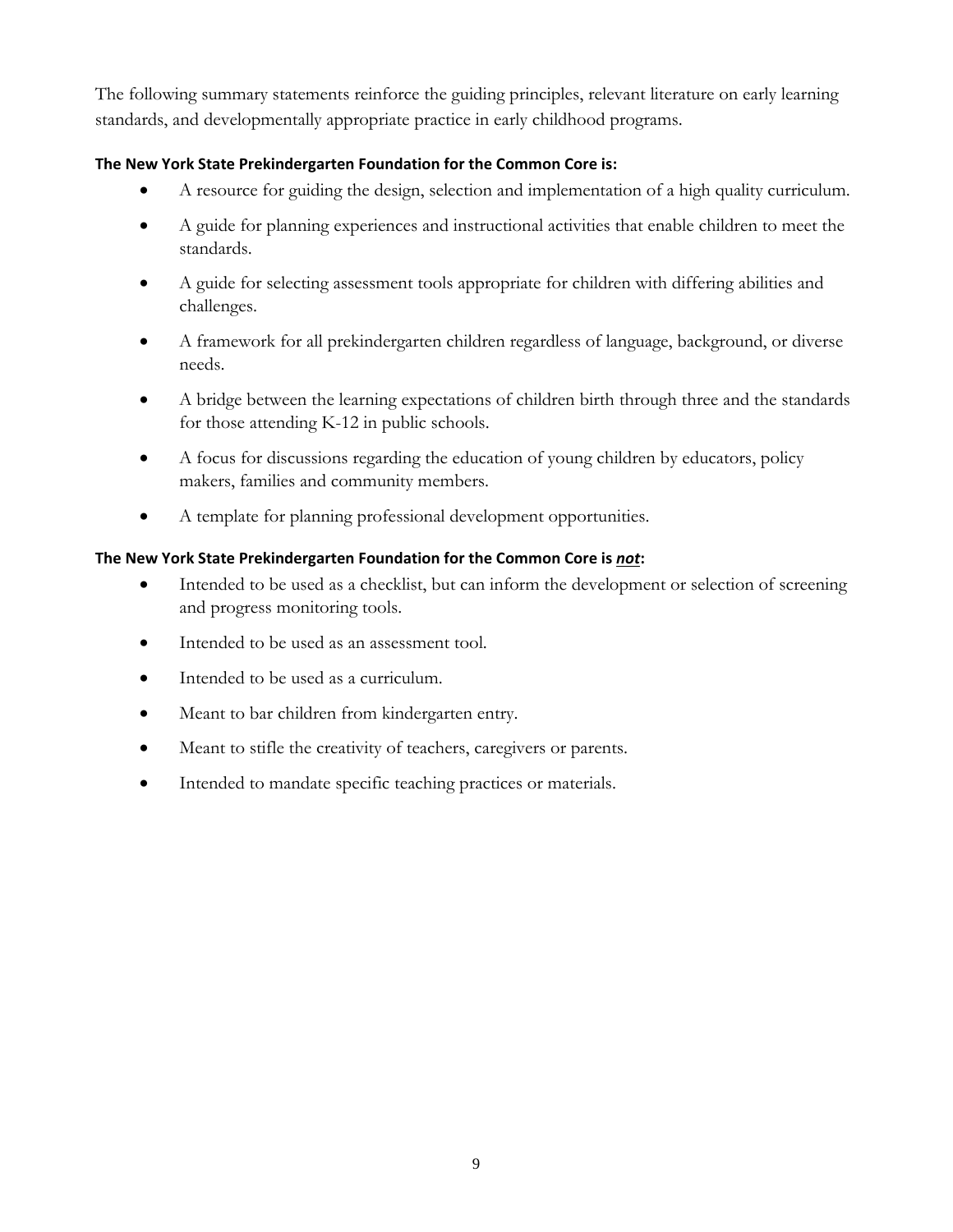

## **Domain 1: [Approaches](#page-38-0) to Learning**

**Approaches to Learning: Foundational Skills**

**NOTE: In prekindergarten, children are expected to demonstrate increasing awareness and competence in the areas that follow.**

## **Engagement**

- 1. Actively and confidently engages in play as a means of exploration and learning.
	- a) Interacts with a variety of materials through play.
	- b) Participates in multiple play activities with same material.
	- c) Engages in pretend and imaginative play testing theories, acting out imagination.
	- d) Self-selects play activity and demonstrates spontaneity.
	- e) Uses "trial and error" method to figure out a task, problem, etc.
	- f) Demonstrates awareness of connections between prior and new knowledge.
- 2.Actively engages in problem solving.
	- a) Identifies a problem and tries to solve it independently.
	- b) Attempts multiple ways to solve a problem.
	- c) Communicates more than one solution to a problem.
	- d) Engages with peers and adults to solve problems.

#### **Creativity and Imagination**

- 3. Approaches tasks, activities and problems with creativity, imagination and/or willingness to try new experiences or activities.
	- a) Chooses materials/props and uses novel ways to represent ideas, characters, and objects.
	- b) Identifies additional materials to complete a task.
	- c) Experiments to further his/her knowledge.
	- d) Seeks additional clarity to further his/her knowledge.
	- e) Seeks out connections, relations and assistance from peers and adults to complete a task.
	- f) Communicates more than one solution to a problem.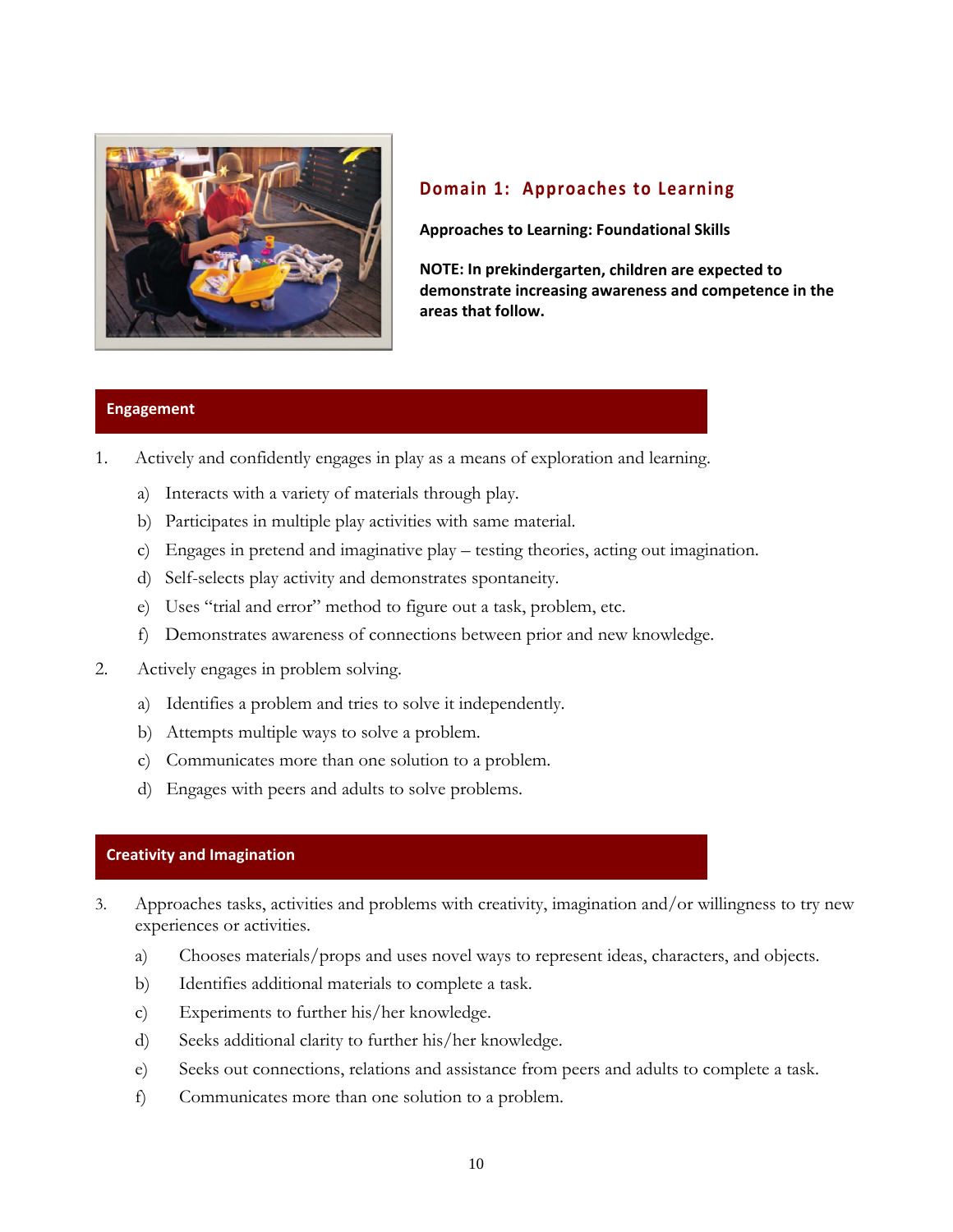#### **Curiosity and Initiative**

- 4. Exhibits curiosity, interest, and willingness in learning new things and having new experiences.
	- a) Asks questions using who, what, how, why, when, where, what if.
	- b) Expresses an interest in learning about and discussing a growing range of ideas.
	- c) Actively explores how things in the world work.
	- d) Investigates areas of interest.
	- e) Takes objects and materials apart and attempts to reassemble them (e.g., puzzles, models, nuts and bolts).
	- f) Seeks out activities and materials that support his/her curiosity.
	- g) Willingly engages in new experiences and activities.

## **Persistence**

- 5. Demonstrates persistence.
	- a) Maintains focus on a task.
	- b) Seeks assistance when the next step seems unclear or appears too difficult.
	- c) Modifies strategies used to complete a task.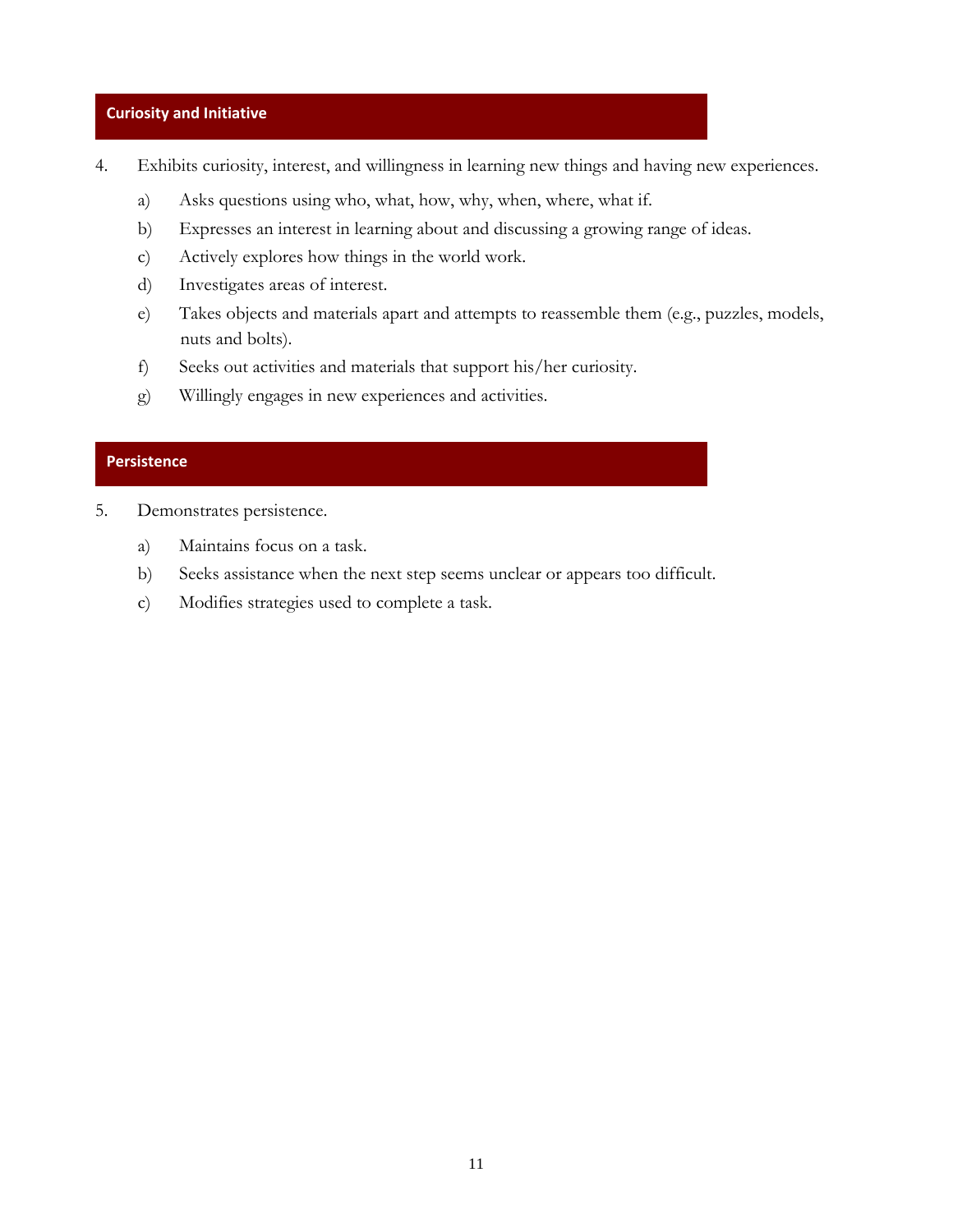

# **Domain 2: Physical [Development](#page-42-0) and Health**

**Physical Development and Health: Foundational Skills**

**w. the areas that follo NOTE: In prekindergarten, children are expected to demonstrate increasing awareness and competence in**

## **Physical Development**

- 1. Uses senses to assist and guide learning.
	- a) Identifies sights, smells, sounds, tastes and textures.
	- b) Compares and contrasts different sights, smells, sounds, tastes, and textures.
	- c) Uses descriptive words to discuss sights, smells, sounds, tastes, and textures.
- 2. Uses sensory information to plan and carry out movements.
	- a) Demonstrates appropriate body awareness when moving in different spaces.
	- b) Exhibits appropriate body movements when carrying out a task.
	- c) Demonstrates awareness of spatial boundaries and the ability to work within them.
- 3. Demonstrates coordination and control of large muscles.
	- a) Displays an upright posture when standing or seated.
	- b) Maintains balance during sitting, standing, and movement activities.
	- c) Runs, jumps, walks in a straight line, and hops on one foot.
	- d) Climbs stairs using alternating feet.
	- e) Puts on age appropriate clothing items, such as shirts, jackets, pants, shoes, etc.
- 4. Combines a sequence of large motor skills with and without the use of equipment.
	- a) Navigates age appropriate playground equipment.
	- b) Peddles a tricycle.
	- c) Throws, catches or kicks a large, light-weight ball (8" 10").
	- d) Participates in a series of large motor movements or activities such as, dancing, follow the leader, or Simon Says.
- 5. Demonstrates eye-hand coordination and dexterity needed to manipulate objects.
	- a) Uses pincher grasp (index finger and thumb).
	- b) Demonstrates ability to engage in finger plays.
	- c) Uses materials such as pencils, paint brushes, eating utensils and blunt scissors effectively.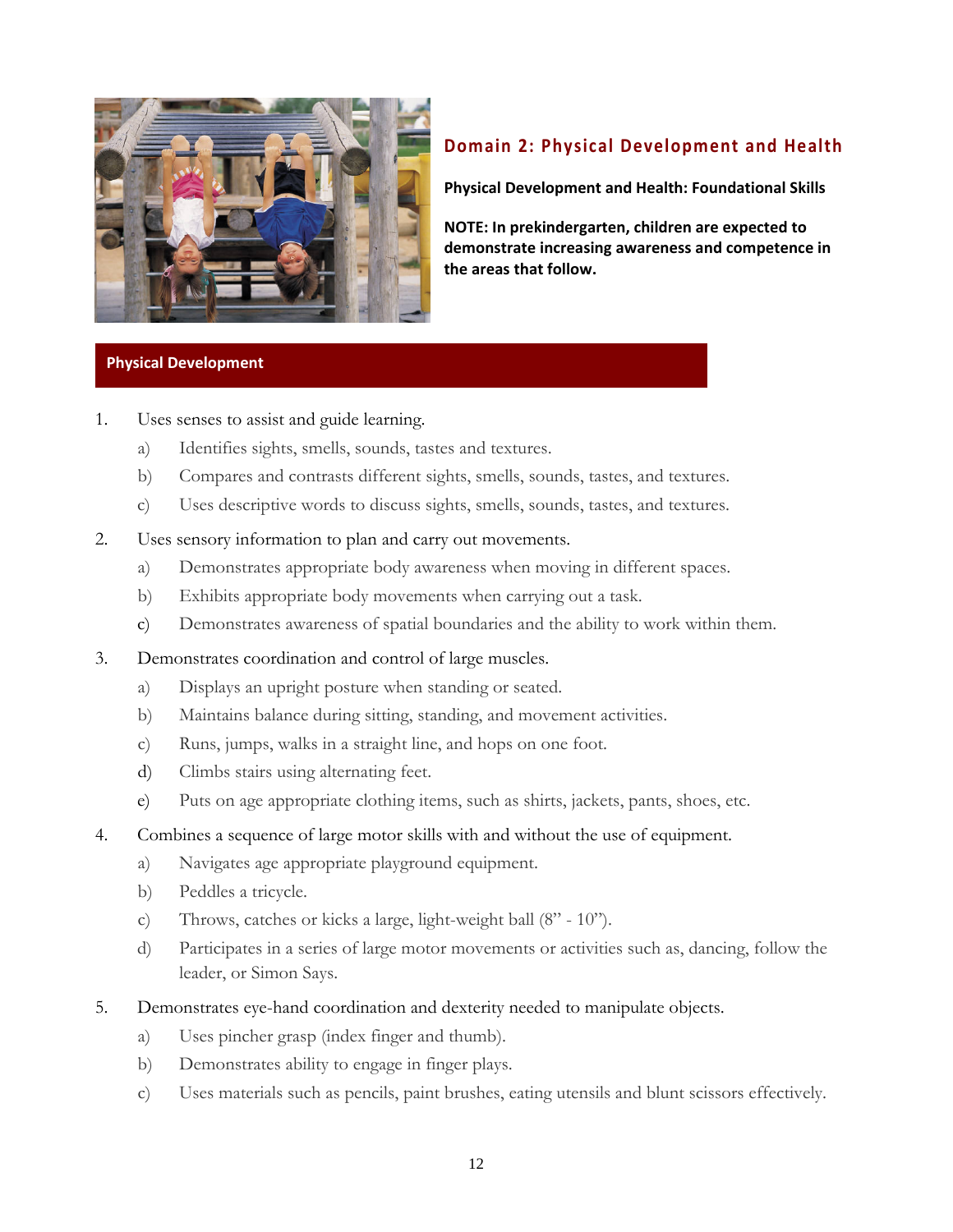- d) Manipulates small objects with ease (fits objects into holes, strings wooden beads, stacks mini blocks, uses geo boards, etc.).
- e) Uses buttons, zippers, snaps, and hook and loop tape successfully.

## **Physical Fitness**

6. Engages in a variety of physical fitness activities.

- a) Engages in large motor activities (e.g., marching, hopping, running, jumping, dancing) in increasingly longer periods of time as skill and endurance develops.
- b) Explores, practices, and performs skill sets: throwing, pushing, pulling, catching, balancing, etc.
- c) Participates in activities designed to strengthen major muscle groups.
- d) Participates in activities to promote balance and flexibility.

## **Health and Well Being**

- 7. Demonstrates personal care and hygiene skills.
	- a) Demonstrates growing independence in using personal hygiene skills (e.g., washing hands, brushing teeth, toileting, etc.)
	- b) Exhibits self help skills when dressing, cleaning up, participating in meals, etc.
	- c) Recognizes and communicates when experiencing symptoms of illness.
- 8. Demonstrates awareness and understanding of healthy habits.
	- a) Recognizes the importance of good nutrition, water, rest and sleep in order to be healthy.
	- b) Talks about food choices in relationship to allergies and overall health.
	- c) Relates healthy behaviors to good personal health (milk for strong bones, spinach for strong muscles).
	- d) Describes the role of doctors, dentists and other health care workers in keeping him/herself healthy.

## **Health and Safety**

- 9. Demonstrates awareness and understanding of safety rules.
	- a) Verbalizes and demonstrates safety rules such as holding an adult's hand when walking on sidewalks or near a street.
	- b) Communicates to peers and adults when observing unsafe behavior (e.g., Tommy is throwing rocks).
	- c) Understands that some practices could be unsafe (e.g., playing with matches, playing near a busy street, not wearing a bike helmet).
	- d) Demonstrates knowledge of bus safety (e.g., crosses in front of the bus after the driver signals, wears seatbelt).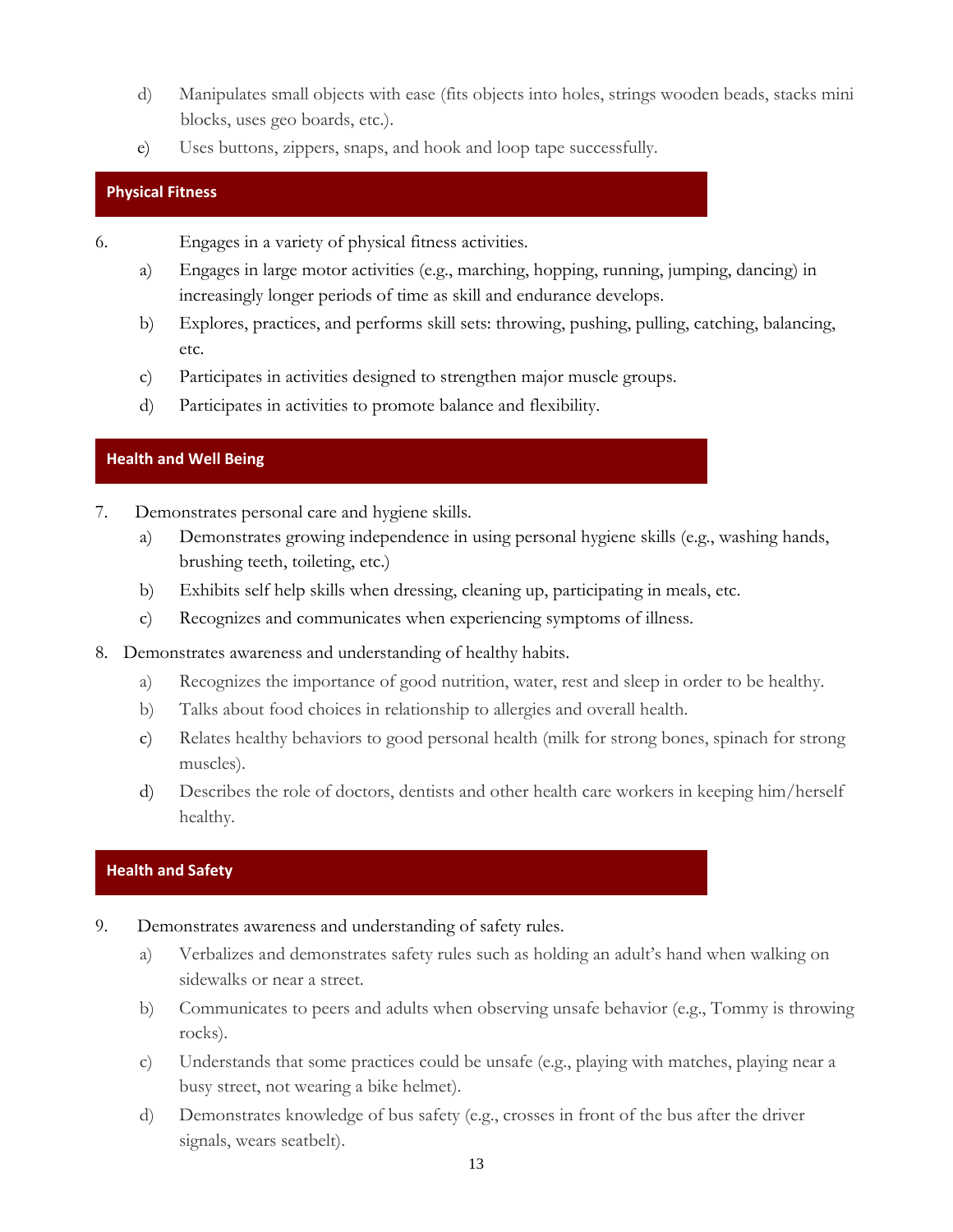- e) Participates in fire evacuation drills, understands what the alarm bell is and the need to go to a safe location, etc.
- f) Explains how to get help in emergency situations.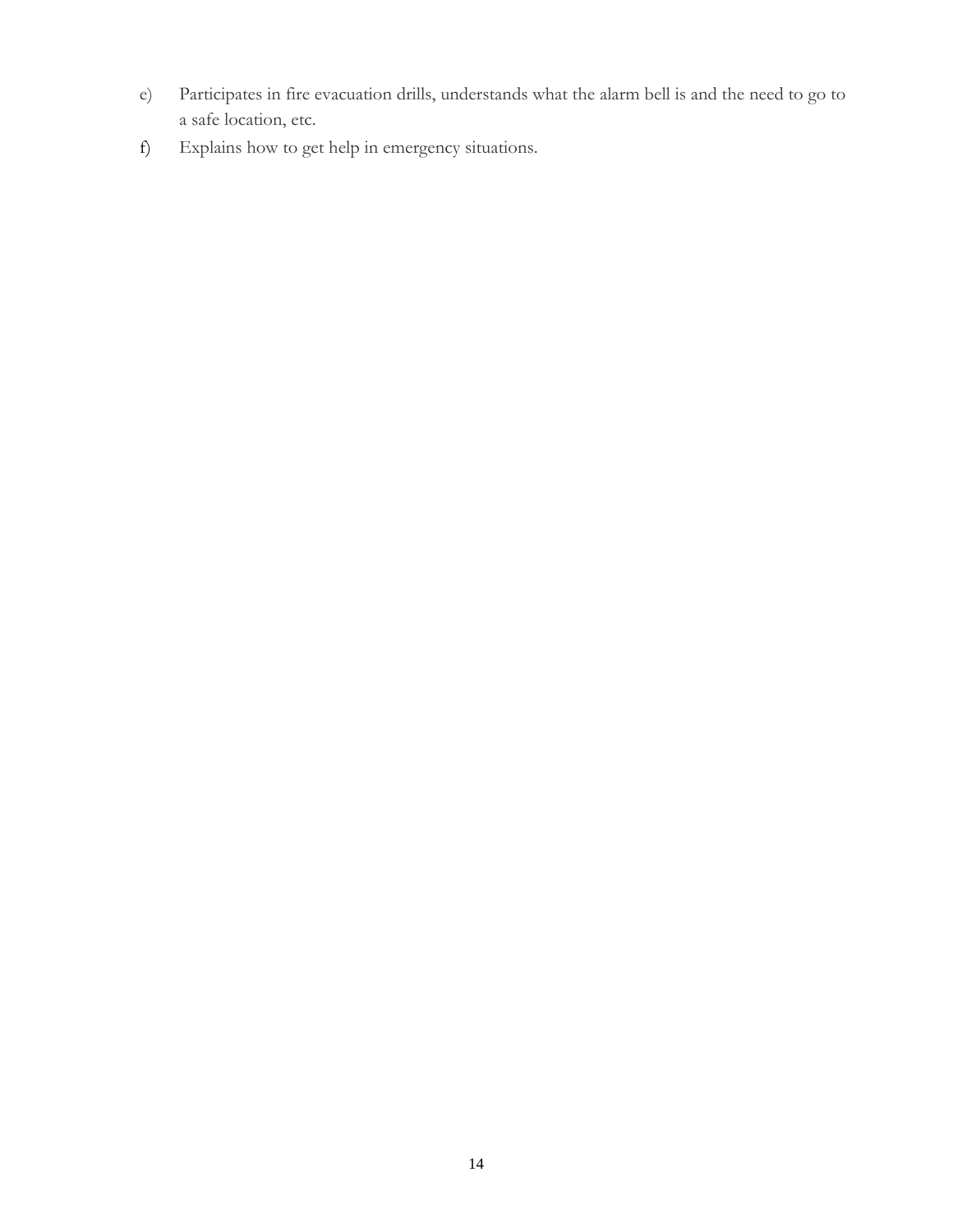

# **Domain 3: Social and [Emotional](#page-44-0) [Development](#page-44-0)**

**Social and Emotional Development: Foundational Skills**

**Note: In prekindergarten, children are expected to demonstrate increasing awareness and competence in the areas that follow.**

## **Self Concept and Self Awareness**

- 1. Recognizes himself/herself as a unique individual having his/her own abilities, characteristics, feelings and interests.
	- a) Describes himself/herself using several different characteristics.
	- b) Identifies self as being part of a family and identifies being connected to at least one significant adult.
	- c) Demonstrates knowledge of his/her own uniqueness (talent, interests, preferences, gender, culture, etc.).
	- d) Exhibits self confidence by attempting new tasks independent of prompting or reinforcement.
	- e) Compares and/or contrasts self to others (e.g., physical characteristics, preferences, feelings, abilities).
	- f) Identifies the range of feelings he/she experiences, and that his/her feelings may change over time, as the environment changes, and in response to the behavior of others.
	- g) Displays accomplishment, contentment, and acknowledgement when completing a task or solving a problem by himself/herself (e.g., wants to show a peer or adult).

## **Self Regulation**

- 2. Regulates his/her responses to needs, feelings and events.
	- a) Expresses feelings, needs, opinions and desires in a way that is appropriate to the situation.
	- b) Appropriately names types of emotions (e.g., frustrated, happy, excited, sad) and associates them with different facial expressions, words and behaviors.
	- c) Demonstrates an ability to independently modify his/her behavior in different situations.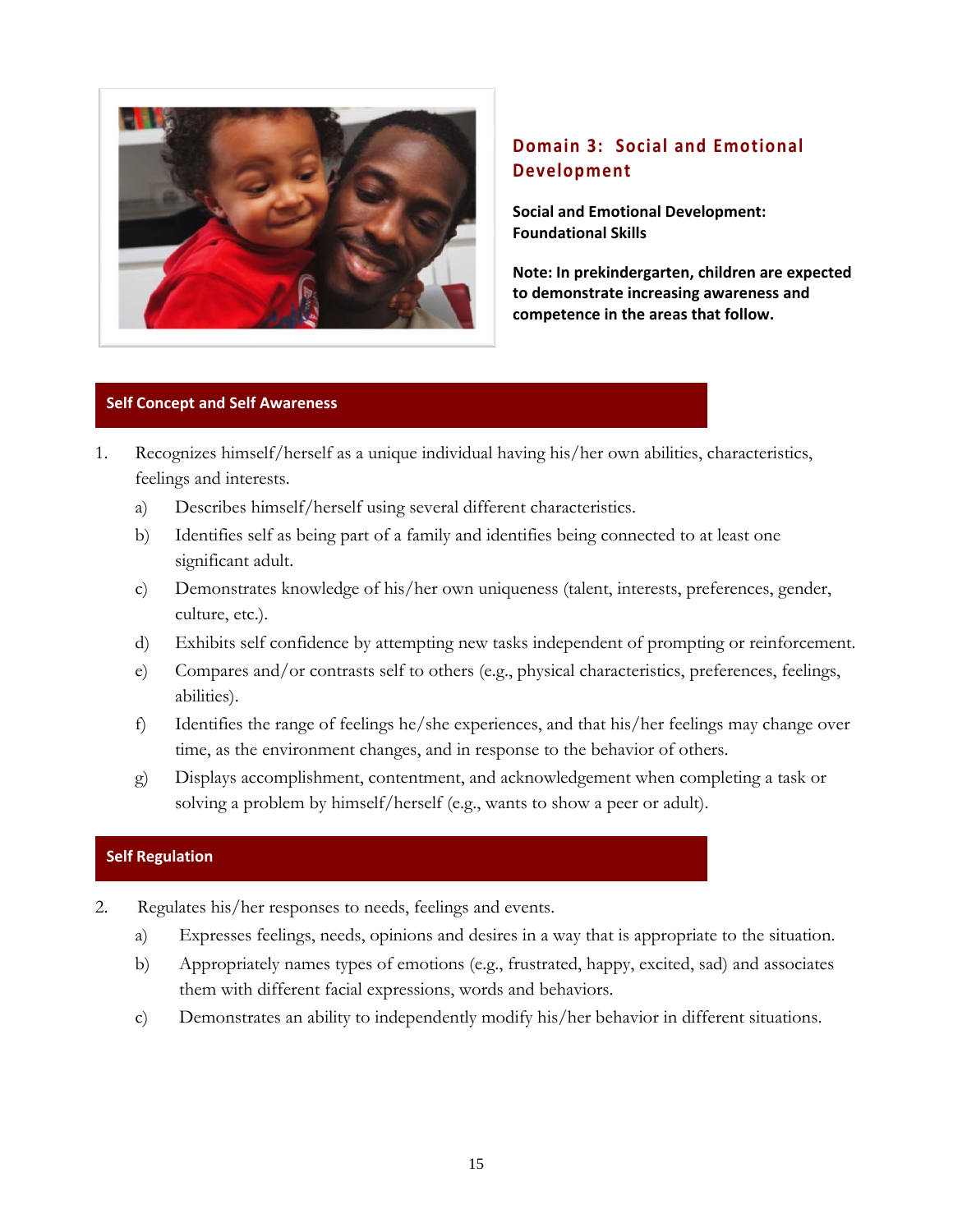#### **Relationships with Others**

- 3. Demonstrates and continues to develop positive relationships with significant adults (primary caregivers, teachers and other familiar adults).
	- a) Interacts with significant adults.
	- b) Seeks guidance from primary caregivers, teachers and other familiar adults.
	- c) Transitions into unfamiliar setting with the assistance of familiar adults.
- 4. Develops positive relationships with their peers.
	- a) Approaches children already engaged in play.
	- b) Interacts with other children (e.g., in play, conversation, etc.).
	- c) Shares materials and toys with other children.
	- d) Sustains interactions by cooperating, helping, and suggesting new ideas for play.
	- e) Develops close friendship with one or more peers.
	- f) Offers support to another child or shows concern when a peer seems distressed.
- 5. Demonstrates pro-social problem solving skills in social interactions.
	- a) Seeks input from others about a problem.
	- b) Uses multiple pro-social strategies to resolve conflicts (e.g., trade, take turns, problem solve).
	- c) Uses and accepts compromise, with assistance.

#### **Accountability**

- 6. Understands and follows routines and rules.
	- a) Displays an understanding of the purpose of rules.
	- b) Engages easily in routine activities (e.g., story time, snack time, circle time).
	- c) Uses materials purposefully, safely and respectfully as set by group rules.
	- d) With assistance, understands that breaking rules have a consequence.
	- e) Applies rules in new, but similar situations.
	- f) Demonstrates the ability to create new rules for different situations.

#### **Adaptability**

- 7. Adapts to change.
	- a) Easily separates himself/herself from parent or caregiver.
	- b) Transitions with minimal support between routine activities and new/unexpected occurrences.
	- c) Adjusts behavior as appropriate for different settings and /or events.
	- d) Uses multiple adaptive strategies to dope with change (e.g., seeking social support from and adult or peer, taking deep breaths, engaging in another activity).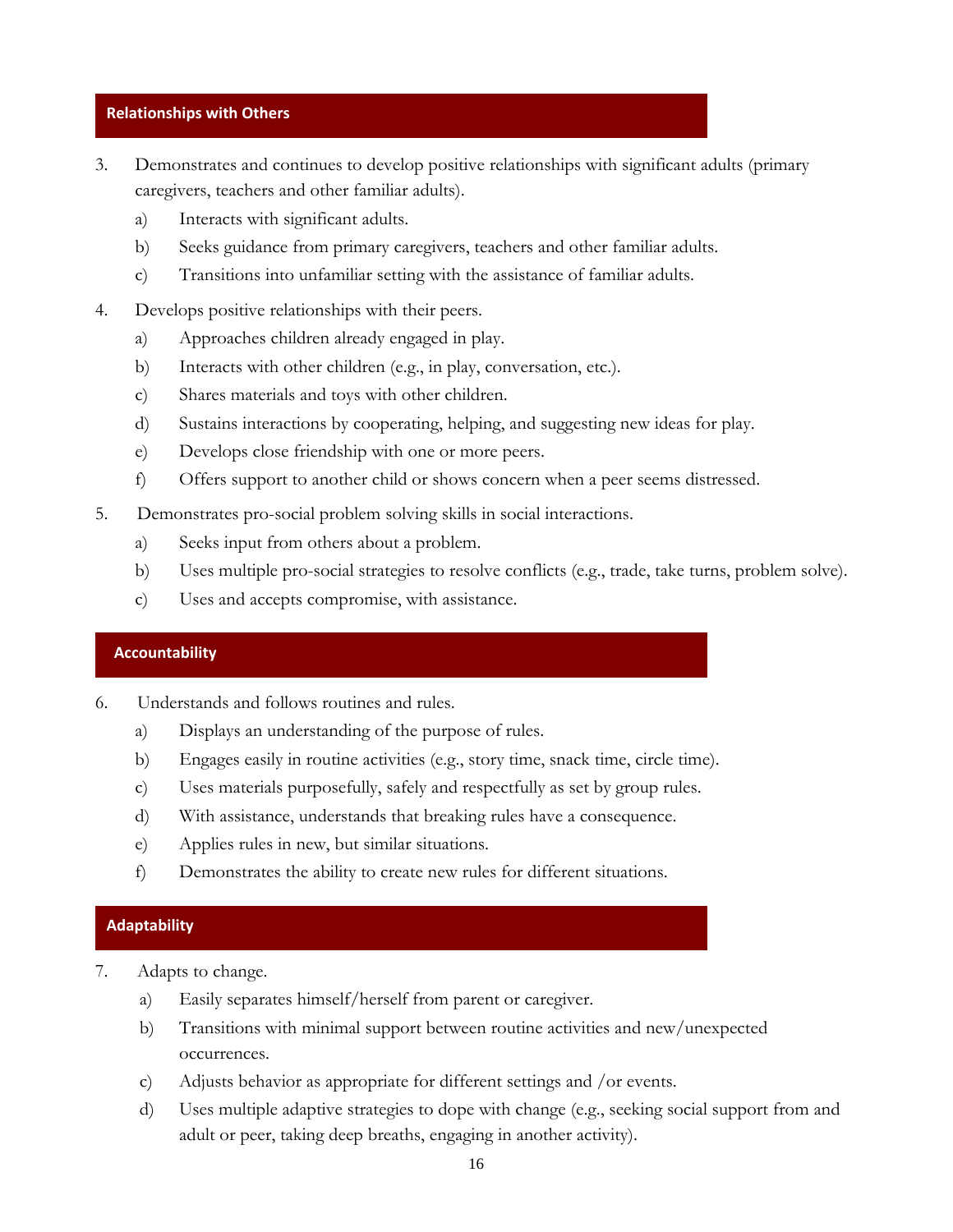

**Domain 4: [Communication,](#page-49-0) Language, and [Literacy](#page-49-0)**

## **PART A: APPROACHES TO COMMUNICATION**

**Note: In prekindergarten, children are expected to demonstrate increasing awareness and competence in the areas that follow.**

## **Motivation**

- 1. Demonstrate that they are motivated to communicate.
	- a) Participates in small or large group activities for story telling, singing or finger plays.
	- b) Asks questions.
	- c) Listens attentively for a variety of purposes (e.g., for enjoyment; to gain information; to perform a task; to learn what happened; to follow directions).
	- d) Initiates conversations, both verbally and nonverbally, about things around them.
	- e) Nods or gives non verbal cues that he is understanding.
	- f) Maintains eye contact when trying to interact with a peer or adult.
	- g) Makes choices about how to communicate the ideas he wants to share (e.g., gestures, scribbles, sign language, speaking).

#### **Background Knowledge**

- 2. Demonstrates he/she is building background knowledge.
	- a) Asks questions related to a particular item, event or experience.
	- b) Correctly identifies meanings of words in read alouds, in conversation, and in the descriptions of everyday items in the world around them.
	- c) Uses new vocabulary correctly.
	- d) Makes comparisons to words and concepts already known.

#### **Viewing**

- 3. Demonstrates that he/she understand what they observe.
	- a) Uses vocabulary relevant to observations.
	- b) Identifies emotions by observing faces in pictures and faces of peers and adults.
	- c) Asks questions related to visual text and observations.
	- d) Makes inferences and draws conclusions based on information from visual text.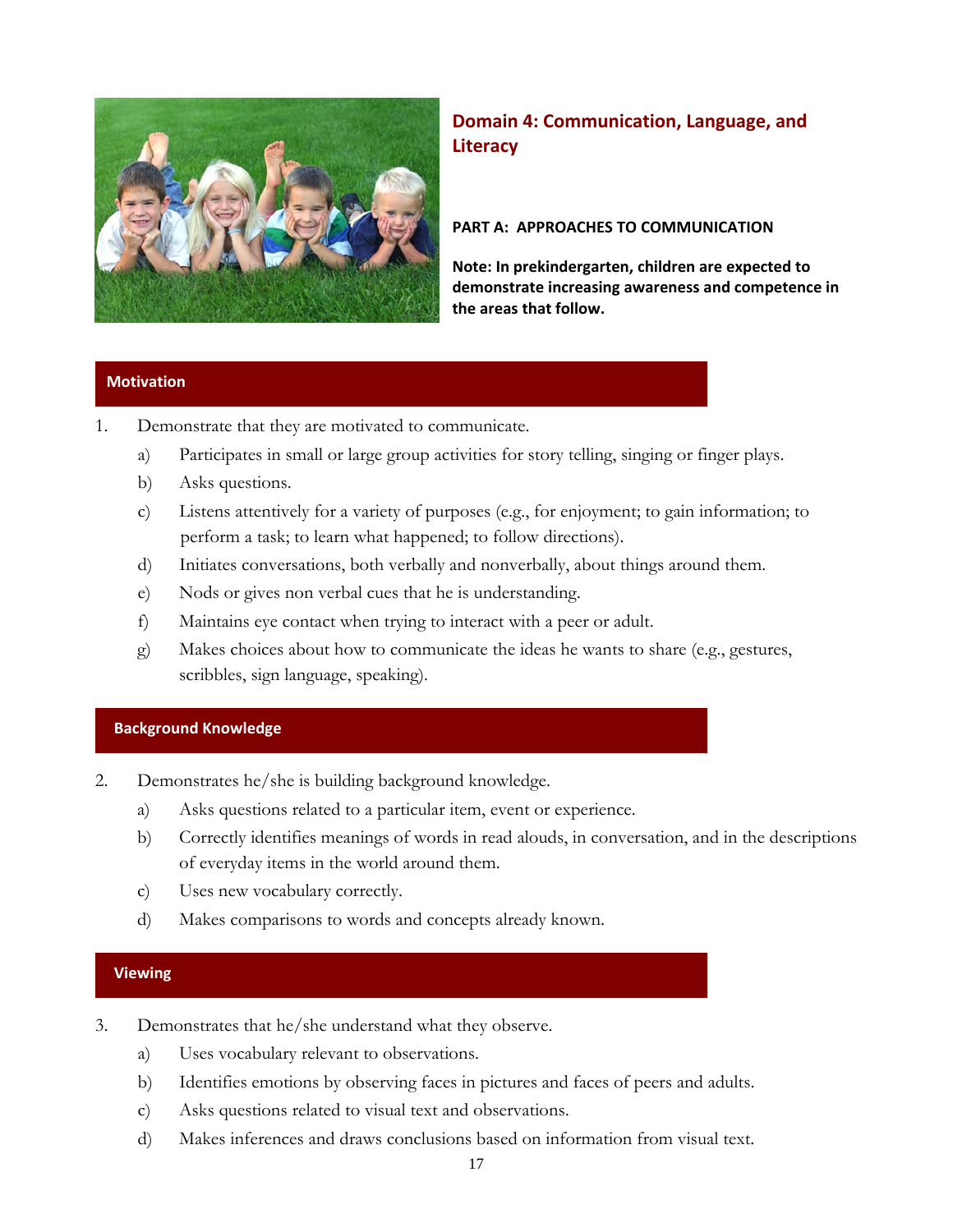e) Begins to identify relevant and irrelevant information, pictures, and symbols related to a familiar topic.

## **Representing**

- 4. Demonstrates his/her ability to express ideas using a variety of methods.
	- a) Uses facial expressions, body language, gestures, and sign language to express ideas.
	- b) Uses existing objects to represent desired or imagined objects in play or other purposeful way (e.g., plastic banana for a telephone).
	- c) Uses visual media to represent an actual experience.
	- d) Reviews and reflects on his/her own representations.
	- e) Writes and draws spontaneously to communicate meaning with peers or adults during play.

## **Vocabulary**

- 5. Demonstrates a growing receptive vocabulary.
	- a) Understands and follows spoken directions.
	- b) Identifies pictures related to words (show me the white dog).
	- c) Responds/reacts to questions/comments indicating he understands meaning (e.g., body language, gestures, facial expressions, and words).
	- d) Identifies meanings of words used in read-alouds, in conversation and in descriptions of everyday items in the world around him.
- 6. Demonstrates a growing expressive vocabulary.
	- a) Uses facial expressions, body language, gestures, and sign language to engage in reciprocal conversation.
	- b) Uses more complex words in conversation.
	- c) Makes use of new and rare words introduced by adults or peers.
	- d) Correctly names picture when asked, "What is this?"
	- e) Begins to use appropriate volume and speed so spoken message is understood.
	- f) Initiates conversations about a book, situation, event or print in the environment.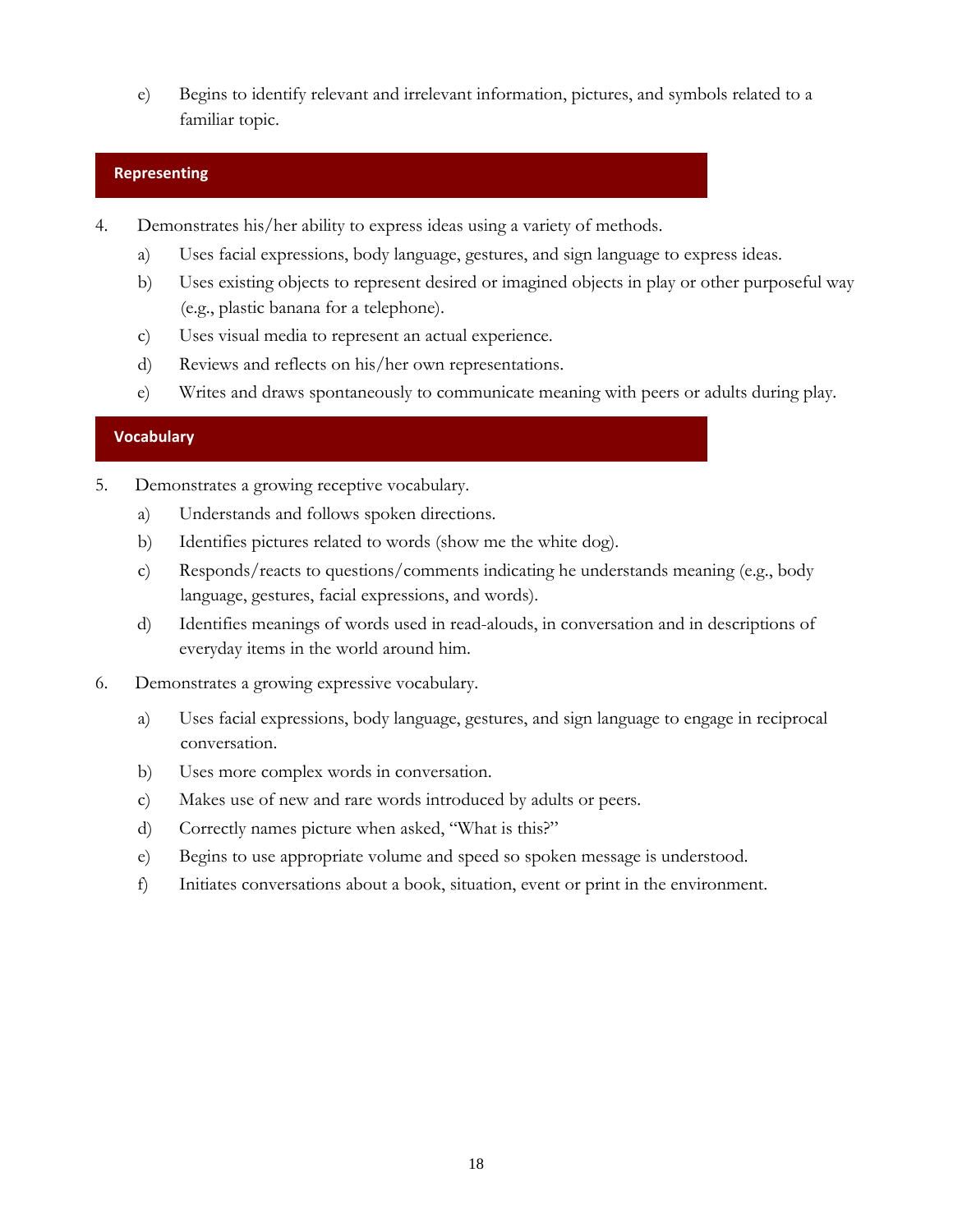

**PART B: ENGLISH LANGUAGE ARTS AND LITERACY** 

**(From the NYS Common Core Learning Standards)**

#### **Reading Standards for Literature**

## **Key Ideas and Details**

- 1. With prompting and support, ask and answer about detail(s) in a text.
- 2. With prompting and support, retell familiar stories.
- 3. With prompting and support, ask and answer questions about characters and major events in a story.

## **Craft and Structure**

- 4. Exhibit curiosity and interest in learning new vocabulary (e.g., ask questions about unfamiliar vocabulary).
- 5. Students interact with a variety of common types of texts (e.g., storybooks, poems, songs).
- 6. With prompting and support, can describe the role of an author and illustrator.

#### **Integration and Knowledge of Ideas**

- 7. With prompting and support, students will engage in a picture walk to make connections between self, illustrations, and the story.
- 8. Not applicable to literature.
- 9. With prompting and support, students will compare and contrast two stories relating to the same topic.
	- a) With prompting and support, students will make cultural connections to text and self.

#### **Range of Reading and Level of Text Complexity**

10. Actively engage in group reading activities with purpose and understanding.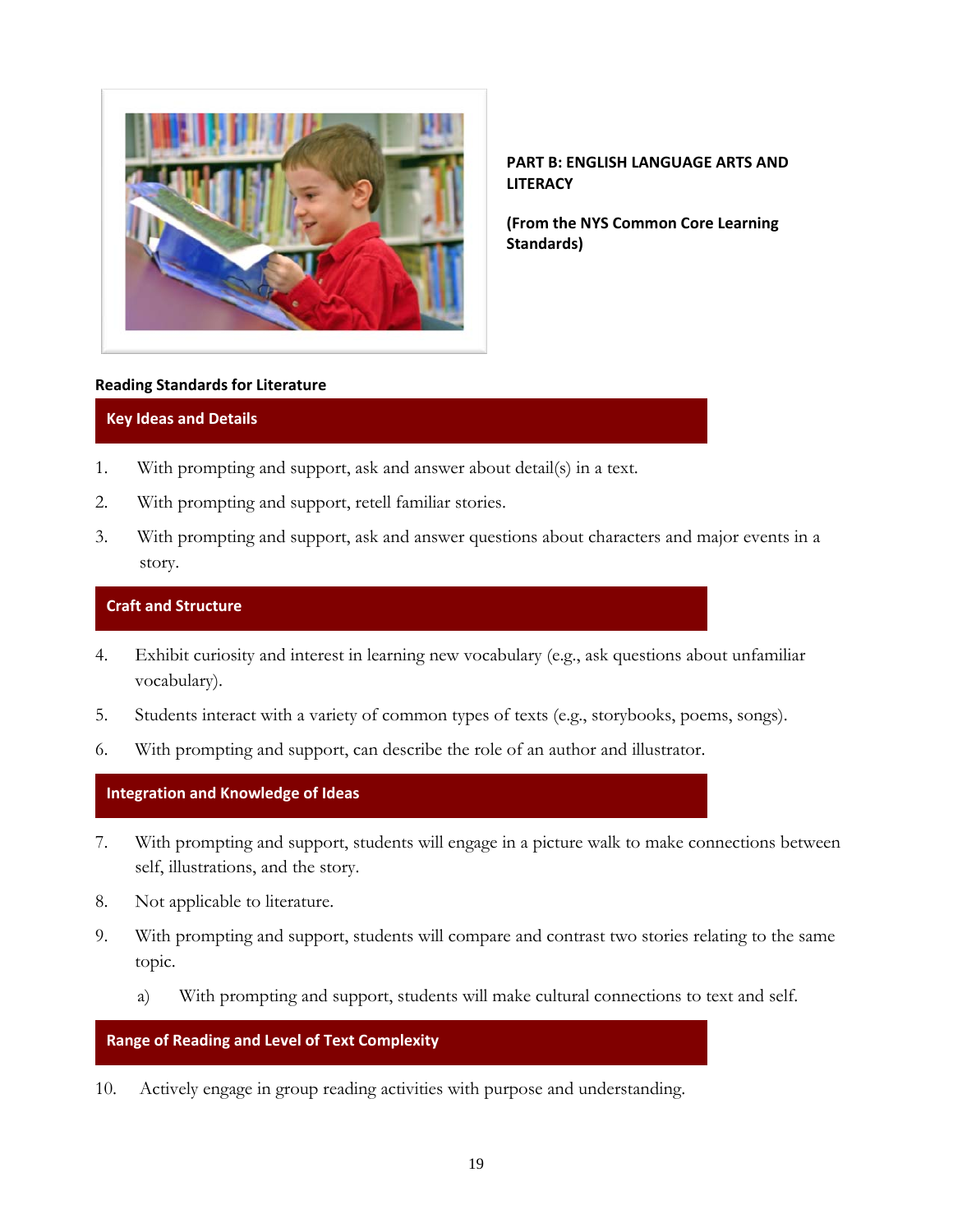#### **Responding to Literature**

1. With prompting and support, make connections between self, text, and the world around them (text, media, social interaction).

#### **Reading Standards for Informational Text**

#### **Key Ideas and Details**

- 1. With prompting and support, ask and answer questions about details in a text.
- 2. With prompting and support, retell detail(s) in a text.
- 3. With prompting and support, describe the connection between two events or pieces of information in a text.

#### **Craft and Structure**

- 4. Exhibit curiosity and interest in learning new vocabulary (e.g., ask questions about unfamiliar vocabulary).
- 5. Identify the front cover, back cover; displays correct orientation of book, page turning skills.
- 6. With prompting and support, can describe the role of an author and illustrator.

## **Integration and Knowledge of Ideas**

- 7. With prompting and support, describe the relationship between illustrations and the text in which they appear (e.g., what person, place, thing or idea in the text an illustration depicts).
- 8. Not applicable to prekindergarten.
- 9. With prompting and support, identify basic similarities and differences between two texts on the same topic (e.g., illustrations, descriptions or procedures).

#### **Range of Reading and Level of Text Complexity**

10. With prompting and support, actively engage in group reading activities with purpose and understanding**.**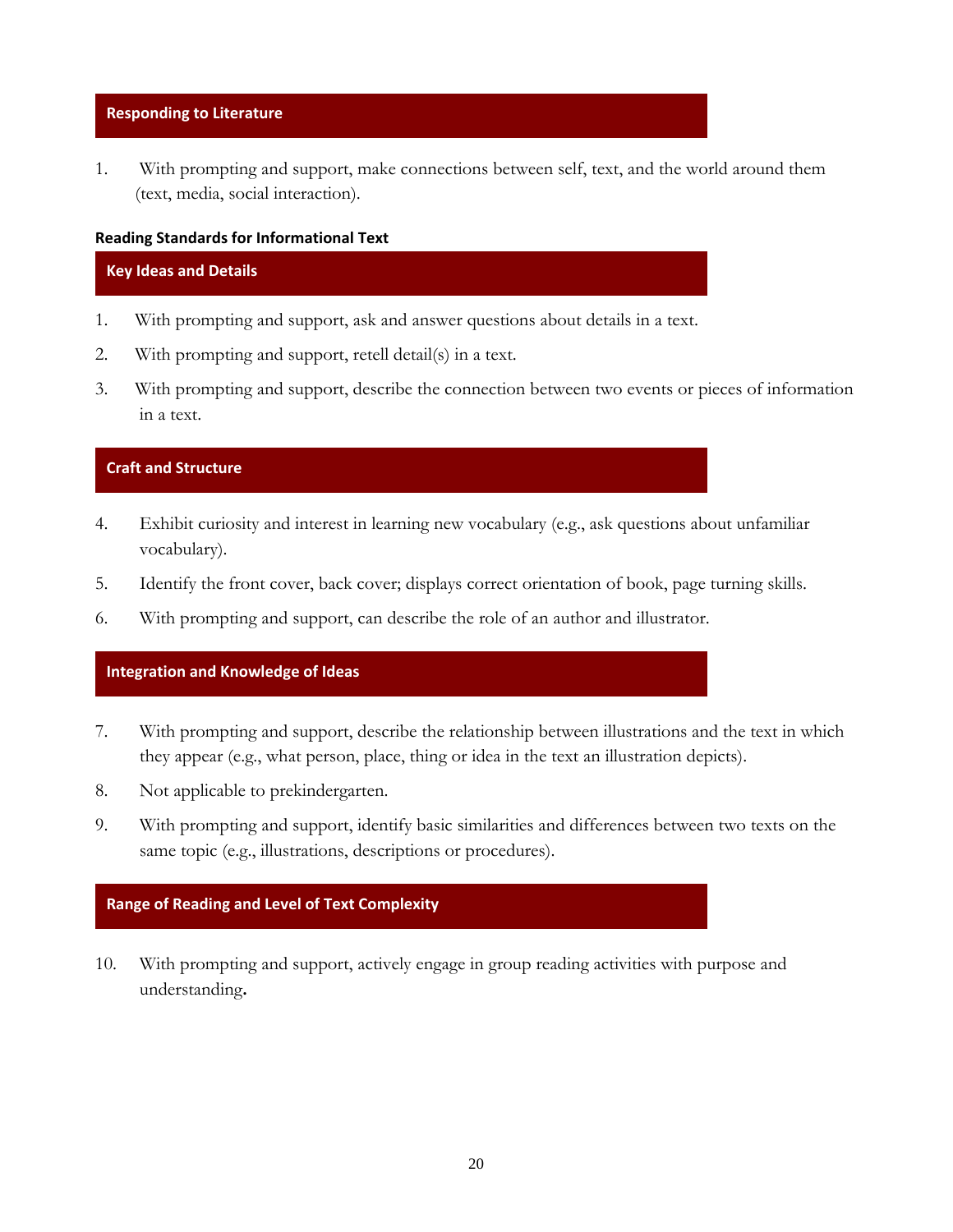#### **Reading Standards: Foundational Skills**

**NOTE: In prekindergarten, children are expected to demonstrate increasing awareness and competence in the areas that follow.**

#### **Print Concepts**

- 1. Demonstrate understanding of the organization and basic features of print.
	- a) Follow words from left to right, top to bottom, and page by page.
	- b) Recognize that spoken words are represented in written language by specific sequences of letters.
	- c) Understand that words are separated by spaces in print.
	- d) Recognize and name some upper /lowercase letters of the alphabet, especially those in own name.
	- e) Recognize that letters are grouped to form words.
	- f) Differentiate letters from numerals.

#### **Phonological Awareness**

- 2. Demonstrate an emerging understanding of spoken words, syllables and sounds (phonemes).
	- a) Engage in language play (e.g., alliterative language, rhyming, sound patterns).
	- b) Recognize and match words that rhyme.
	- c) Demonstrate awareness of relationship between sounds and letters.
	- d) With support and prompting, isolate and pronounce the initial sounds in words.

#### **Phonics and Word Recognition**

- 3. Demonstrate emergent phonics and word analysis skills.
	- a) With prompting and support, demonstrate one-to-one letter-sound correspondence by producing the primary sound of some consonants.
	- b) Recognizes own name and common signs and labels in the environment.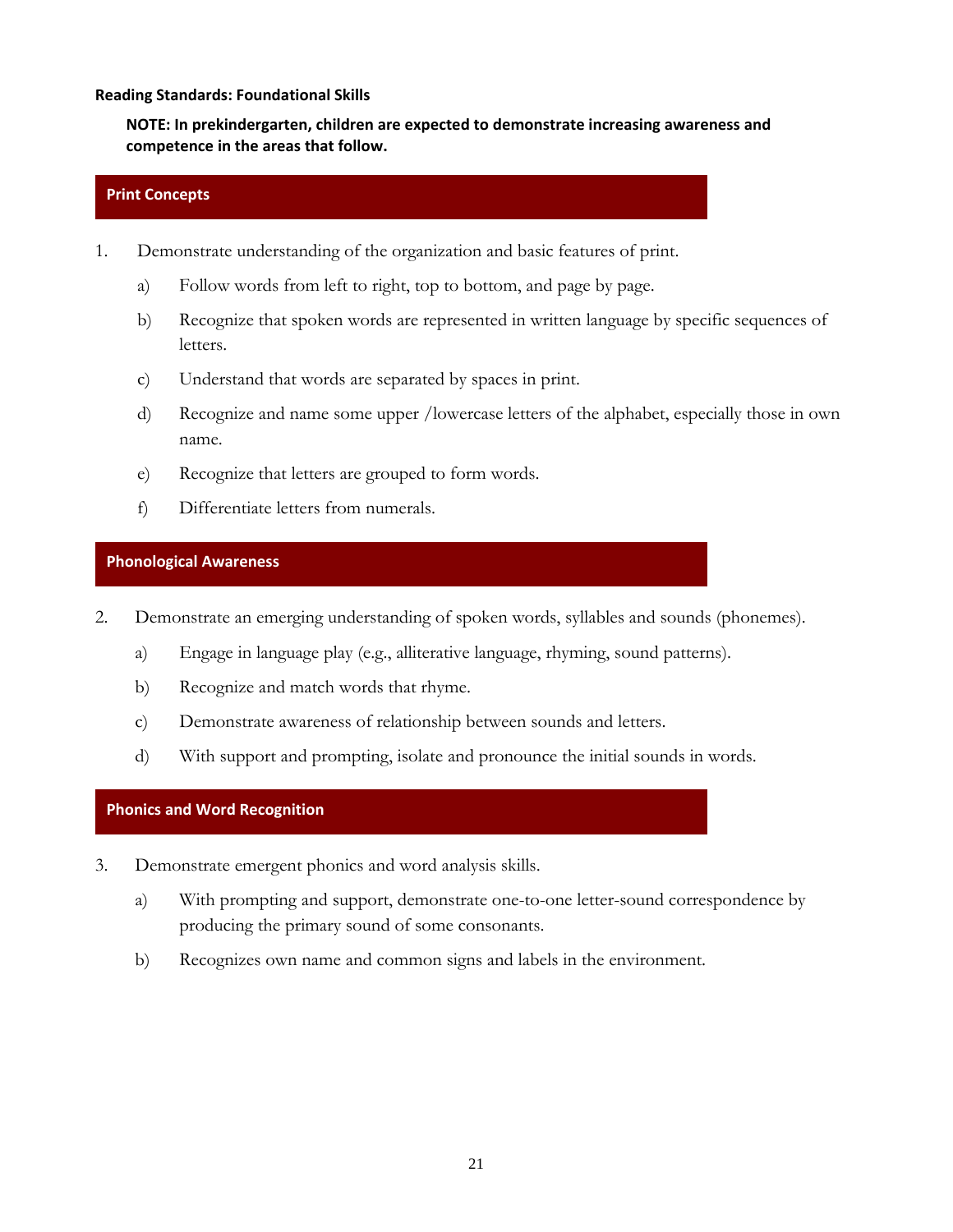#### **Fluency**

4. Displays emergent reading behaviors with purpose and understanding (e.g., pretend reading).

#### **Writing Standards**

## **Text Types and Purposes**

- 1. With prompting and support, use a combination of drawing, dictating, or writing to express an opinion about a book or topic (e.g., I like…. because…)
- 2. With prompting and support, use a combination of drawing, dictating, or writing to compose informative/explanatory texts in which they name what they are writing about and supply some information about the topic.
- 3. With prompting and support, use a combination of drawing, dictating, or writing to narrate a single event and provide a reaction to what happened.

#### **Production and Distribution of Writing**

- 4. Not applicable to prekindergarten (begins in grade 3).
- 5. With guidance and support, respond to questions and suggestions and add details to strengthen illustration or writing, as needed.
- 6. With guidance and support, explore a variety of digital tools to produce and publish writing; collaborate with peers.

#### **Research to Build and Present Knowledge**

- 7. With guidance and support, participate in shared research and writing projects (e.g., explore a number of books by a favorite author and express opinions about them).
- 8. With guidance and support, recall information from experiences or gather information from provided sources to answer a question.
- 9. Not applicable to prekindergarten (begins in grade 4).

## **Range of Writing**

10. Not applicable to prekindergarten (begins in grade 3).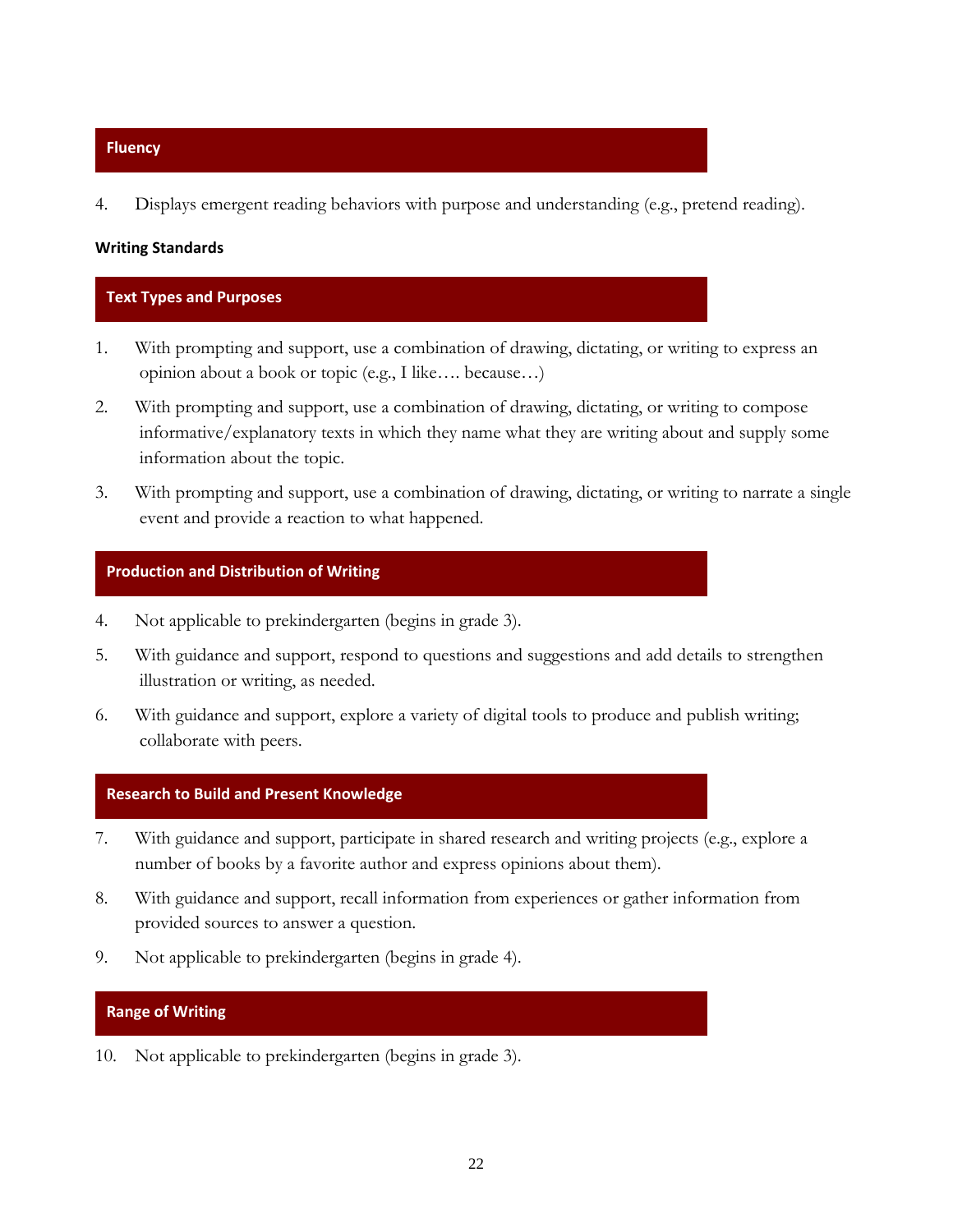#### **Responding to Literature**

11. Create and present a poem, dramatization, art work, or personal response to a particular author or theme studied in class, with prompting and support as needed.

#### **Speaking and Listening Standards**

#### **Comprehension and Collaboration**

- 1. With guidance and support, participate in collaborative conversations with diverse partners about *pre- kindergarten topics and texts* with peers and adults in small and large groups.
	- a) Engage in agreed-upon rules for discussions (e.g., listening to others and taking turns speaking about the topics and texts under discussion).
	- b) Engage in extended conversations.
	- c) Communicate with individuals from different cultural backgrounds.
- 2. With guidance and support, confirm understanding of a text read aloud or information presented orally or through other media by asking and answering questions about key details and requesting clarification if something is not understood.
- 3. With guidance and support, ask and answer questions in order to seek help, get information, or clarify something that is not understood.

#### **Presentation of Knowledge and Ideas**

- 4. Describe familiar people, places, things, and events and, with prompting and support, provide additional detail.
- 5. Add drawings or other visual displays to descriptions as desired to provide additional detail.
- 6. Demonstrate an emergent ability to express thoughts, feelings and ideas.

#### **Language Standards**

#### **Conventions of Standard English**

- 1. Demonstrate command of the conventions of standard English grammar and usage when writing or speaking.
	- a) Print some upper- and lower-case letters.(e.g., letters in their name).
	- b) Use frequently occurring nouns and verbs (orally).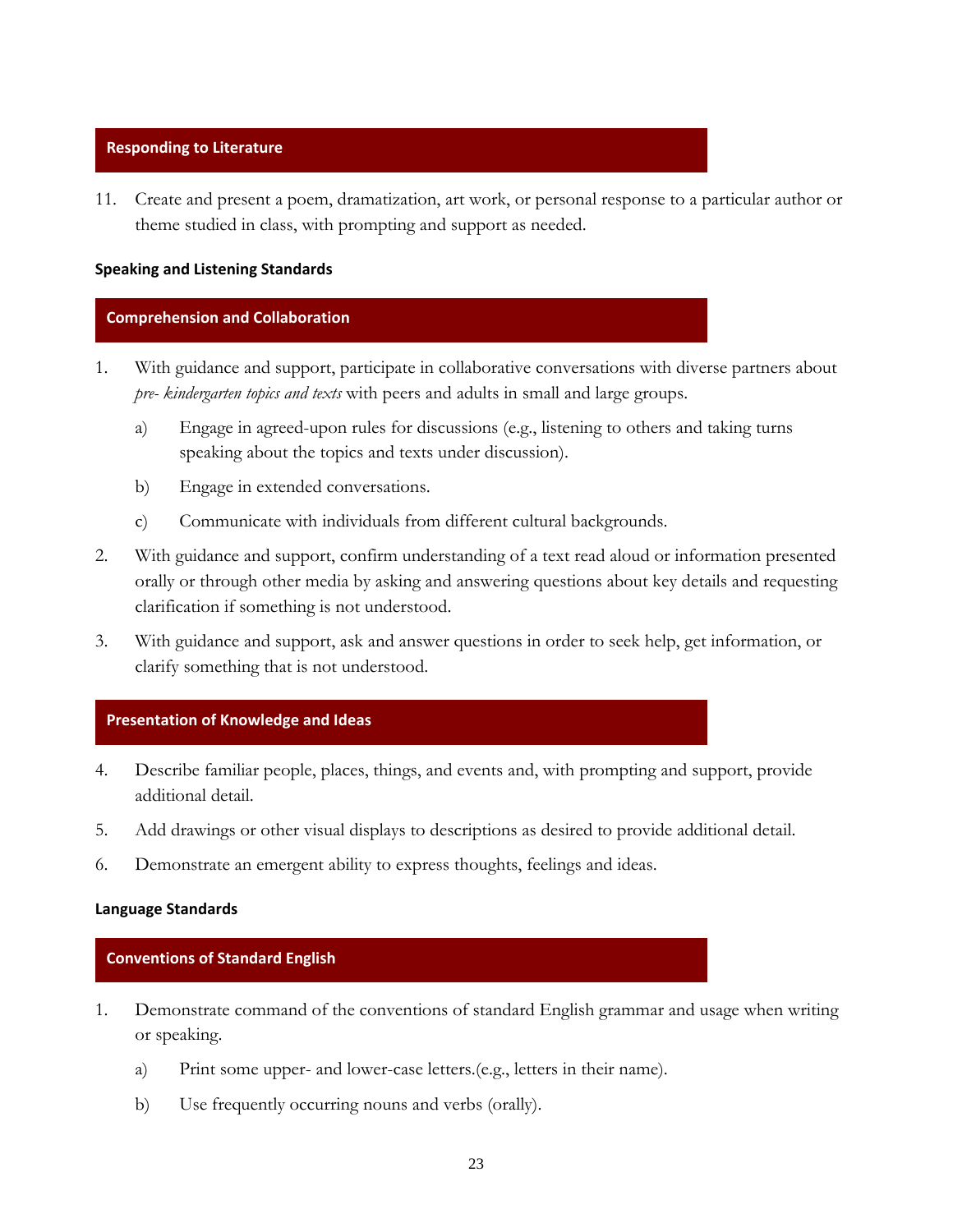- c) With guidance and support, form regular plural nouns orally by adding /s/ or /es/ (e.g., *dog*, *dogs*; *wish*, *wishes*).
- d) Understand and use question words (interrogatives) (e.g., *who*, *what*, *where*, *when*, *why*, *how*).
- e) In speech, use the most frequently occurring prepositions (e.g., *to*, *from*, *in*, *out*, *on*, *off*, *for*, *of*, *by*, *with*).
- f) With guidance and support, produce and expand complete sentences in shared language activities.
- 2. Demonstrate command of the conventions of standard English grammar and usage when writing or speaking.
	- a) Capitalize the first letter in their name.
	- b) Attempt to write a letter or letters to represent a word.
	- c) With guidance and support, attempt to spell simple words phonetically, drawing on knowledge of sound-letter relationships.

## **Knowledge of Language**

3. Use knowledge of language and how language functions in different contexts.

## **Vocabulary Acquisition and Use**

- 4. Determine or clarify the meaning of unknown and multiple-meaning words and phrases based on *pre-kindergarten reading and content*.
	- a) Identify new meanings for familiar words and apply them accurately (e.g., knowing *duck* is a bird and learning the verb *to duck*).
- 5. With guidance and support, explore word relationships and nuances in word meanings.
	- a) Sort common objects into categories (e.g., shapes, foods) for understanding of the concepts the categories represent.
	- b) Demonstrate understanding of frequently occurring verbs and adjectives by relating them to their opposites (e.g., up, down, stop, go, in, out).
	- c) Identify real-life connections between words and their use (e.g., note places at school that are *colorful*).
	- d) Distinguish shades of meaning among verbs describing the same general action (e.g., *walk*, *march*, *strut*, *prance*) by acting out the meanings.
- 6. With prompting and support, use words and phrases acquired through conversations, reading and being read to, and responding to texts.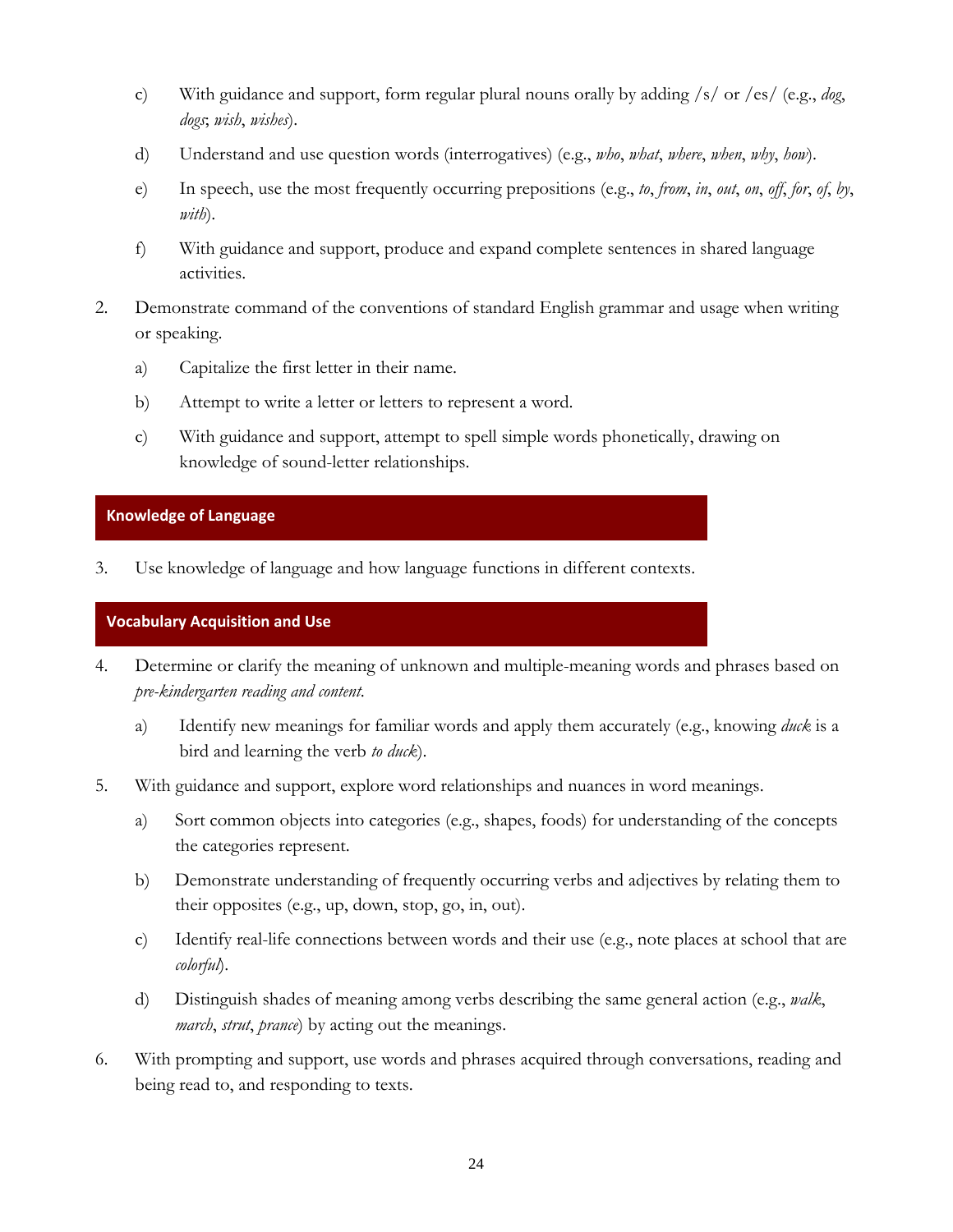

**Domain 5: Cognition and [Knowledge](#page-54-0) of the World Cognition and Knowledge of the World** 

**Mathematics**

**(From the NYS Common Core Learning Standards)** 

**NOTE: In prekindergarten, children are expected to demonstrate increasing awareness and competence in the areas that follow.**

#### **Mathematical Practices**

- a. Make sense of problems and persevere in solving them.
- b. Reason abstractly and quantitatively.
- c. Construct viable arguments and critique the reasoning of others.
- d. Model with mathematics.
- e. Use appropriate tools strategically.
- f. Attend to precision.
- g. Look for and make use of structure.
- h. Look for and express regularity in repeated reasoning.

#### **Overview**

#### **Counting and Cardinality**

- Know number names and the count sequence.
- Count to tell the number of objects.
- Compare numbers.

#### **Operations and Algebraic Thinking**

- Understand addition as adding to, and understand subtraction as taking from.
- Understand simple patterns.

#### **Measurement and Data**

- Describe and compare measurable attributes.
- Sort objects and count the number of objects in each category.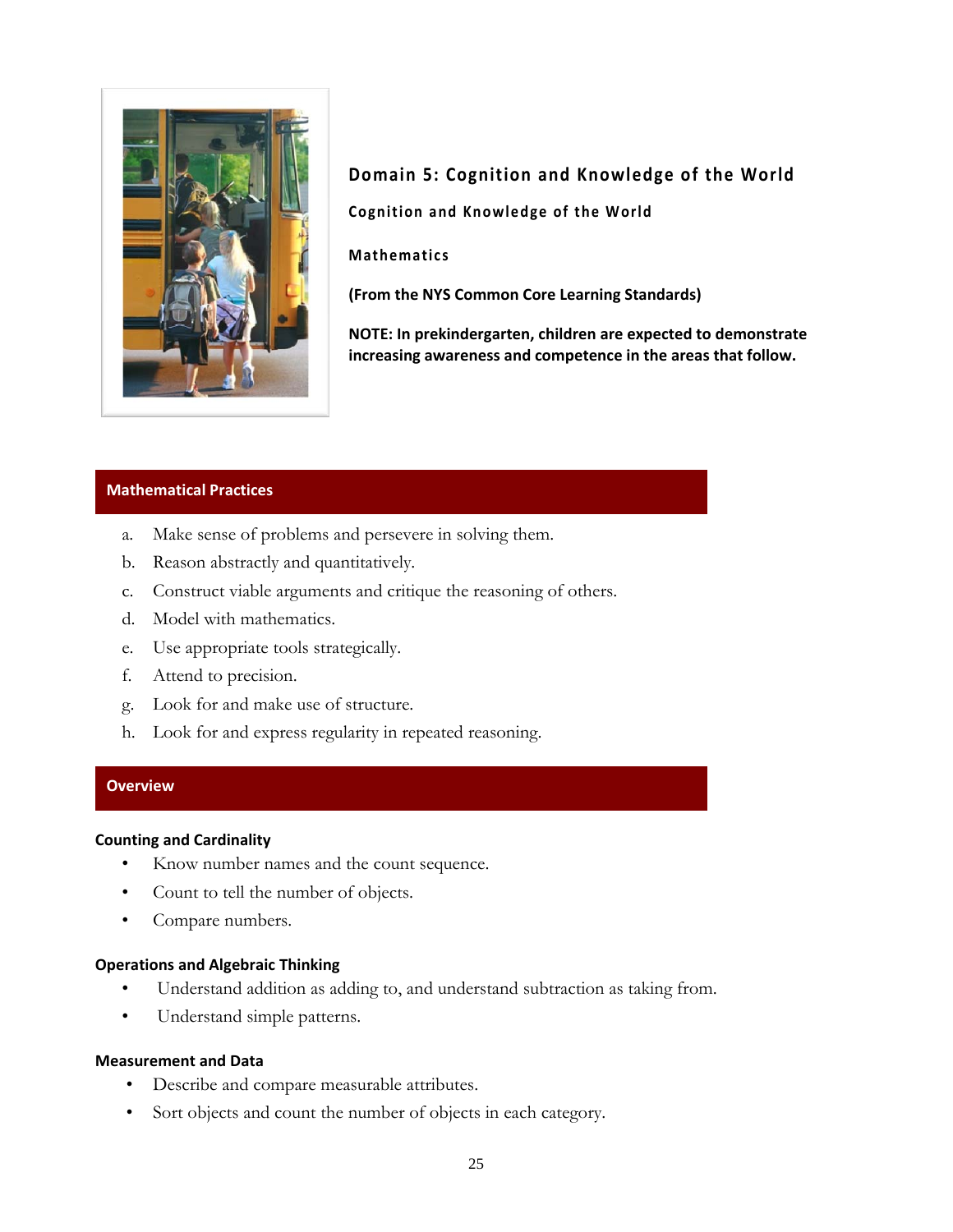#### **Geometry**

- Identify and describe shapes (squares, circles, triangles, rectangles).
- Analyze, compare, and sort objects.

## **Counting and Cardinality**

#### Know number names and the count sequence

- 1. Count to 20.
- 2. Represent a number of objects with a written numeral  $0 5$  (with 0 representing a count of no objects).

#### **Count to Tell the Number of Objects**

- 3. Understand the relationship between numbers and quantities to 10; connect counting to cardinality.
	- a) When counting objects, say the number names in the standard order, pairing each object with one and only one number name and each number name with one and only one object.
	- b) Understand that the last number name said tells the number of objects counted. The number of objects is the same.
	- c) Regardless of their arrangement or the order in which they were counted.
	- d) Understand that each successive number name refers to a quantity that is one larger.
- 4. Count to answer "how many?" questions about as many as 10 things arranged in a line, a rectangular array, or a circle, or as any as 5 things in a scattered configuration; given a number from  $1 - 10$ , count out that many objects.

#### **Compare Numbers**

- 5. Identify whether the number of objects in one group is more, less, greater than, fewer, and/or equal to the number of objects in another group, e.g., by using matching and counting strategies (up to 5 objects).
- 6. Identify "first" and "last" related to order or position.

## **Operations and Algebraic Thinking**

## **Understand addition as adding to, and understand subtraction as taking from.**

1. Demonstrate an understanding of addition and subtraction by using objects, fingers, and responding to practical situations (e.g., if we have 3 apples and add 2 more, how many apples do we have all together?).

#### **Understand simple patterns.**

2. Duplicate and extend (e.g., what comes next?) simple patterns using concrete objects.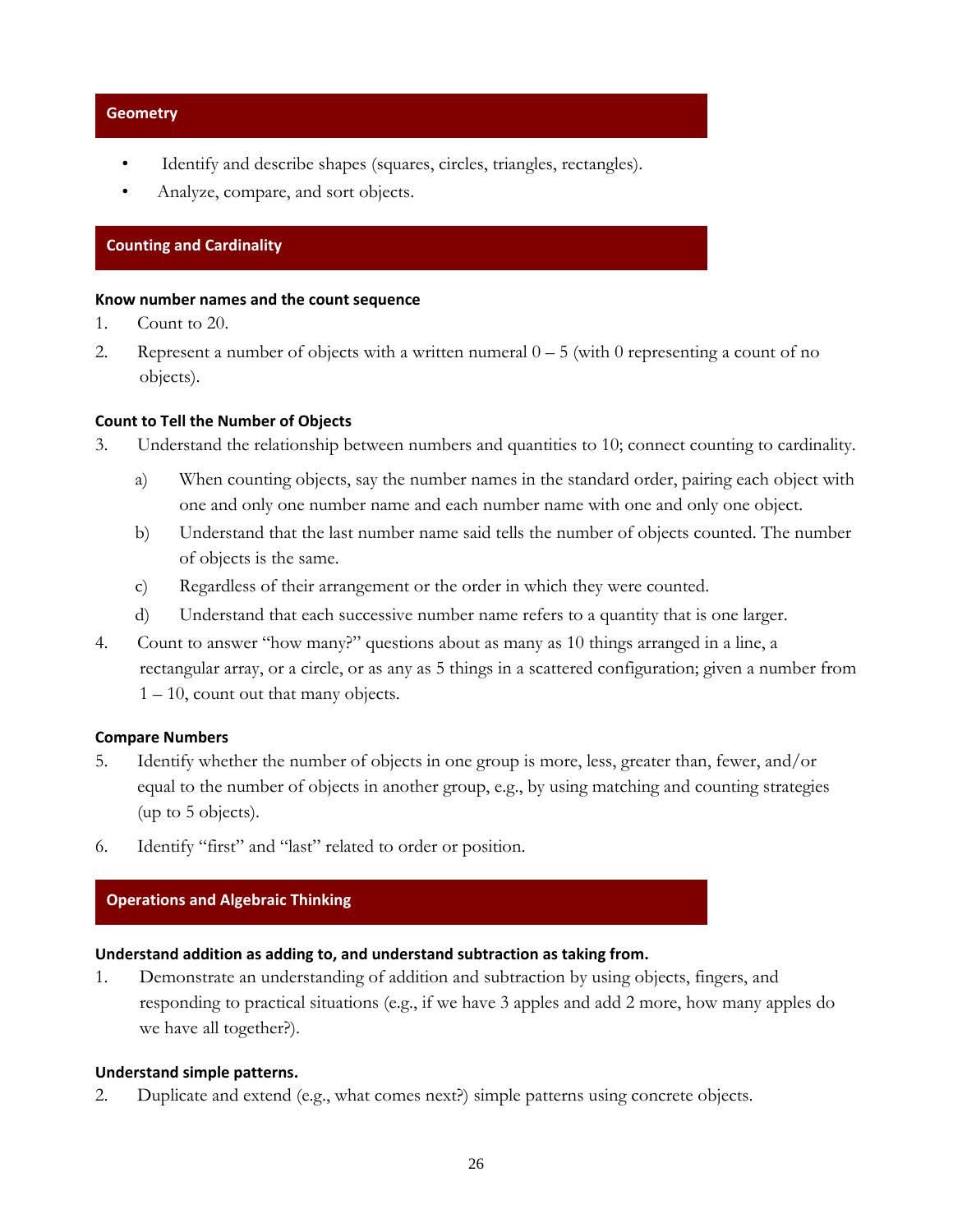#### **Measurement and Data**

## **Describe and compare measurable attributes.**

1. Identify measurable attributes of objects, such as length, and weight. Describe them using correct vocabulary (e.g., small, big, short, tall, empty, full, heavy, and light).

## **Sort objects and count the number of objects in each category.**

2. Sort objects into categories; count the numbers of objects in each category (limit category counts to be less than or equal to 10).

#### **Geometry**

### **Identify and describe shapes (squares, circles, triangles, rectangles).**

- 1. Describe objects in the environment using names of shapes, and describe the relative positions of these objects using terms such as top, bottom, up, down, in front of, behind, over, under, and next to.
- 2. Correctly name shapes regardless of size.

#### **Analyze, compare, and sort objects.**

- 1. Analyze, compare, and sort two- and three-dimensional shapes and objects, in different sizes, using informal language to describe their similarities, differences, and other attributes (e.g., color, size, and shape).
- 2. Create and build shapes from components (e.g., sticks and clay balls).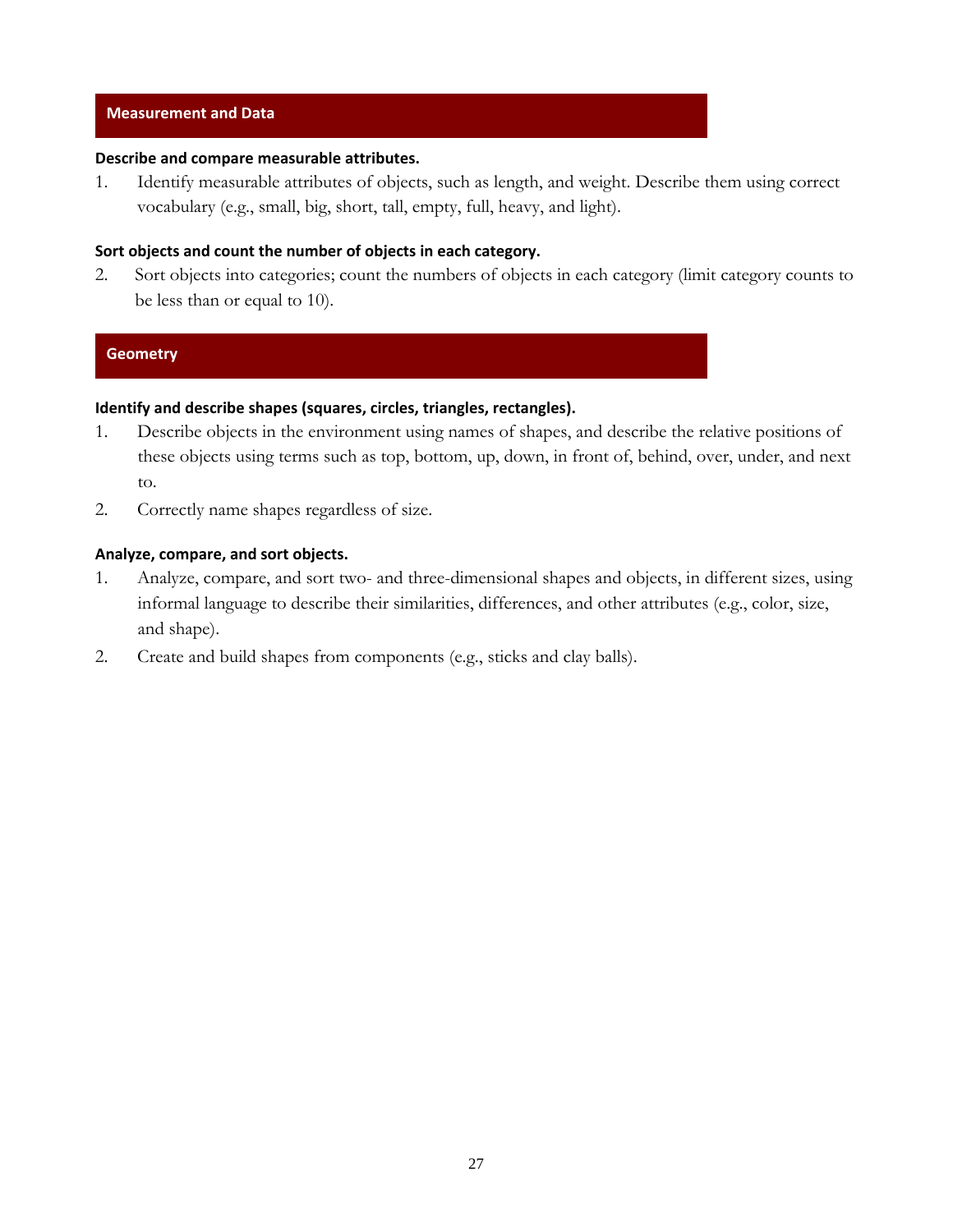

## **SCIENCE**

**NOTE: In prekindergarten, children are expected to demonstrate increasing awareness and competence in the areas that follow.**

## **Scientific Thinking**

- 1. Asks questions and makes predictions based on observations and manipulation of things and events in the environment.
	- a) Uses senses to gather, explore, and interpret information.
	- b) Manipulates and observes objects in his or her surroundings to develop conclusions.
	- c) Makes observations and describes changes in objects, living things, and natural events in the environment.
	- d) Organizes his or her observations of objects and events by identifying, classifying, etc.
	- e) Asks "why," "how," and "what if" questions and seeks answers through experimentation and investigation.
	- f) Makes predictions based on background knowledge, previous scientific experiences, and observations of objects and events in the world.
- 2. Tests predictions through exploration and experimentation.
	- a) Gives oral, written or graphic explanations of what he/she wants to learn.
	- b) Uses a variety of tools and materials to test predictions through active experimentation (child uses magnifying glass to examine pine needles; child puts large paper clip on water to see if it floats.)
	- c) Replicates or changes the experimental approach.
	- d) Records and organizes data using graphs, charts, science journals, or other means of recording.
- 3. Generates explanations and communicates conclusions regarding experiments and explorations.
	- a) Compares and contrasts attributes of objects, living things, and events in the environment to organize what they have learned.
	- b) Identifies cause and effect relationships.
	- c) Verifies predictions by explaining "how" and "why."
	- d) Makes age appropriate, logical conclusions about investigations.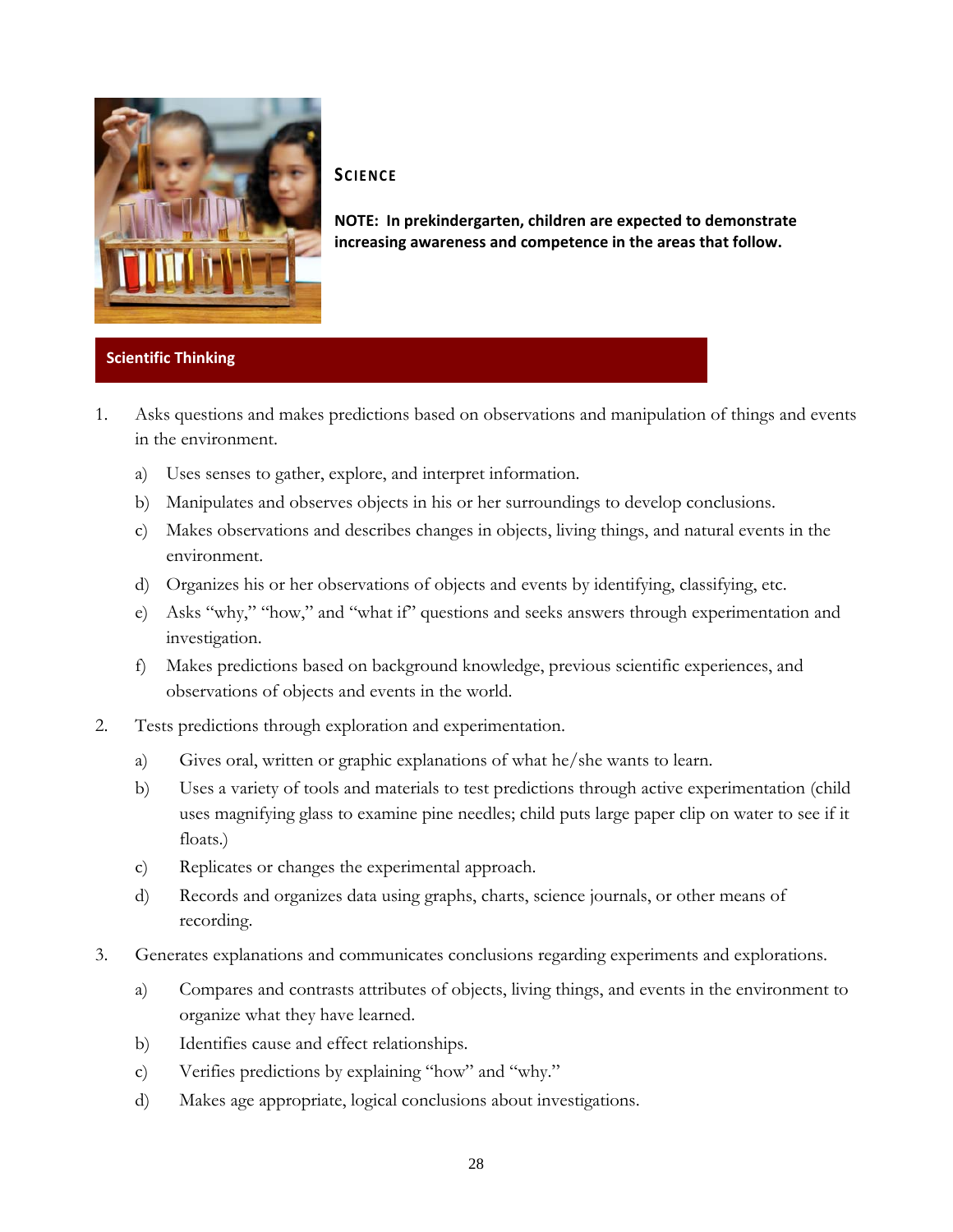e) Shares ideas about objects, living things and other natural events in the environments through words, pictures, and other representations.

## **Earth and Space**

- 4. Observes and describes characteristics of earth and space.
	- a) Investigates and identifies properties of soil, rocks, and minerals.
	- b) Investigates and identifies physical properties and characteristics of water (solid, liquid, and gas).
	- c) Makes simple observations of the characteristics and movements of sun, moon, stars, and clouds.
	- d) Observes and discusses changes in weather and seasons using common weather related vocabulary (e.g., rainy, sunny, snowy, windy, cloudy, etc.).
	- e) Expresses ways the environment provides natural resources that are needed by people (e.g., wood for lumber to build shelter, water for drinking).
	- f) Demonstrates ways that each person is responsible for protecting our planet (e.g., recycling plastic, glass, and cardboard, reusing a plastic container sandwich box, mending clothing rather than throwing away, etc.).

## **Living Things**

- 5. Observes and describes characteristics of living things.
	- a) Observes and discusses similarities, differences, and categories of plants and animals.
	- b) Identifies things as living or non-living based on characteristics, such as breathes, moves by itself, grows.
	- c) Explains why plants and animals need water and food.
	- d) Observes and discusses similarities, differences, and categories of plants and animals.
	- e) Identifies things as living or non-living based on characteristics, such as breathes, moves by itself, grows.
	- f) Explains why plants and animals need water and food.
	- g) Describes simple life cycles of plants and animals.
	- h) Describes and identifies the different structures of familiar plants and animals. (Plants have stems, roots, leaves; animals have eyes, mouths, ears, etc.)
	- i) Recognizes that plants and animals have some characteristics of their "parents."
	- j) Observes, describes, and compares the habitats of plants and animals.
	- k) Observes, records, and explains how plants and animals respond to changes in the environment and changes in seasons.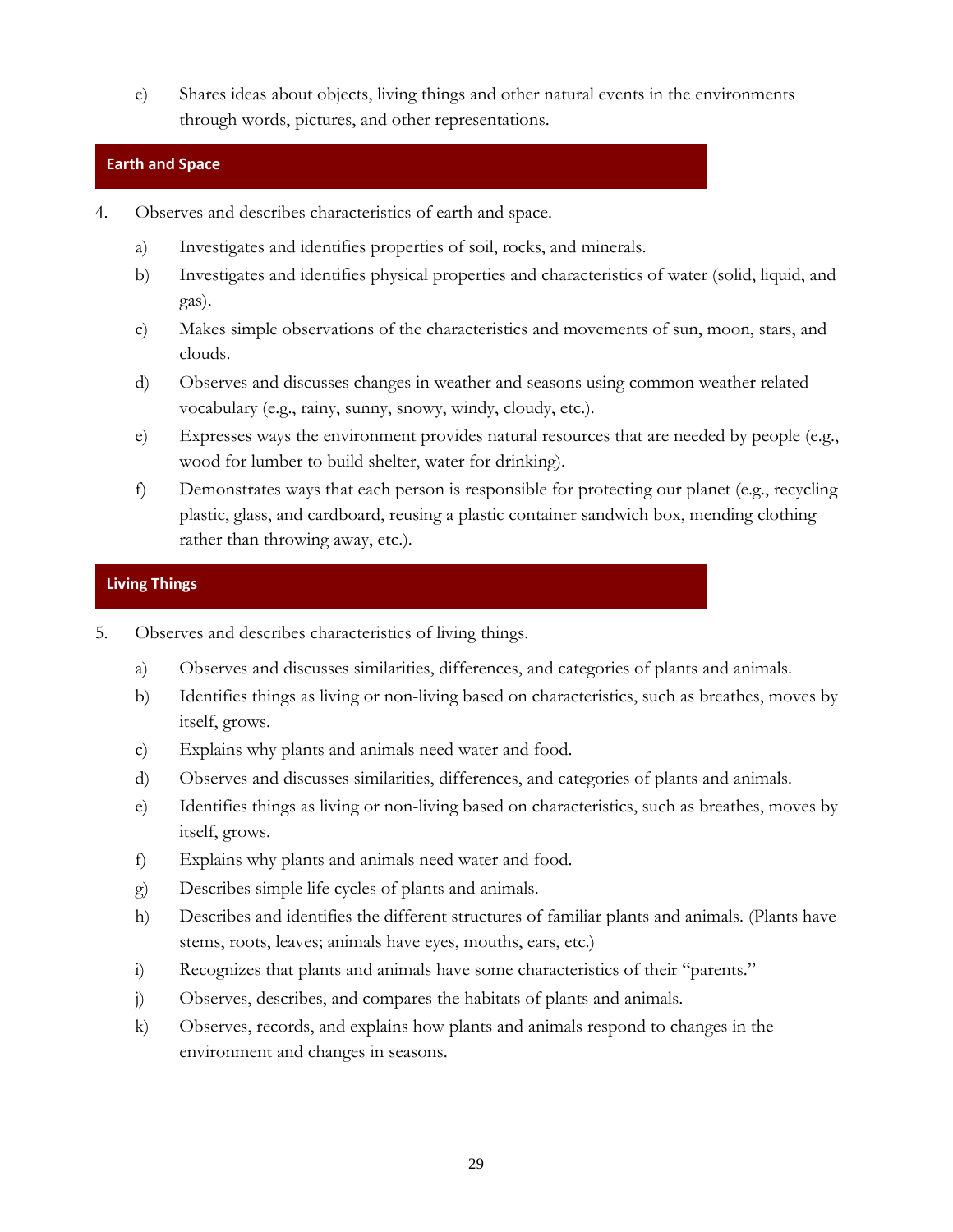#### **Physical Properties**

- 6. Acquires knowledge about the physical properties of the world.
	- a) Describes, compares, and categorizes objects based on their properties.
	- b) Uses senses to explore different environments (classroom, playground, field trips).
	- c) Recognizes and describes the effect of his/her own actions on objects.
	- d) Describes tools and their specific functions (e.g., hammer for pounding nails).
	- e) Uses a variety of tools to explore the world and learn how things work (such as magnifiers and balance scales).
	- f) Investigates common interactions between matter and energy (butter melting in cooking activities; cream turning to butter; peanuts becoming peanut butter, etc.)
	- g) Describes and compares the effects of common forces (pushes and pulls) on objects, such as those caused by gravity, magnetism, and mechanical forces.
	- h) Explores and discusses simple chemical reactions with teacher assistance (e.g., baking soda and water, mixing oil and water).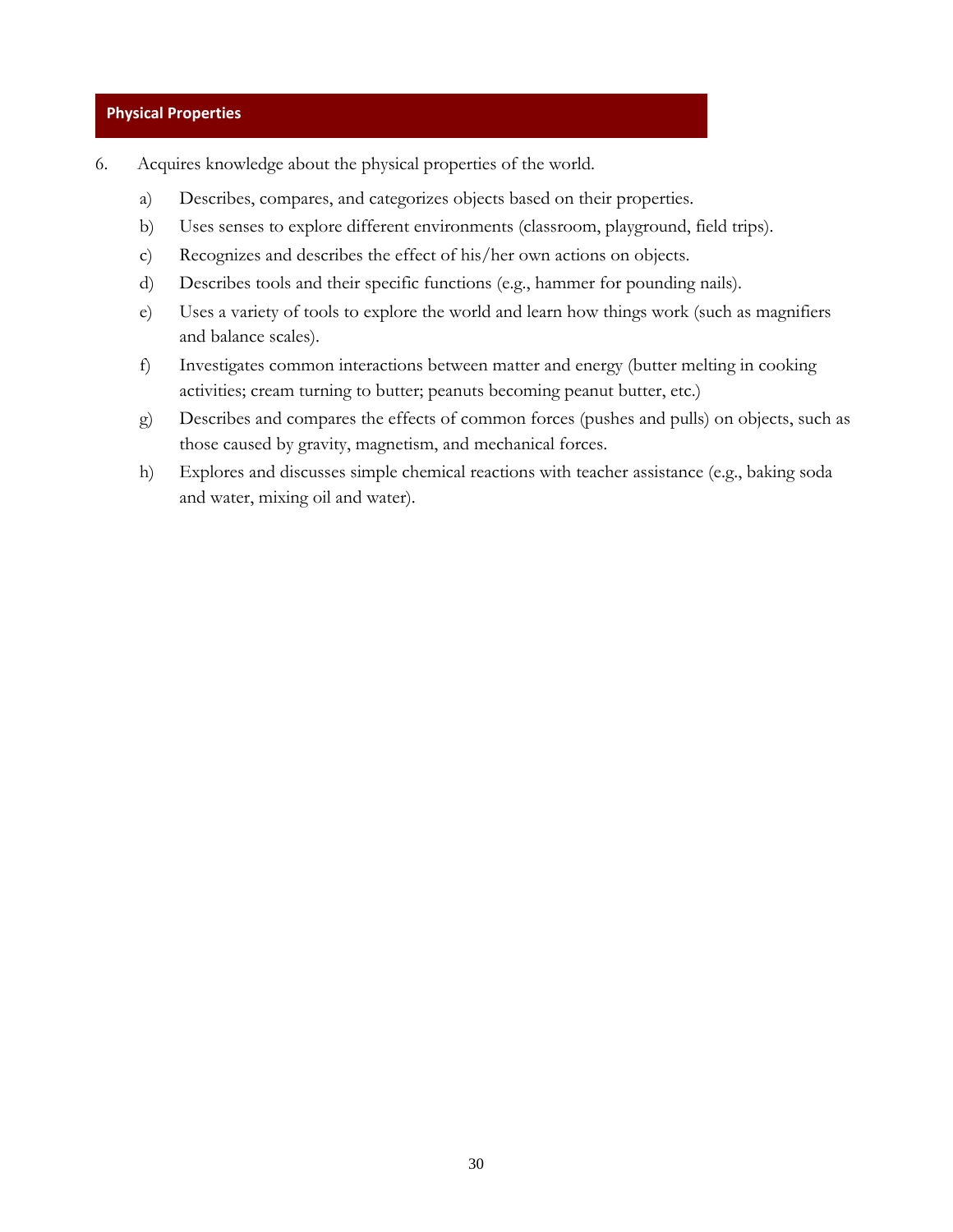

## **SOCIAL STUDIES**

**that follow. competence in the areas NOTE: In prekindergarten, children are expected to demonstrate increasing awareness and**

## **Geography**

- 1. Develops a basic awareness of self as an individual, self within the context of family, and self within the context of community.
	- a) Identifies him/herself by using characteristics such as gender, ethnicity, race, religion, language and culture.
	- b) Describes how each person is unique and important.
	- c) Identifies family members, family characteristics and functions.
	- d) Identifies as a member of a family.
	- e) States how families are similar and different.
	- f) Describes his own community and/or cultural group.
	- g) Describes how people within a community are alike and different (e.g., eat different foods, wear different clothing, speak different languages).
	- h) Recognizes some community workers and describes what they do.
- 2. Demonstrates awareness and appreciation of their own culture and other cultures.
	- a) Talks about and/or shows items related to his/her family and cultural traditions to others.
	- b) Questions why and/or how people are similar/different.
	- c) Describes some of the holidays, dances, foods, costumes and special events, related to his/her own culture.
	- d) Demonstrates an understanding of similarities and differences between and among individual people and families.
- 3. Demonstrates knowledge of the relationship between people, places, and regions.
	- a) Identifies features of own home and familiar places.
	- b) Names the street, neighborhood, city or and town where he/she lives.
	- c) Uses words that indicate direction, position and relative distance.
	- d) Describes topographical features of familiar places (hill, river, roads, mountains, etc.).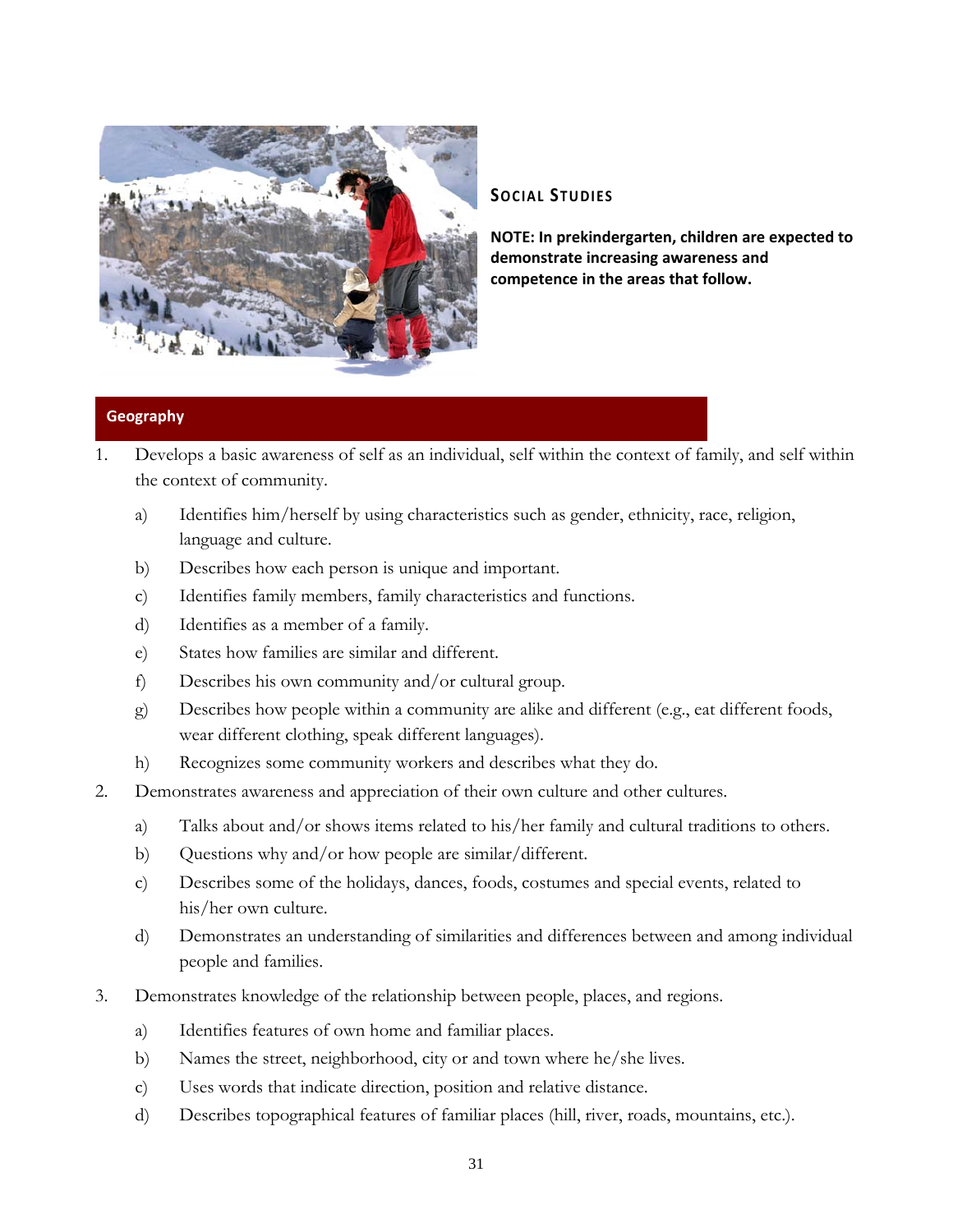- e) Creates representations of topographical features in art work, and/or while playing with blocks, sand or other materials.
- f) Is aware of his/her surroundings.

## **History**

- 4. Develops an understanding of how people and things change over time and how to relate past events to their present and future activities.
	- a) Identifies routines and common occurrences in his/her life.
	- b) Identifies changes over time in him/herself, his/her families, and in his/her wider community.
	- c) Retells important events in sequential order.
	- d) Demonstrates interest in current events that relate to family, culture, and community.
	- e) Uses words and phrases that differentiate between events that happen in the past, present and future, e.g., uses phrases like "when I was a baby…" or "before I moved to my new house."

## **Civics, Citizenship and Government**

- 5. Demonstrates an understanding of roles, rights, and responsibilities.
	- a) Recognizes that all children and adults have roles, rights, and responsibilities at home, school, in the classroom and in the community.
	- b) Expresses that rules are for everyone.
	- c) Identifies rules that protect him/herself and others.
	- d) Explains that rules affect children and adults.
	- e) Describes possible consequences when rules are not followed.
- 6. Begins to learn the basic civic and democratic principles.
	- a) Participates in making group rules and/or rules for daily routines and transitions.
	- b) Follows rules and may remind others of the rules.
	- c) Applies the skills of communication, cooperation, respect and empathy with others.
	- d) Demonstrates preferences and choices by participating when the class votes to make simple decisions.

## **Economics**

- 7. Develops a basic understanding of economic concepts within a community.
	- a) Demonstrates an understanding that money is needed to exchange for some goods and services.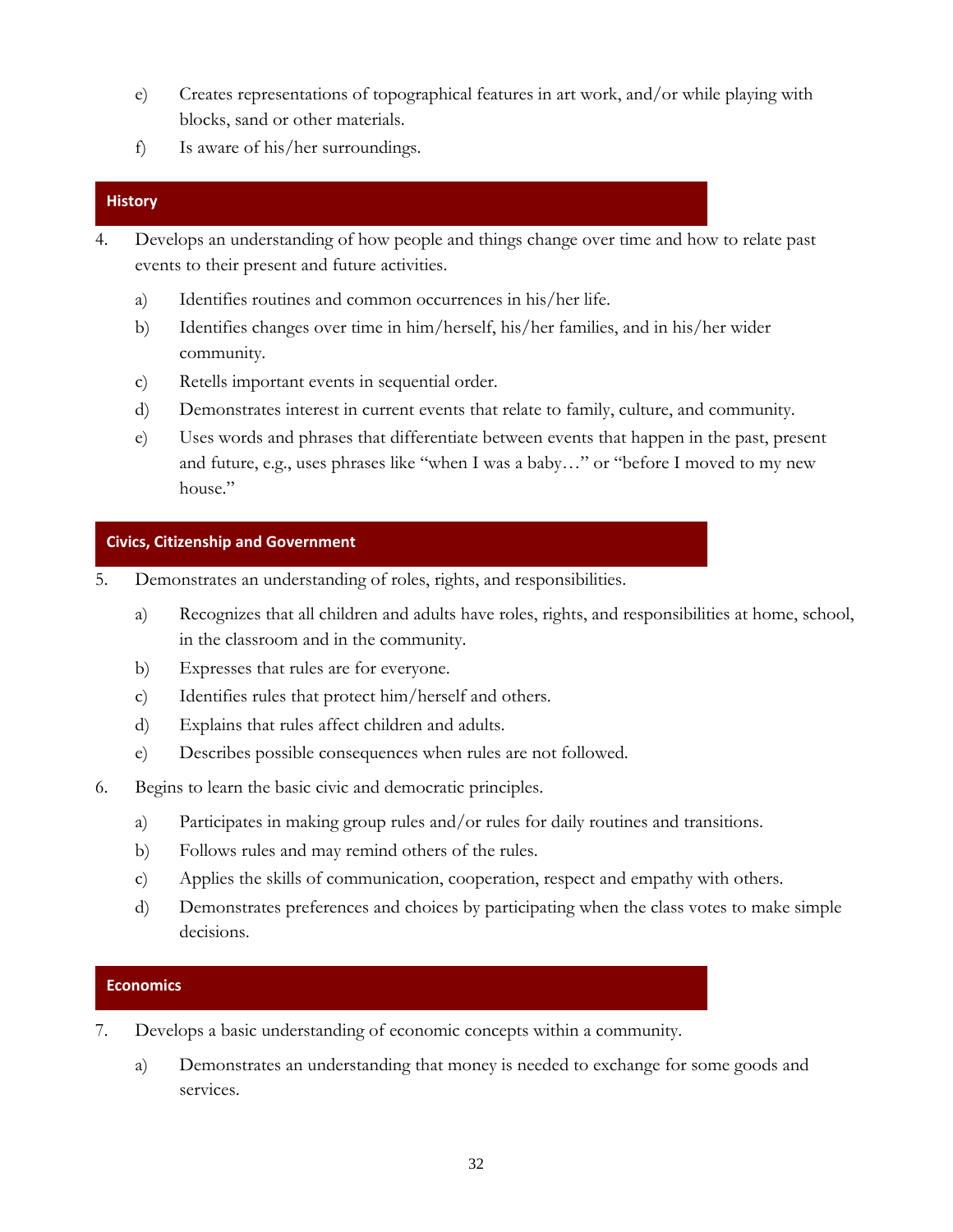- b) Demonstrates understanding that money comes in different forms, i.e., coins and paper money.
- c) Recognizes the roles/contributions of community workers as they produce goods/services that people need.
- d) Recognizes that goods and services may be purchased using different forms of payment, (e.g., coins, paper money, checks, electronic payment, credit cards).

## **Career Development**

- 8. Demonstrates interest and awareness about a wide variety of careers and work environments.
	- a) Asks questions about and shows an interest in the jobs of his/her family members and/or "community helpers."
	- b) Recognizes that people depend on "community helpers" to provide goods and services.
	- c) Identifies the tools and equipment that correspond to various roles and jobs.
	- d) Takes on the role of a "community helper", e.g., dramatic play or in acting out a story or song.
	- e) Indicates an interest in a future career by making statements like, "I want to be a firefighter when I grow up."
	- f) Talks about a parent's, a relative's or a neighbor's job.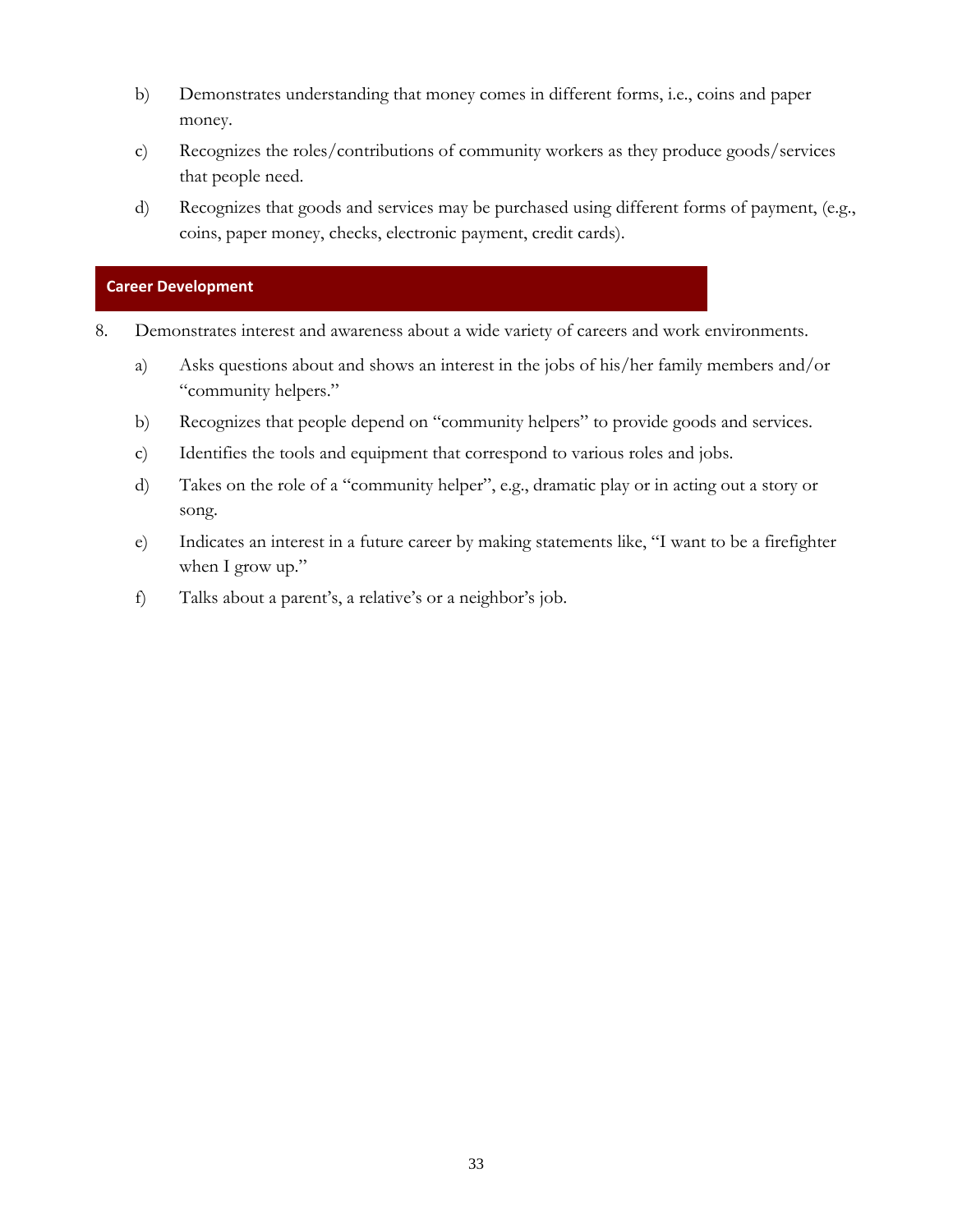

## **THE ARTS**

**NOTE: In prekindergarten, children are expected to demonstrate increasing awareness and competence in the areas that follow.**

## **Visual Arts**

1. Expresses oneself and represents what he/she knows, thinks, believes and feels through visual arts.

- a) Experiments with a variety of mediums and methods of using art materials (such as using a big brush to paint broad strokes, combining colors, etc.).
- b) Shows an interest in what can be created with tools, texture, color and technique.
- c) Uses materials to build and create "pieces" that represent another item (blocks become a castle; clay becomes a snake).
- d) Chooses materials and subjects with intent and purpose.
- e) Paints, draws and constructs models based on observations.
- 2. Responds and react to visual arts created by themselves and others.
	- a) Expresses an interest in drawings, sculptures, models, paintings, and art creations of others.
	- b) Identifies similarities and differences among samples of visual art.
	- c) Shares opinions about visual arts, creations, and experiences.

#### **Music**

- 3. Expresses oneself by engaging in musical activities.
	- a) Participates with increasing interest and enjoyment in a variety of music activities including listening to music, singing songs, performing finger plays, and experimenting with various musical instruments.
	- b) Enjoys singing, making up silly and rhyming verses, imitating rhythmic patterns, and using music to tell stories and express feelings.
	- c) Engages in music activities having different moods, tempos, and rhythms.
	- d) Uses and explores traditional and non-traditional sound sources including those that are electronic.
	- e) Creates sounds using traditional instruments (bells, drums, recorders, etc) and non-traditional instruments (tin cans, oatmeal boxes, containers filled with water).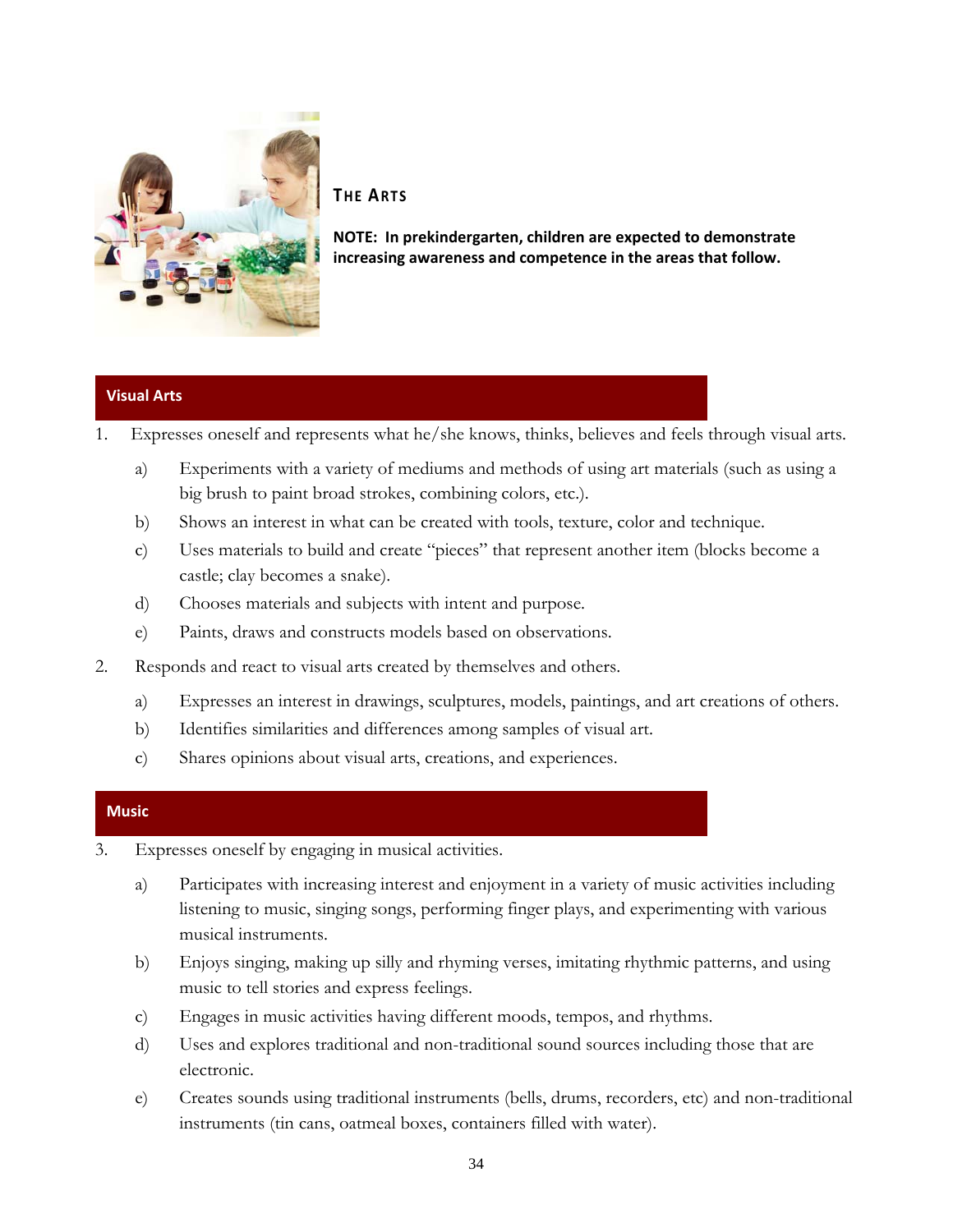- 4. Responds and reacts during musical activities.
	- a) Observes a variety of musical performances, both vocal and instrumental.
	- b) Moves and keeps rhythm to different kinds of music.
	- c) Reacts to music through oral, written or visual expression.
	- d) Compares and contrasts different samples of music.
	- e) Expresses his/her preference for certain kinds of music.
	- f) Repeats, responds and/or reacts to lyrics and/or melodies.

## **Theatre / Dramatic Play**

- 5. Participates in a variety of dramatic play activities to represent fantasy and real life experiences.
	- a) Represents fantasy, real-life, imagination, and literature through dramatic play.
	- b) Assumes the role of something or someone else and attempts to speak in the appropriate manner and tone.
	- c) Participates in teacher-guided and/or spontaneous dramatic play activities such as acting out a story.
	- d) Uses basic props, and costume pieces to establish time, setting, and character.
- 6. Responds and reacts to theater and drama presentations.
	- a) Demonstrates age-appropriate behavior when observing theatre and drama.
	- b) Expresses his/her feelings about theatrical or dramatic productions or experiences through oral, written or visual expressions.

## **Dance / Creative Movement**

- 7. Expresses what he/she knows, thinks, feels and believes through dance and creative movement.
	- a) Demonstrates concepts (feelings, directions, words, ideas, etc.) through creative movement.
	- b) Uses movement to interpret or imitate feelings, animals, and such things as plants growing, or a rainstorm.
	- c) Uses creativity using his/her body (dance, march, hop, jump, sway, clap, snap, stomp, twist, turn, etc.).
	- d) Uses creative movement props such as crepe paper, streamers, hoops, and scarves to create special movements and dances.
	- e) Demonstrates a wide variety of movements and positions.
	- f) Learns simple, repetitive dance steps and routines.
	- g) Moves in spontaneous and imaginative ways to music, songs, rhythm, and silence.
- 8. Responds and reacts to dance and creative movement.
	- a) Imitates parts of dance or movement activity that he/she enjoys.
	- b) Compares and contrasts different forms of dance.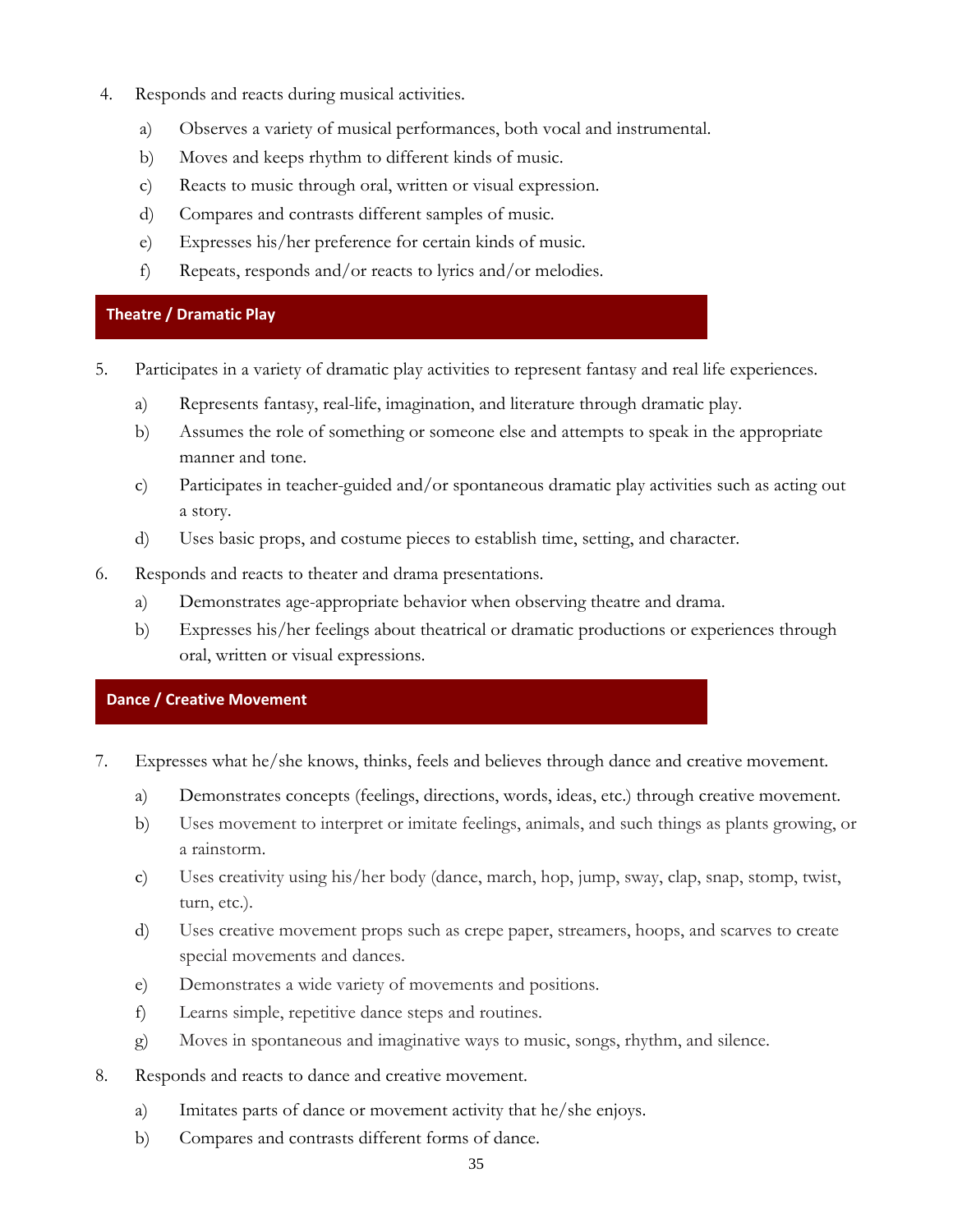- c) Demonstrates age appropriate audience behavior when observing dance and creative movement productions.
- d) Describes interpretations and reactions to dance and movement experience (e.g., drawing a picture, acting it out, retelling a story).

## **Cultural Differences**

- 9. Expresses an understanding of artistic difference among cultures.
	- a) Compares his/her artistic creations with those from other cultures.
	- b) Describes similarities and differences in dance and creative movements from other cultures.
	- c) Distinguishes between different sounds of music and types of instruments from other cultures.
	- d) Discusses dances and dramatizations from various cultures.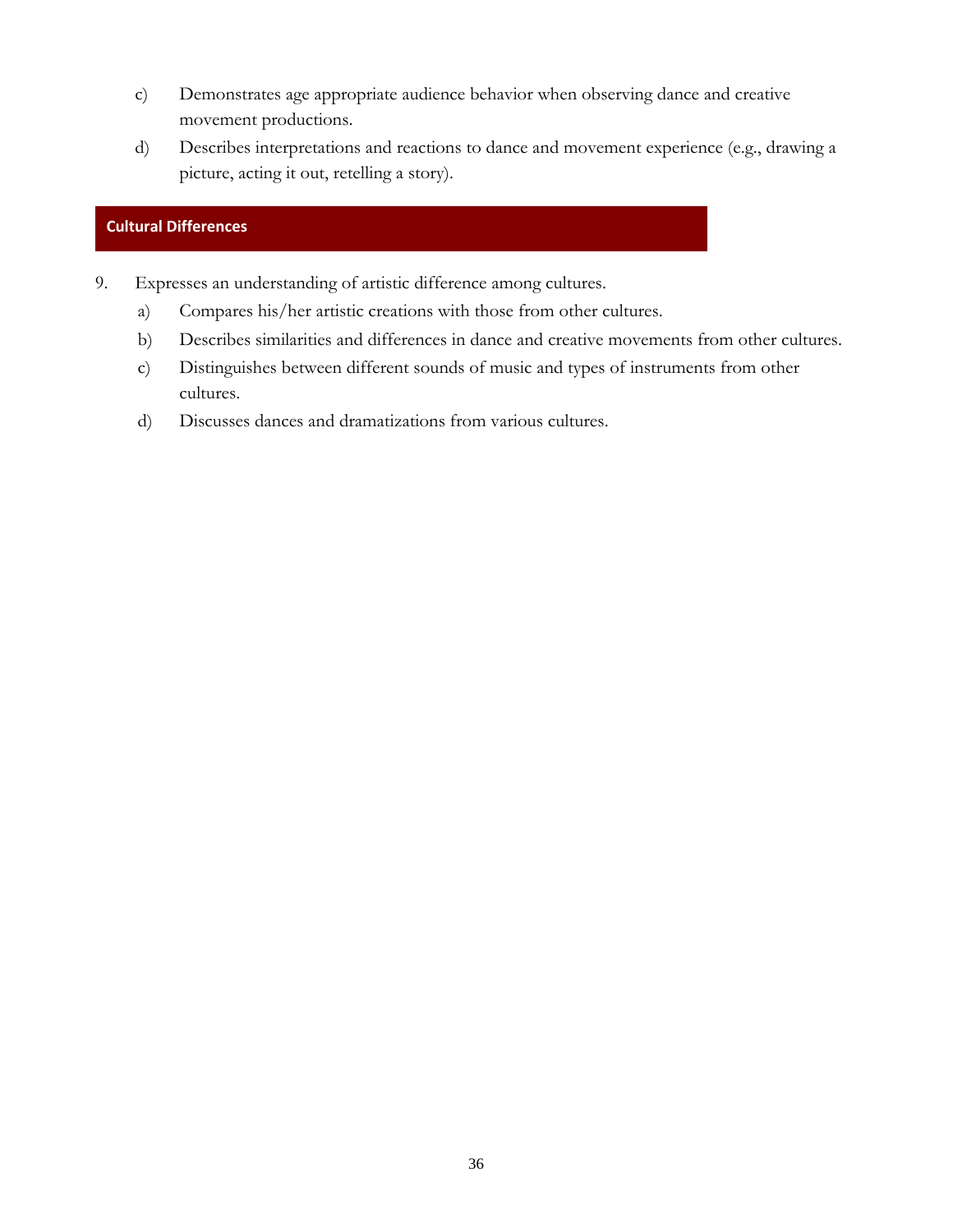

#### **TECHNOLOGY**

**NOTE: In prekindergarten, children are expected to demonstrate increasing awareness and competence in the areas that follow.**

## **Foundations to Technology**

- 1. Describes types of materials and how they're used.
	- a) Discusses or describes characteristics of materials in the environment.
	- b) Explains some uses for materials, e.g., wood, fur, plastic.
	- c) Creates structures with various materials to determine which do/don't work to achieve the desired purpose, (e.g., glue, tape; paper, cardboard, foam, plastic, wood; straws, spools).
- 2. Explores and uses various types of tools appropriately.
	- a) Identifies the functions of certain tools (e.g., cell phone, pulley, hammer, hearing aid, and microwave).
	- b) Follows simple directions for appropriate use of tools and demonstrates how they are used (e.g., computer, hammer, digital media or simple machine).
	- c) Describes and uses a variety of tools independently or with assistance (e.g., scissors, nut and bolt, incline plane, or lever).
	- d) Uses common tools to create simple objects or structures.
	- e) Invents and/or constructs simple objects or structures using common tools and materials in a safe manner (e.g., wood, glue, rulers, sandpaper, hammer, etc.).
- 3. Expresses an understanding of how technology affects them in daily life, and how it can be used to solve problems.
	- a) Identifies examples of technology used in daily life (e.g., telephone, computers, car).
	- b) Describes how technology can make finding information, completing tasks and solving problems faster and easier.
	- c) Identifies examples of how technology affects the environment, including home and school environments.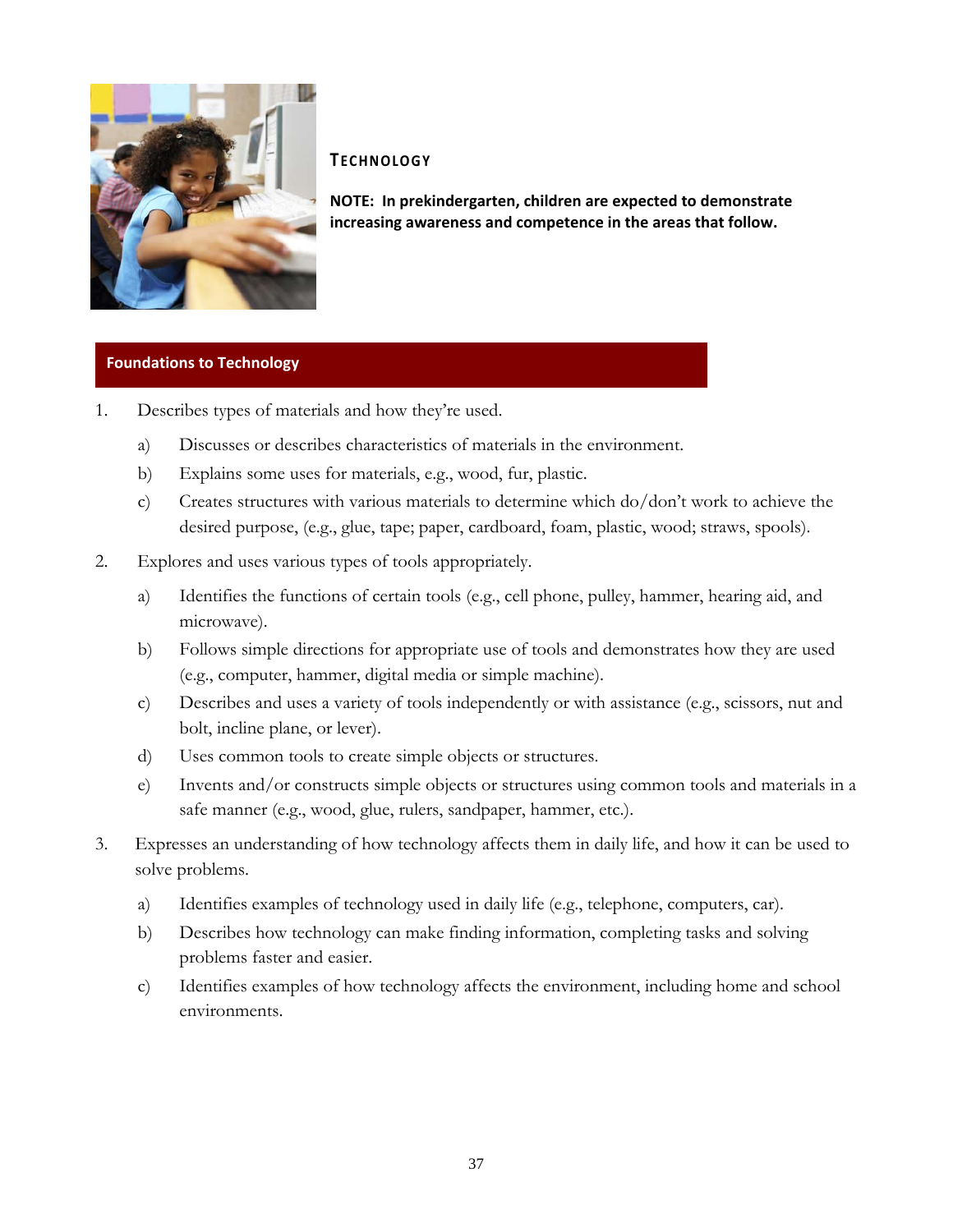## **Using Technology**

- 4. Understands the operation of technology systems.
	- a) Uses input and output devices to successfully operate technology systems (e.g., keyboard, monitor, printer, vending machine).
	- b) Begins using appropriate vocabulary when describing the nature and operation of a technological system (e.g., pedal power moves a bicycle, gas moves a car, batteries operate a toy).
	- c) Gives examples of how technological systems are used (e.g., internet, cameras, cell phones).
- 5. Uses the knowledge of technology to increase learning.
	- a) Uses computer to write, draw and explore concepts.
	- b) Learns basic skills by using age appropriate computer programs.
	- c) Uses technology tools independently (e.g., instructional media games, digital cameras).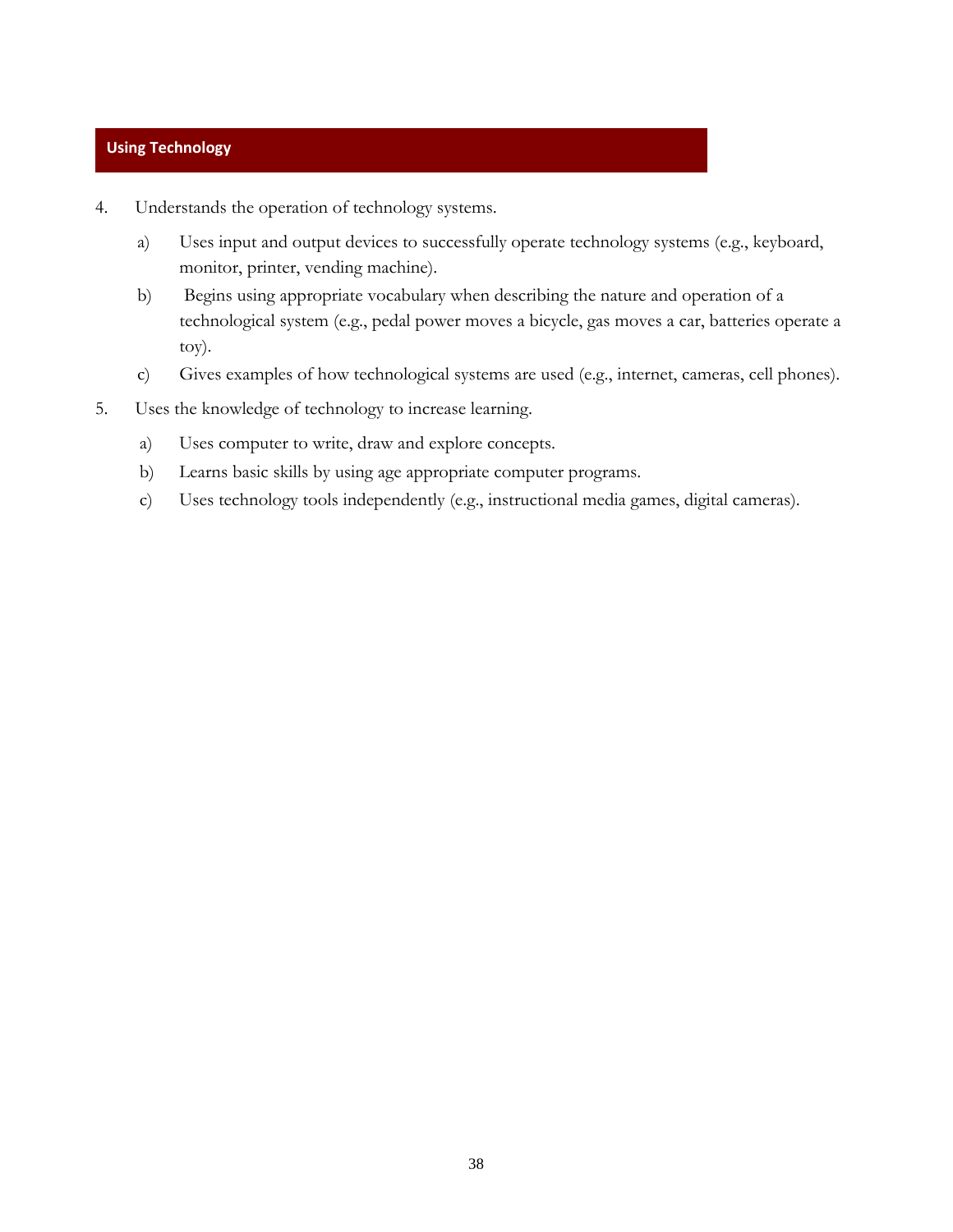#### **RESEARCH AND SUPPORTING MATERIAL**

#### **DOMAIN 1: APPROACHES TO LEARNING**

<span id="page-38-0"></span>While all of the domains are undoubtedly equal in importance, *Approaches to Learning* captures the very essence of children: their inclinations, their dispositions, their attitudes, and their personal styles. *Approaches to Learning* is influenced by such profound constants as gender, temperament, family expectations, and cultural values – constants present at birth and increasingly significant throughout the school years.<sup>[2](#page-38-1)</sup>

*Approaches to Learning* was formally recognized as a separate and distinct domain integral to the development of children to their full potential almost twenty years ago. In 1989, the National Education Goals Panel (NEGP) was established to help improve the quality of education in the United States. Its very first national goal, "all children will start school ready to learn," prompted the release of *Reconsidering Children's Early Development and Learning*. This widely accepted and still highly regarded work brought together the input of over 350 scholars on what exactly young children should know and be able to do. To the four domains historically associated with children's development – physical, socio-emotional, language, and cognitive – was added a fifth, somewhat new, domain that required explanation:

*Learning styles [how children approach learning situations] are composed of aggregated variables that characterize ways of responding across situations. Learning styles, in contrast to dispositions, are malleable and include variables that affect how children attitudinally address the learning process: their openness to and curiosity about new tasks and challenges; their initiative, task persistence, and attentiveness; their approach to reflection and*  interpretation; their capacity for invention and imagination; and their cognitive approaches to tasks.<sup>[1](https://gw.nysed.gov/gw/webacc/cy8vt7Xg1gs8qo9Mi2/GWAP/AREF/2?action=Attachment.View&error=fileview&Item.Attachment.filename=Approaches+to+Learning%2edoc&Item.Attachment.id=2&User.context=cy8vt7Xg1gs8qo9Mi2&Item.drn=8700z196z0&Item.Child.id=&Item.Attachment.allowViewNative=1#footnote1#footnote1)</sup>

Since then, *Approaches to Learning* has clearly infiltrated the mainstream thinking of educators. Most State educational agencies that have established early learning standards – what children should know and be able to do before kindergarten entry – have either included *approaches to learning* as a distinct domain or have folded aspects of it, such as curiosity or persistence, into their standards. Studies of school readiness, and even of later success in school, now specifically address *approaches to learning*. For example, the nation-wide *Early Childhood Longitudinal Study, Kindergarten Class of 1998-99* directly assessed the developmental status of children entering kindergarten across five domains, one of which was *approaches to learning*.

Since its debut, *Approaches to Learning* has been regarded as the less well-defined of the domains. As scholars debate and policy makers try to implement, the burning question is, "What does it mean for teachers? . . . for parents? . . . for children?" The answer: teachers and parents must intentionally design learning environments that foster children's natural curiosity, initiative, engagement, persistence, and creativity. The environments must be safe for students to ask questions, to embark on and embrace new tasks, to persevere, and to suggest original solutions. It is absolutely essential that such learning

 $\overline{a}$ 

<span id="page-38-1"></span><sup>&</sup>lt;sup>2</sup> National Education Goals Panel, 2002.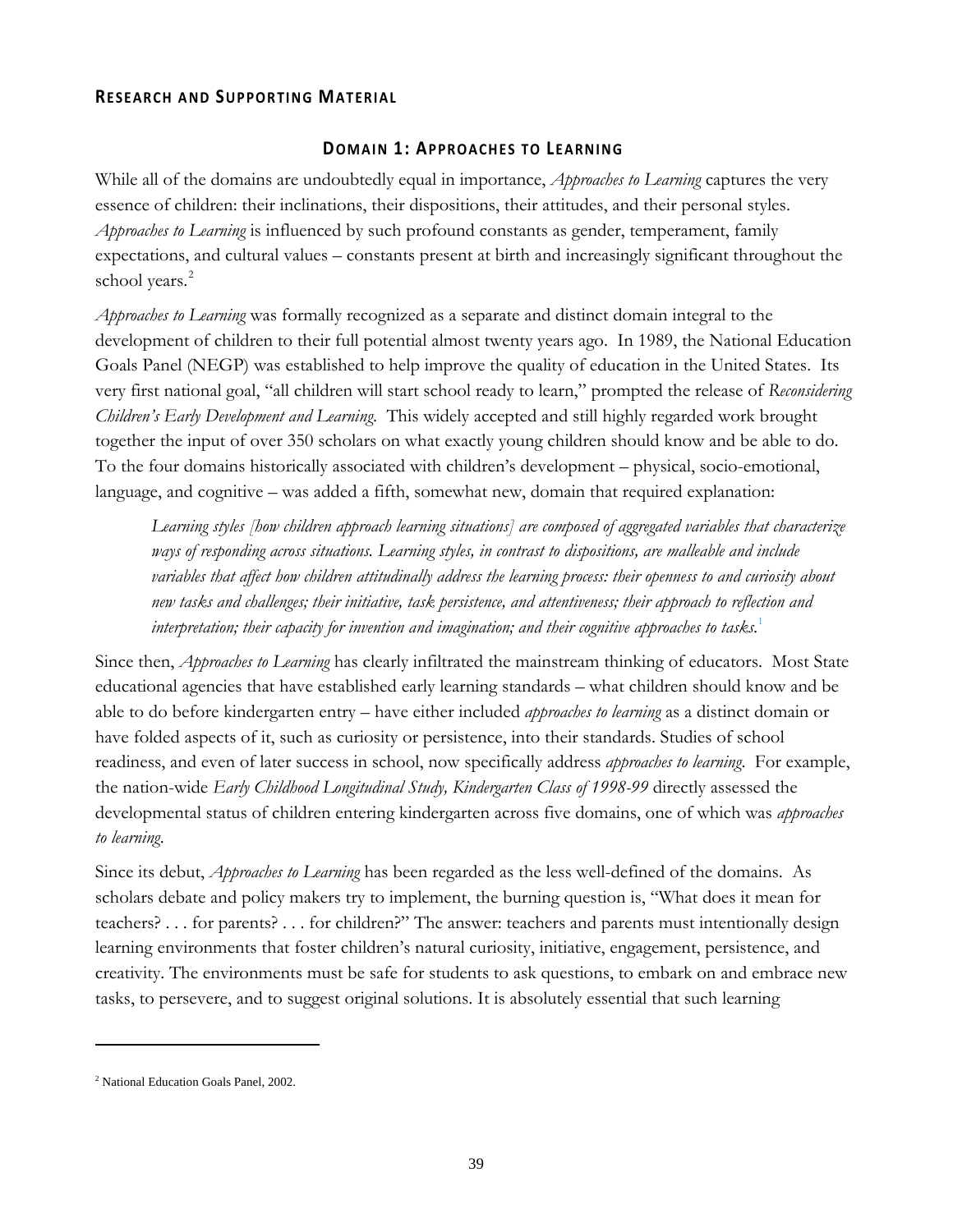environments are not contrived, but rather, engaging and relevant to the child and reflective of the child's interests. Learning what motivates each child will help teachers, parents and caregivers support individual differences and help children discover their own learning style.

## **Curiosity**

## **"Why?" "How come?" "What if …?"**

As any caregiver of young children knows, the preschool years are peppered with seemingly endless questions. Preschoolers are curious about themselves, about their relationships with others, and about the worlds they are encountering. But, even before the pre-school stage, children are expressing their curiosity, albeit nonverbally. A new-born visually tracks interesting objects. An older baby "tastes" anything and everything – edible or not – to find out more about it.

Throughout the early years, children's curiosity prompts exploration and experimentation. They take it upon themselves to learn more – by mimicking, questioning – about whatever has piqued their interest. Research shows, in fact, that self-initiated activity "makes it possible for young children to be involved in intrinsically interesting experiences that help them to construct understandings of their world, remain focused during activity, and develop a love for learning."[3](#page-39-0) By observing where children's natural curiosity leads them, caregivers can create environments in which children can direct their own learning. Scholars in early education concur that "preschool curriculum is most effective when it takes advantage of children's own interests and curiosity."[4](#page-39-1)

#### **Initiative**

Whereas curiosity may be a characteristic universal to all children, the degree and manner in which that curiosity is acted upon by each child varies tremendously. Initiative is the willingness to take on tasks or reasonable risks to learn more. Consider, for example, two children playing with race cars. Their preschool teacher comments "Look at those cars move! What do you think makes them go?" The seed thus planted, one child is content to independently look at a book describing the parts of a car, while another's curiosity isn't satisfied until an adult or peer helps disassemble the car and put it back together again. Both children have taken the initiative to find out more; at the same time, they may have revealed clues to their preferred learning styles – print-oriented and independent in one instance, kinesthetic and small group in the other.

It is easy to fall into assumptions about learning styles based on a child's temperament: "Of course, our print-oriented friend chose a book, he's so shy." And, there is some validity to this connection between personality and approaches to learning. One pilot study of doctoral students used a five factor model (extraversion, agreeableness, conscientiousness, neuroticism, and openness) to explore the relationship between personality and learning. It found statistical evidence that certain personalities adopt either a strategic, surface, or deep approach to learning.<sup>[5](#page-39-2)</sup> However, other research keeps alive the decades-old argument of nature versus nurture. A study of infants' exploration of new objects found that "infants who have spent a lot of time with caregivers who name, show, and demonstrate objects typically spend

 $\overline{a}$ <sup>3</sup> Hohmann & Weikart as cited in Alabama Performance Standards for 4-year-olds: Alabama's Pre-Kindergarten Initiative, 2004

<span id="page-39-1"></span><span id="page-39-0"></span><sup>4</sup> Bowman, Donovan, and Burns (2001) *Eager to Learn: Educating Our Preschoolers* as cited in Head Start Child Outcomes Framework, Domain 7: Approaches to Learning

<span id="page-39-2"></span><sup>5</sup> Heinstrom (2000). The Impact of Personality and Approaches to Learning on Information Behavior.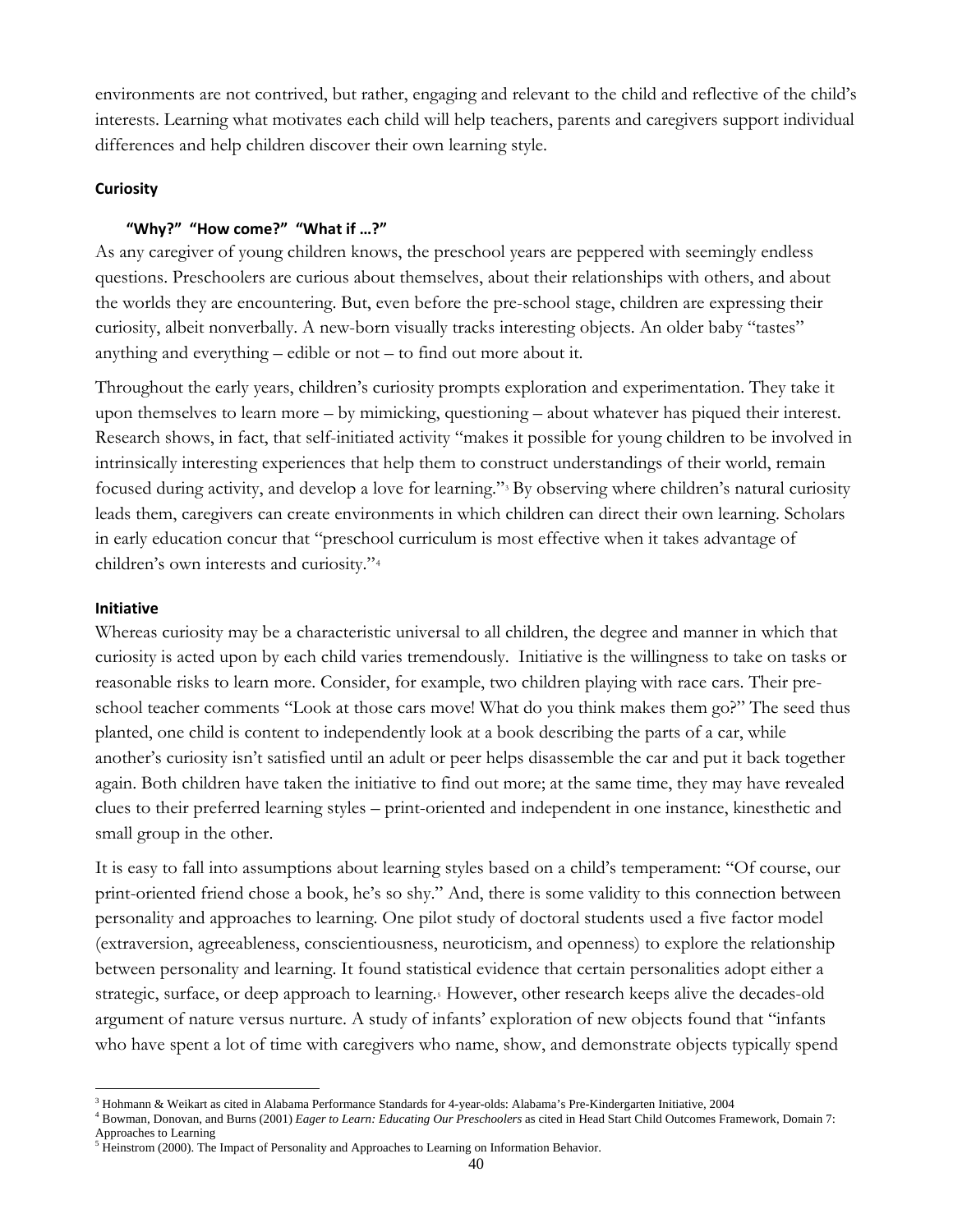more time with caregivers and objects together," whereas infants who have not received such interaction will spend more time exploring the objects only.<sup>[6](#page-40-0)</sup>

This finding provokes thought about how influential familial values and cultural expectations can be on children's initiative. Among different families and cultures, there is a broad spectrum of belief about the role children play in their own learning, whether expected to learn through "observation, imitation, and non-verbal communication," encouraged to actively engage in discussion with children and adults, or regarded as quiet recipients of parents' instruction.[7](#page-40-1) In any case, fostering initiative in children can only be effective within the context of both:

- The children's temperament Are there different expectations for different temperaments (e.g., quiet and shy versus people-oriented)?
- The style of care they have received How children are encouraged to learn at home and through their cultural experiences.

## **Engagement**

"Engage," as a transitive verb, means "to obtain and hold the attention of." Transitive verbs express action that is carried from subject to object, such as "To engage her students, the preschool teacher connected the lesson to their holiday celebration." Alternatively, the intransitive meaning of the verb is "to involve oneself," suggesting an internal source of action. "Tamika was so engaged in her play, she lost track of time." For either definition, young children's engagement – in learning, but also in play as a means of learning – is paramount to their development and success.

As noted earlier, self-initiated activity, or learning more about something already of interest, lends itself to a love of learning. It has been noted that "infants and toddlers usually show pleasure when they are successful at manipulating their environment and at overcoming barriers to reach a goal." This prompted at least one early researcher to maintain that young children are motivated to explore their surroundings, overcome obstacles, and master their environment – in other words, to engage.[8](#page-40-2)

In the ideal world, all subjects are either so appealing by nature, or presented so appealingly by skillful teachers, that learners' engagement is automatic. Despite educators' best efforts, however, school tasks and activities are not always of intrinsic interest to every child. Learning to engage in challenging or frustrating tasks is an indicator of children's school readiness.

How is engagement encouraged? Start by harnessing the pride and satisfaction children gain from selfchosen play or projects. The natural desire to excel in that which they are interested will propel them to overcome challenges. Point out that hard work and effort, rather than intelligence or luck, powered their success. When this is realized, according to researchers, children become engaged and motivated.<sup>[9](#page-40-3)</sup> When faced with the next challenge – learning something "off the radar" of interest, for example – that sense of accomplishment can be re-invoked.

 $\overline{a}$ <sup>6</sup> Wachs and Combs. (1995) as cited in Iowa Early Learning Standards.

<span id="page-40-1"></span><span id="page-40-0"></span><sup>&</sup>lt;sup>7</sup> NEGP. Reconsidering Children's Early Development and Learning, 1995.

<span id="page-40-2"></span><sup>&</sup>lt;sup>8</sup> White (1995) as cited in Iowa Early Learning Standards.

<span id="page-40-3"></span><sup>9</sup> Dweck ( 1999) as cited in Head Start Child Outcomes Framework, Domain 7: Approaches to Learning.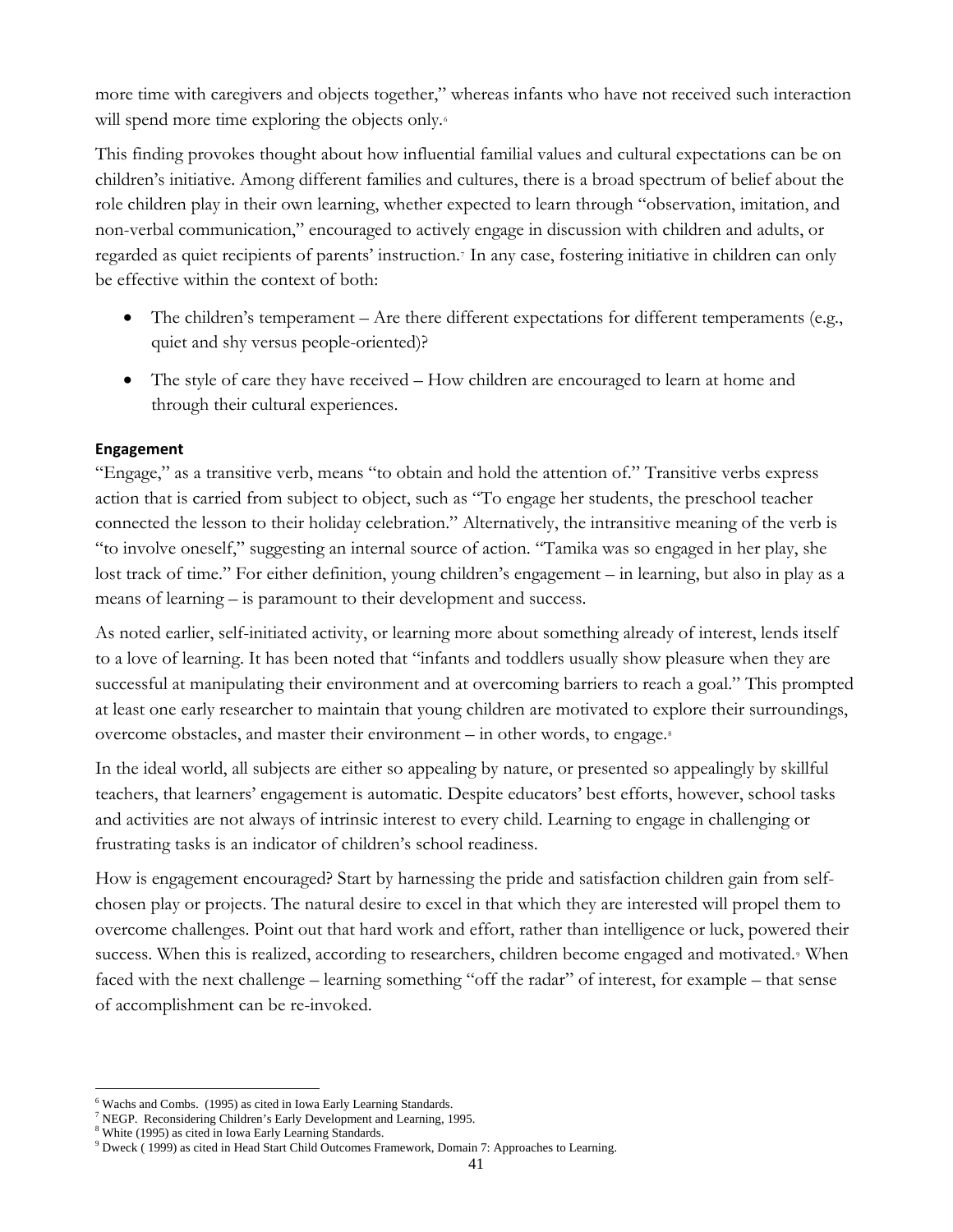## **Persistence**

Learning how to persevere is not only key to success in school, but an important life skill as well. A recent study found that persistence "is one of the critical elements in successful learning [and] the ability to foster, nourish, and support the development of persistence is a crucial skill set for teachers."<sup>[10](#page-41-0)</sup> When leaders in business were asked about the characteristics needed to guide companies through change, "perseverance" was most often cited.<sup>[11](#page-41-1)</sup>

What does persistence mean for preschoolers? It's maintaining focus on, and investing energy into, a task. It's tuning out distractions and interruptions. It's following a series of steps to create a project. It's knowing when to accept, and when to seek help from an adult or another child when the next step is unclear or too difficult.

As with all of the components associated with approaches to learning, persistence varies among children. This variation may be attributed, in part, to the child's temperament, but other factors have surfaced as being influential as well.[12](#page-41-2) Parents and teachers who participated in a longitudinal study of children entering kindergarten reported that "girls persist at tasks more often than boys, older kindergartners persist at tasks more often than the younger, and children not at risk persist at tasks more often than children at risk."[13](#page-41-3) Based on the study's definition of "at risk," it appears that persistence can be impacted by the physical (gender), the developmental (age), and the socio-economic status of mothers, particularly single mothers, and/or mothers with less than a high school education.

These findings – that persistence is more than what one is born with – are important for caregivers of young children to understand. Both consciously and unconsciously, parents and early childhood educators are shaping this critical skill. Adults are often overheard expressing encouragement ("Oh, what a beautiful picture you've colored! What can you tell me about it?), but do their actions transmit the same message about persistence? According to researchers Stipek and Greene (2001), "toddlers show more persistence in activities when caregivers promptly respond to their requests for help." If asking for assistance is a signal of a child's desire to persist, it is important that caregivers be responsive to that need. The value of persistence is thereby reinforced.

## **Creativity**

According to Dr. Sharon Lynn Kagan, renowned expert on early learning standards and author of *Young Children and Creativity: Lessons from the National Education Goals Panel*, "creativity in American early childhood education has often been understood as a focus on specific activities associated with creative expression: art, music, and drama." She goes on to say, however, that today's view of creativity, "embraces it as an approach that encourages invention and problem-solving in all aspects of the curriculum: science, social studies, literacy, and numeracy."<sup>[14](#page-41-4)</sup>

Creativity, then, is the ability to solve problems. It is creating new connections from previous experiences and applying familiar strategies to new situations. Creative learners seek one or more solutions to a problem by actively exploring through trial and error and by observing and interacting with others. This

 $\overline{a}$ <sup>10</sup> QIA Motivating Skills for Life Learners to Progress, Persist, and Achieve, 2006.

<span id="page-41-1"></span><span id="page-41-0"></span><sup>&</sup>lt;sup>11</sup> Kotter, John P. (1996) Leading Change. Harvard Business School Press.

<span id="page-41-2"></span><sup>&</sup>lt;sup>12</sup> Stipek and Greene (2001) as cited in Iowa Early Learning Standards.

<span id="page-41-3"></span><sup>&</sup>lt;sup>13</sup> U.S. Department of Education (Fall 1998) Early Childhood Longitudinal Study, Kindergarten Class of 1998-99.

<span id="page-41-4"></span><sup>14</sup> Sharon Lynn Kagan, Ed.D (2003) *Young Children and Creativity: Lessons from the National Education Goals Panel*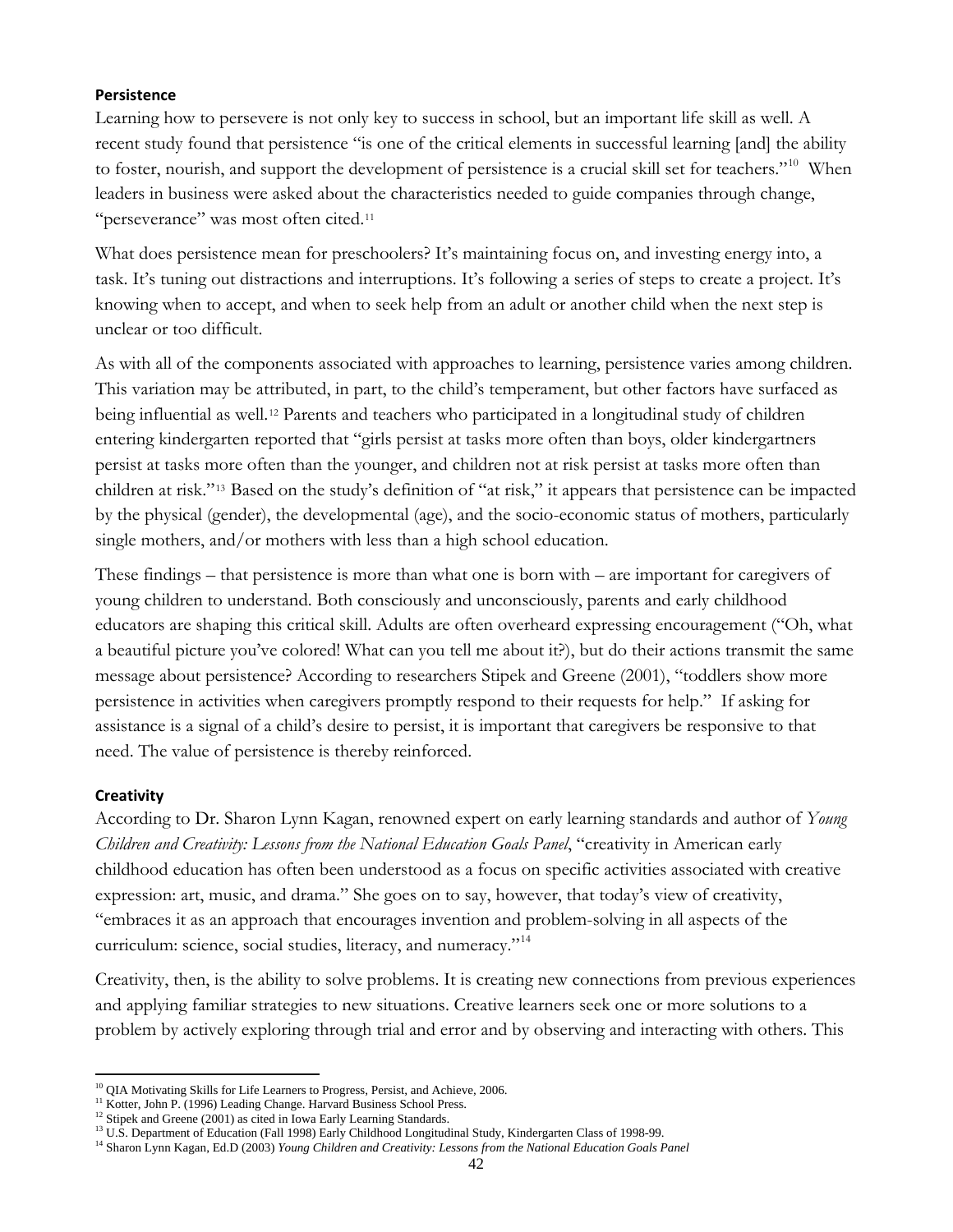has been observed in children as young as infants. For example, when unable to reach a toy at the edge of her blanket, a baby might instead tug on the blanket until the toy is in reach. A three-year-old has discovered something stuck in his cup. Having seen his father pry things out with a screwdriver, the boy proceeds to poke his play drumstick into the cup to loosen the object. Both of these children were creative in addressing the task at hand.

Both children were allowed the opportunity to be creative. Had an adult intervened in either case, by handing the toy to the baby or offering to dislodge the object from the cup, the child would have no need to problem-solve.

It is important for caregivers to recognize naturally occurring opportunities for children to problem-solve and to allow children the autonomy to experiment in those opportunities. As concluded by Piaget, caregivers can encourage problem-solving and can promote creativity "by making problem-solving opportunities available with a wide variety of materials, by encouraging infants and toddlers to experiment with solutions, by not interfering too quickly to solve problems for them, and by helping them notice the results of their experiments."

## **DOMAIN 2: PHYSICAL DEVELOPMENT AND HEALTH**

<span id="page-42-0"></span>In all of the ways young children develop, perhaps the most dramatic and probably the earliest observed, is physical growth. New parents are astounded at how quickly their infants grow – on average, tripling in weight and doubling in length during their first year. While that rate does slow somewhat, children are still gaining up to 3.5 inches in height, per year, when they enter kindergarten. [15](#page-42-1) Furthermore, the first five years mark an amazing transformation in children's bodies. Their bones, muscles, joints, nerves, and synapses learn to work together to produce that first smile, that first "DaDa," that first step – before long the baby is an independent preschooler riding a tricycle.

Information about children's physical milestones is abundant. At wellness visits, pediatricians talk in percentiles, comparing the height and weight of the patient to his or her peers. *Women, Infants, and Children* programs provide information and resources on what constitutes healthy growth to the parents who receive their services. Numerous books, pamphlets, and internet sites feature descriptions of children's ages and expected abilities. Even well-meaning grandmothers are happy to share their opinion on the best age to toilet-train. If parents and caregivers somehow escape this deluge of information, it is nonetheless inevitable that they will – on their own – notice differences between their children and their playmates. "Why can't my daughter form letters as well as her friend does?" "Our Johnny connects with the ball every time, but some of his teammates…"

Expectations that derive from comparing children to their peers – whether formally presented in the guise of height/weight percentiles or informally observed during play – can be both valuable and dangerous. At the first sign of deviance from the "normal," it may be natural for parents to hit the panic button and ask, "What's wrong with my child?" In most cases, there is nothing wrong. Children's growth is highly dependent on many factors, such as genetic potential, quality of prenatal care, and overall nutrition. To expect "by the-book" growth at every checkpoint is unrealistic. On the other hand, repeated occurrences of slower-than-expected growth or patterns of failing to meet physical milestones

<span id="page-42-1"></span> $\overline{a}$ <sup>15</sup> M.J. Hockenberry and D. Wilson (2007) "Nursing Care of Infants and Children (8<sup>th</sup> Ed.) St Louis: MI, Mosby Elsevier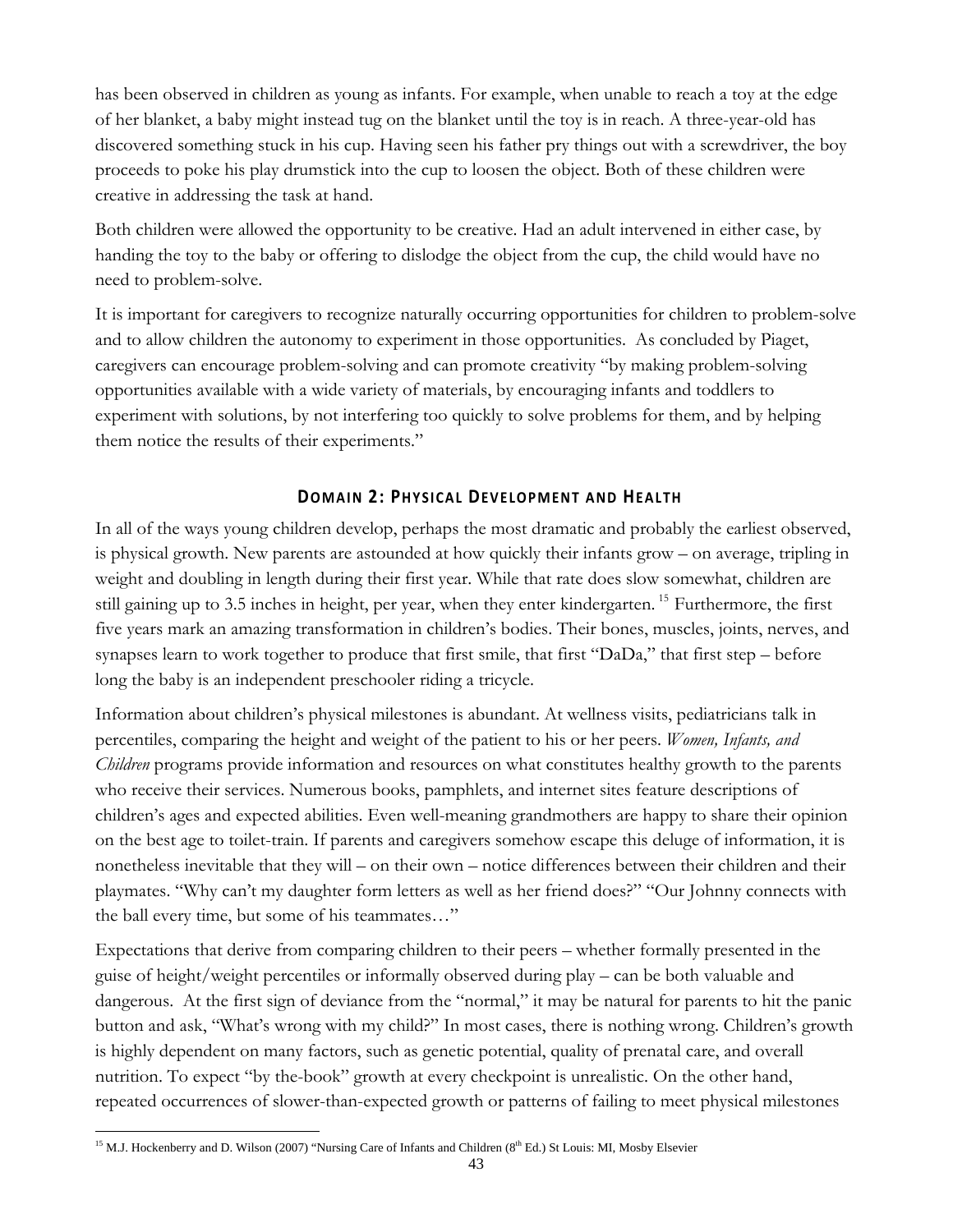may be cues for investigating further into possible causes, such as infections or chronic disease, psychosocial health, growth hormone deficiency, and other disorders.[16](#page-43-0) Many children with delayed growth can also have delays in other areas of development, so it is important to rule out metabolic problems.

It is also important to consider the impact that physical development has on learning. As coordination improves and bones grow, children can undertake increasingly complex physical endeavors. They learn to roll over, to scoot or crawl, to walk, to run, and so on. They progress to the next level of complexity when their bodies are able to support that level. Children learning to write, for example, go through distinct stages based, in part, on physical ability. Scribbling is often recognized as an important precursor to writing, but the process of learning to write actually begins far earlier than the first time the child puts crayon to paper. Being able to hold that crayon requires the fine-motor skill of coordinating index finger and thumb. By their first birthday, babies demonstrate this "pincer grasp" by picking up small objects like cheerios. But, babies are progressing toward this skill from as early as six months, when they pick up large objects by pushing their whole hand over a toy and curling their fingers around it.<sup>[17](#page-43-1)</sup>

Between three and four months, babies begin developing the gross-motor skills that will eventually allow them to control a pencil, which "depends on stability of the shoulder and arm."[18](#page-43-2) Babies strengthen their shoulders and arms every time they push up to raise their heads and shoulders during "tummy-time" and later, when they begin crawling. Crawling also reinforces the ability to cross the body's midline, developing directionality, an important skill for writing left to right.<sup>[19](#page-43-3)</sup> Remarkably, even the act of gazing into babies' eyes helps them learn to focus their vision, which develops into the eye-hand coordination necessary for forming letters. Proper sensory development, then, is also integral to the multifaceted process of writing.

Placing objects within reach, providing plenty of tummy-time, and interacting one-on-one, eye-to-eye are but a few of the ways that caregivers can promote the fine-motor, gross-motor, and sensory development of children. Perhaps the greatest gift a caregiver can offer, however, is to respect each child as an individual who will develop at a rate unique to him or herself. For each child, there will be abilities, there will be challenges, and there will be supports for those challenges. A child diagnosed with autism may require occupational therapy to address sensory problems. A preschooler struggling with writing may benefit from a pencil grip. It is important that every child, regardless of physical ability or physical challenge, receives the support necessary to not only engage in daily activities, but also to learn.

Teachers' informal observations of the relationship between children's physical well-being and their ability to learn have been confirmed by numerous studies. For example, research shows that children who don't eat breakfast have trouble concentrating at school, becoming restless by late morning as glucose levels, the brain's basic fuel, drop. This news is made more troubling by a finding in a Carnegie Foundation Report (1990) in which more than half of the teachers surveyed stated that poor nourishment is a problem at their school. Furthermore, "children who suffer from poor nutrition during the brain's formative years score much lower on tests of vocabulary, reading comprehension, arithmetic,

 $\overline{a}$ 

<span id="page-43-1"></span><sup>17</sup> Graham, Janice. Wondertime, "Get a Grip". <http://wondertime.go.com/learning/article/get-a-grip-pincer-grasp.html>(date retrieved : 10/7/09)

<span id="page-43-0"></span><sup>16</sup> U.S. National Library of Medicine and the National Institutes of Health. *MedLine Plus: Delayed Growth*. <http://www.nlm.nih.gov/medlineplus/ency/article/003021.htm>

<span id="page-43-2"></span><sup>&</sup>lt;sup>18</sup> Neuman, Susan B., Carol Copple, & Sue Bredekamp. Learning to Read and Write: Developmentally Appropriate Practices for Young Children  $(2000)$  National Association

<span id="page-43-3"></span><sup>19</sup> Shamberg, Shoshana. Preparing Mind and Body for Childhood Development. Simple sensory motor strategies for childcare providers (2009)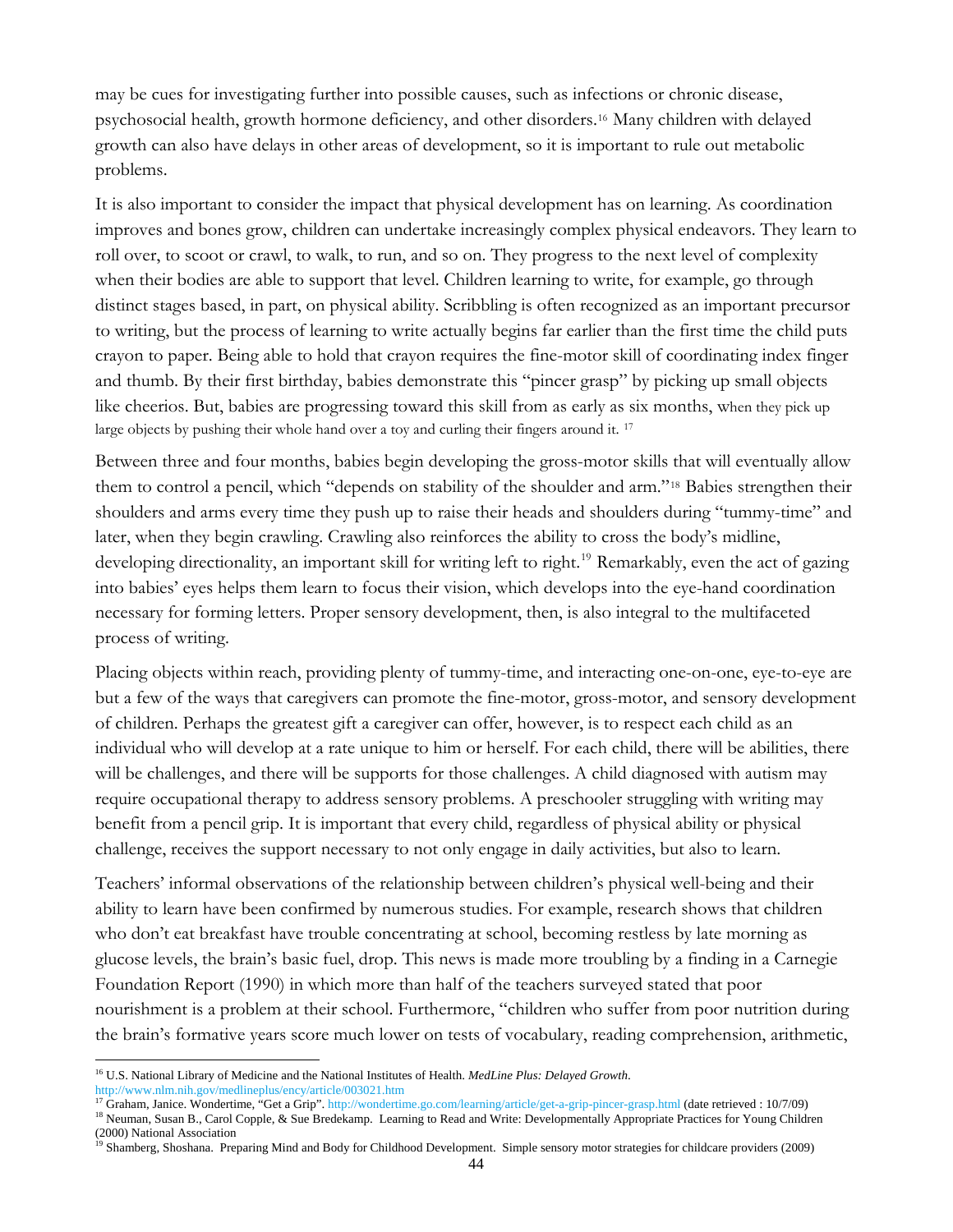and general knowledge."<sup>[20](#page-44-1)</sup> On the other hand, children who do eat a nutritious breakfast not only maintain their attention in late morning, but also display a quicker and more accurate working memory, are better able to perform complex tasks, and make fewer errors in problem-solving activities.<sup>[21](#page-44-2)</sup> It has also been found that regular physical activity can help improve mathematics, reading, and writing test scores, increase concentration, and reduce disruptive behavior, suggesting strongly that the "physical well-being of students has a direct impact on their ability to achieve academically." <sup>[22](#page-44-3)</sup>

How can children be expected to learn if they are depressed, bullied, stressed, or abused? The National Association of State Boards of Education perhaps summarizes it best: "Health and success in school are interrelated" (1998). While proper nutrition and physical fitness are key contributors to good health, other factors impacting a child's sense of well being have also been identified. The United States Department of Education's belief that "[t]oo many of our children start school unready to meet the challenges of learning, and are adversely influenced by… drug use and alcohol abuse, random violence, adolescent pregnancy, AIDS, and the rest," is backed by both state and federal mandates for tobacco-free buildings, drug- and gun-free zones, immunization requirements, and the 2004 Child Nutrition Reauthorization Act.<sup>[23](#page-44-4),[24](#page-44-5)</sup> The American Cancer Society maintains that children "who face violence, hunger, substance abuse, unintended pregnancy, and despair cannot possibly focus on academic excellence. There is no curriculum brilliant enough to compensate for a hungry stomach or a distracted  $mind."$ <sup>[25](#page-44-6)</sup>

#### **DOMAIN 3: SOCIAL AND EMOTIONAL DEVELOPMENT**

<span id="page-44-0"></span>Historically, the quality of many educational systems has been determined by measures of reading, writing and mathematics. Standardized tests and screening devices may well capture the extent to which students – whether incoming kindergartners, fourth-graders, eighth-graders, or high school graduates – can understand and express ideas or compute figures, but many such tests are less able to portray "nonacademic" skills that are the keys to success in school and in life. It is imperative that individuals are able to form positive relationships with others, for it is those relationships that give meaning to their experiences in the home, in school, and in the larger community.

In this increasingly globalized and shrinking world, ensuring the healthy social and emotional development of preschoolers is now more critical than ever. Preschool children must learn to be aware of and comfortable with themselves and others and to recognize and manage their emotions. At this age, engaging in respectful two-way interactions with adults is as important as forming positive relationships with peers. Children should demonstrate trust with familiar adults and cooperation with their peers. They must also know when to seek guidance from adults and how to problem-solve with their peers and

 $\overline{a}$ 

<span id="page-44-1"></span> $^{20}$  Brown, L and Pollitt, E. 1996 "Malnutrition, poverty, and intellectual development." as cited in Action for Healthy Kids. "The Role of Sound Nutrition and Physical Activity in Academic Achievement."

<sup>&</sup>lt;sup>21</sup> Dairy Council of California. "Good Nutrition: The First Step in Getting Kids Ready to Learn." (1997)

<span id="page-44-3"></span><span id="page-44-2"></span><sup>&</sup>lt;sup>22</sup> Shephard, R.J. 2008 "Curricular Physical Activity and Academic Performance" as cited in Action for Healthy Kids. "The Role of Sound Nutrition and Physical Activity in Academic Achievement."

<span id="page-44-4"></span><sup>&</sup>lt;sup>23</sup> United States Department of Education. "America 2000: An Education Strategy Sourcebook" as cited in Association of State and Territorial Health Officials (ASTHO) and the Society of State Directors of Health, Physical Education and Recreation (SSDHPER). "Making the Connection: Health and Student Achievement." 2002

<span id="page-44-5"></span> $^{24}$  Marx, E., Wooley, S., [an](http://www.nawsp.org/ContentLoad.do?contentId=1788&action=print)d Donica, B. "A Coordinated Approach to Health and Learning." The Healthy Child. Vol 85, No. 3. Jan/Feb 2006. Retrieved 5/28/08 from [www.nawsp.org/ContentLoad.do?contentId=1788&action=print](http://www.nawsp.org/ContentLoad.do?contentId=1788&action=print)

<span id="page-44-6"></span><sup>&</sup>lt;sup>25</sup> American Cancer Society. "*National Action Plan for Comprehensive School Health Education*" as cited in Association of State and Territorial Health Officials (ASTHO) and the Society of State Directors of Health, Physical Education and Recreation (SSDHPER). "Making the Connection: Health and Student Achievement." 2002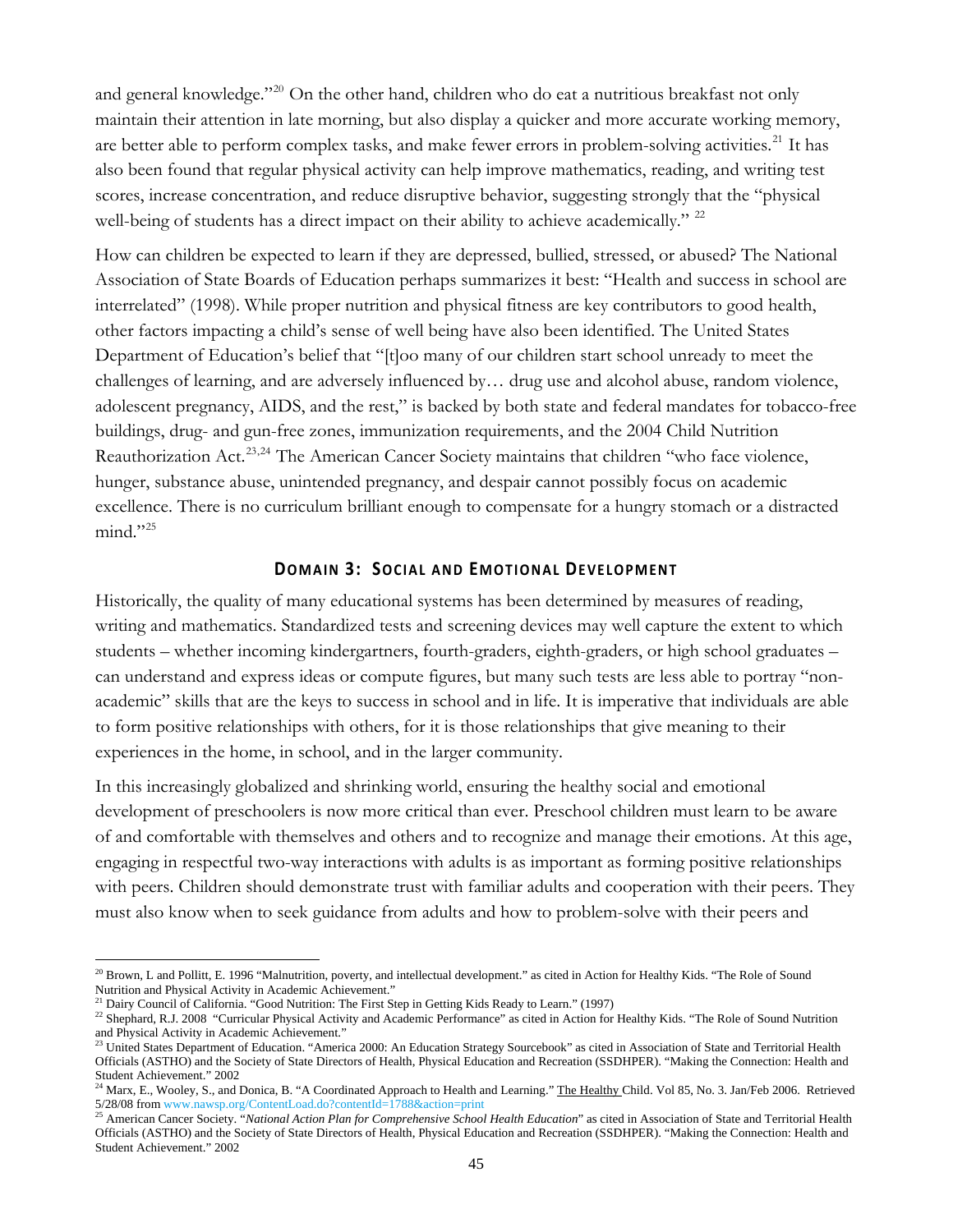independently. It is with these skills that children will be best prepared to self-regulate and adapt to new situations.

Dr. Edward Zigler, renowned child development expert and one of the architects of Head Start, writes:

*"…cognitive skills are not the sole determinant of how successful a child will be in school or in life. Nor does intelligence develop independently of social-emotional and other systems of human development. Think about the not-so-simple task of learning how to tie a shoe. A child must have the cognitive ability to memorize the steps involved and their order, the fine motor skills and eyesight needed, and the motivation to want to learn the task and to keep trying until he or she succeeds."[26](#page-45-0)*

The measure of social and emotional development has long been the "missing piece" of intelligence testing. Alfred Binet, creator of the first modern intelligence test and so-called "father" of IQ testing, cautioned that his scale was designed to identify children who should be placed in special schools where they would receive more individual attention, not to serve as a definitive statement of a child's intellectual capacity. He, in fact, argued:

 *". . . in intelligence, there is a fundamental faculty, the alteration or the lack of which, is of the utmost importance for practical life. This faculty is judgment, otherwise called good sense, practical sense, initiative; the faculty of adapting one's self to circumstances. Indeed the rest of the intellectual faculties seem of little importance in comparison with judgment."[27](#page-45-1)*

David Wechsler, creator of the Wechsler Adult Intelligence Scale (1939), Wechsler Intelligence Scale for Children (1949), and the Wechsler Preschool and Primary Scale of Intelligence (1967), believed that intelligence is "the global capacity to act purposefully, to think rationally, and to deal effectively with [one's] environment."<sup>[28](#page-45-2)</sup>

These early allusions to social and emotional dimensions of child development were formally presented by Howard Gardner in his groundbreaking work on multiple intelligences. He argued that interpersonal intelligence (the capacity to understand the intentions, motivations and desires of other people) and intrapersonal intelligence (the capacity to understand oneself, to appreciate one's feelings, fears and motivations) were as important as the cognitive types of intelligence traditionally measured by IQ tests.

That social and emotional skills are integral to the holistic development of children and to their success in pre-school, as well as in later schooling, has been confirmed by many studies.

In separate studies, researchers established young children's social status (a proxy for social and emotional skills) in very early grades as highly predictive of social and academic performance in the third grade<sup>[29](#page-45-3)</sup> *and* of school success and mental health adjustment in adolescence.<sup>[30](#page-45-4)</sup>

 $\overline{a}$ 

<span id="page-45-0"></span><sup>&</sup>lt;sup>26</sup> Zigler, E., Gilliam, W. S. and Jones, S.M., 2006 A vision for universal education. New York: Cambridge Press

<span id="page-45-1"></span> $^{27}$  Plucker. J.A. (Ed.) (2003). Human Intelligence: Historical influences, current controversies, teaching resources. Retrieved 10/7/09 from http://www.indiana.edu/~int.<br><sup>28</sup> Cited in Kaplan & Saccuzzo, Psychological Testing: Principles, Applications, And Issues (2008) Wadsworth Publishing Company. p. 256

<span id="page-45-2"></span><sup>&</sup>lt;sup>29</sup> Wasik, B.H. 1997. Kindergarten predictors of elementary children's social and academic performance. In *Influences on and Linkages between* 

<span id="page-45-3"></span>*Children's Social and Academic Performance: A Developmental Perspective*. B.H. Wasik, chair. Symposium conducted at the annual meeting for Social Research in Child Development, Washington, D.C. 30 Lynch, M. and peers: An examination of elementary and junior high school students.

<span id="page-45-4"></span>*Journal of School Psychology* 35 (1): 81-99.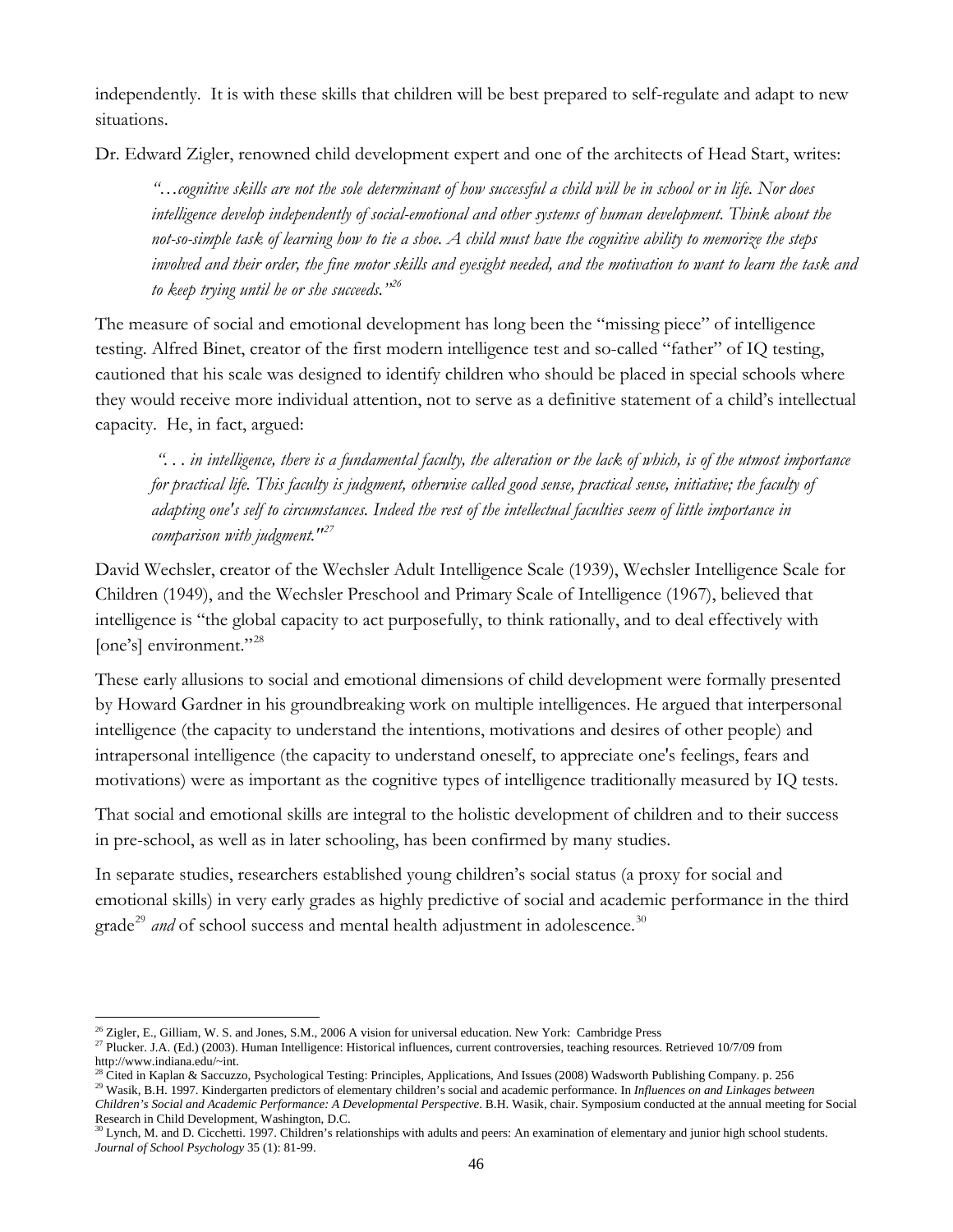Raver found that children who are emotionally well-adjusted have a greater chance of early school success.<sup>[31](#page-46-0)</sup> In another study, she and Zigler found that children who are able to build positive relationships with others have a greater chance of academic success.[32](#page-46-1)

Joseph and Strain found that problem behaviors decrease and social skills improve when children are taught to understand their own and others' emotions, handle conflicts, problem-solve and to develop relationships with others.[33](#page-46-2) This is particularly important for children whose life circumstances may prompt them to be labeled "at-risk." Several "risk factors" have been identified as possible inhibitors of a child's ability to meet society's standards for behavior, including homelessness, maternal depression, abuse, exposure to violence, and negative values in the school or neighborhood. Children who are living with four or more these factors are more likely to have social-emotional difficulties.<sup>[34](#page-46-3)</sup>

Reporting on a series of studies of preschoolers, Rubin and Coplan found that children who were nonsocial or withdrawn during preschool were more likely to suffer from peer rejection, social anxiety, loneliness, depression, and negative self-esteem in later childhood and adolescence. Negative implications for academic success were also suggested.<sup>[35](#page-46-4)</sup>

The impact of healthy social and emotional development remains strong past the preschool years, extending perhaps to adulthood. A study of over 280 programs addressing "social-emotional learning" (SEL) found that students who receive instruction on recognizing and managing emotions, understanding and interacting with others, making good decisions, and behaving ethically and responsibly experienced an increased 11-percentile-point achievement gain in comparison to students who do not participate in SEL programs.<sup>[36](#page-46-5)</sup> Successful leaders in today's corporate world rely on social and emotional competencies for effective communication, sensitivity, initiative, and interpersonal skills. Economics Nobel Laureate James Heckman notes that the most effective interventions take place during and prior to kindergarten, and that investing in social-emotional skills is a cost-effective approach to increasing the quality and productivity of the workforce through fostering workers' motivation, perseverance, and selfcontrol.

In an analysis of early childhood education research, the Northwest Regional Educational Laboratory (NWREL) confirmed the lifelong influence of social and emotional development. The numerous longitudinal studies reviewed in the analysis showed that children who graduated from preschool, as compared to those who did not participate, generally had a greater degree of success in later schooling and in life. (See Chart A). Indeed, NWREL found "it is in the non-cognitive realm that the greatest benefits of preschool experience occur."

<span id="page-46-0"></span> $\overline{a}$ 31 Raver, C.C. 2002. Emotions matter: Making the case for the role of young children's emotional development for early school readiness. *SRCD Social Policy Report, XVI* (3). Ann Arbor, MI: Society for Research in Child Development. Http: [www.srcd.org/spr.html](http://www.srcd.org/spr.html).

<span id="page-46-1"></span><sup>&</sup>lt;sup>32</sup> Raver, C.C. & Zigler, E.F. 1997. Social competence: An untapped dimension in evaluating Head Start's success. *Early Childhood Research Quarterly*, 12, 363-385.

<span id="page-46-2"></span><sup>&</sup>lt;sup>33</sup> Joseph, G.E. & P.S. Strain. 2003. Comprehensive evidence-based social-emotional curricular for young children: An analysis of efficacious adoption potential. Topics in Early Childhood Special Education. 23 (2):65-76.

<span id="page-46-3"></span>Bowman, B. 2006. School readiness and social-emotional development. In B. Bowman & E.K. Moore (Eds.) School Readiness and Social Emotional *Development: Perspectives on Cultural Diversity*. National Black Child Development Institute, Inc.

<span id="page-46-4"></span><sup>&</sup>lt;sup>35</sup> Rubin, K. & R.J. Coplan. 1998. Social and nonsocial play in childhood: An individual differences perspective. In O.N. Saracho & B. Spodek (Eds.) *Multiple perspectives on play in early childhood.* (pp. 144 – 170). Albany: State University of New York Press.

<span id="page-46-5"></span><sup>36</sup> Durlak, J.A., Weissberg, R.P., Dynmicki, A. B., Taylor, R.D., Schellinger, K.B. *The impact of enhancing students social and emotional learning: meta-analysis of child-based universal interventions.* Child Development (in press).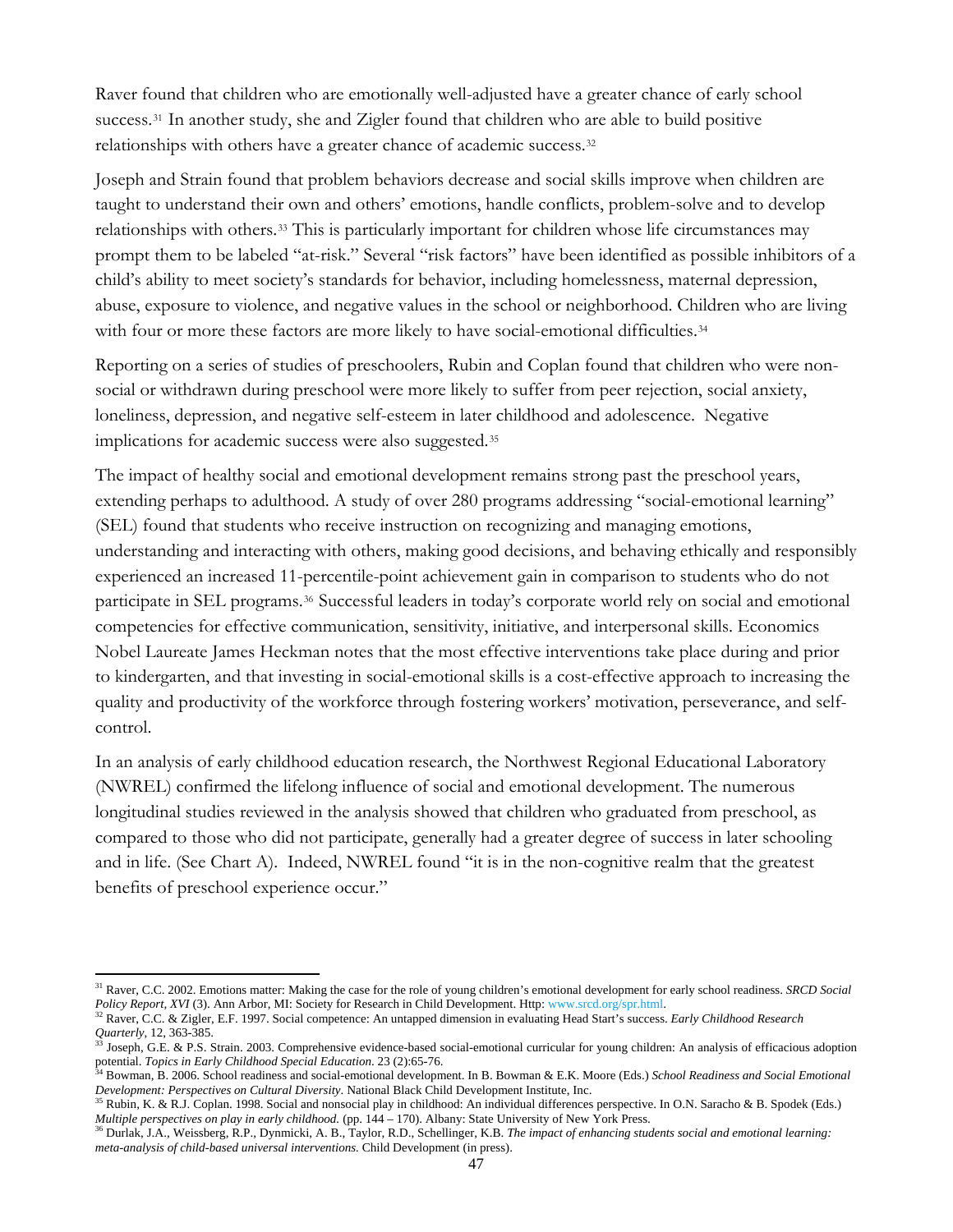| Chart A: Task-related, Social, and Attitudinal                                                                                          |                                            |  |  |
|-----------------------------------------------------------------------------------------------------------------------------------------|--------------------------------------------|--|--|
| <b>Outcomes Associated with Preschool Participation</b>                                                                                 |                                            |  |  |
| fewer referrals for remedial classes or                                                                                                 | lower incidents of illegitimate pregnancy, |  |  |
| special education                                                                                                                       | drug abuse, and delinquent acts            |  |  |
| less likely to repeat grades                                                                                                            | higher employment rates and better         |  |  |
| less often absent or sent to detention                                                                                                  | earnings                                   |  |  |
| greater academic motivation, on-task                                                                                                    | fewer arrests and antisocial acts          |  |  |
| behavior, and capacity for independent                                                                                                  | better relationships with family members   |  |  |
| work                                                                                                                                    | higher incidence of volunteer work         |  |  |
| more positive attitudes toward school                                                                                                   | better self-esteem and a greater locus of  |  |  |
| more frequent high-school graduations or                                                                                                | control                                    |  |  |
| GED completion                                                                                                                          |                                            |  |  |
|                                                                                                                                         |                                            |  |  |
| Cotton, K. & Conklin, N.F. 2001. Research on Early Childhood Education. Topical Synthesis #3 of the School Improvement Research Series. |                                            |  |  |

Northwest Regional Educational Laboratory.<http://www.nwrel.org/scpd/sirs/3/topsyn3.html>

It is already clear that social and emotional development is paramount to success; it is becoming clearer that such development requires cultivation. The ability to get along with others, to recognize one's own strengths, to adapt, and to self-regulate are not merely natural by products of children maturing and interacting with peers; they are a learned skill set. Increasingly, early educators are finding that children are very much in need of this type of learning. Social-emotional development has been cited by many states as the area in which children are least prepared for kindergarten, and the number of kindergarten-aged children who are considered not "ready to learn" has been reported to be as high as fifty percent.<sup>[37](#page-47-0)</sup> More troubling still, it has been estimated that between 16 and 30 percent of children entering kindergarten have emotional or behavioral problems that pose ongoing problems to teachers.<sup>[38](#page-47-1)</sup> Researchers have also reported that *forty* percent of children in a Head Start program exhibited problem behaviors (such as kicking or threatening others) at least once a day.

<span id="page-47-0"></span> $\overline{a}$ 37 Rimm-Kaufman, S.E., Pianta, R.C. and Cox, M.J., 2000 *Teacher's judgement of problems in the transition of kindergarten.* Early Childhood Research Quarterly, 15 (2, 147-166).<br><sup>38</sup> Notional Gaute for Calif.

<span id="page-47-1"></span><sup>38</sup> National Center for Children in Poverty. 2002. Building Services and Systems to Support the Healthy Emotional Development of Children: Promoting the Emotional Well-being of Children. Volume 12: No. 3 NCCP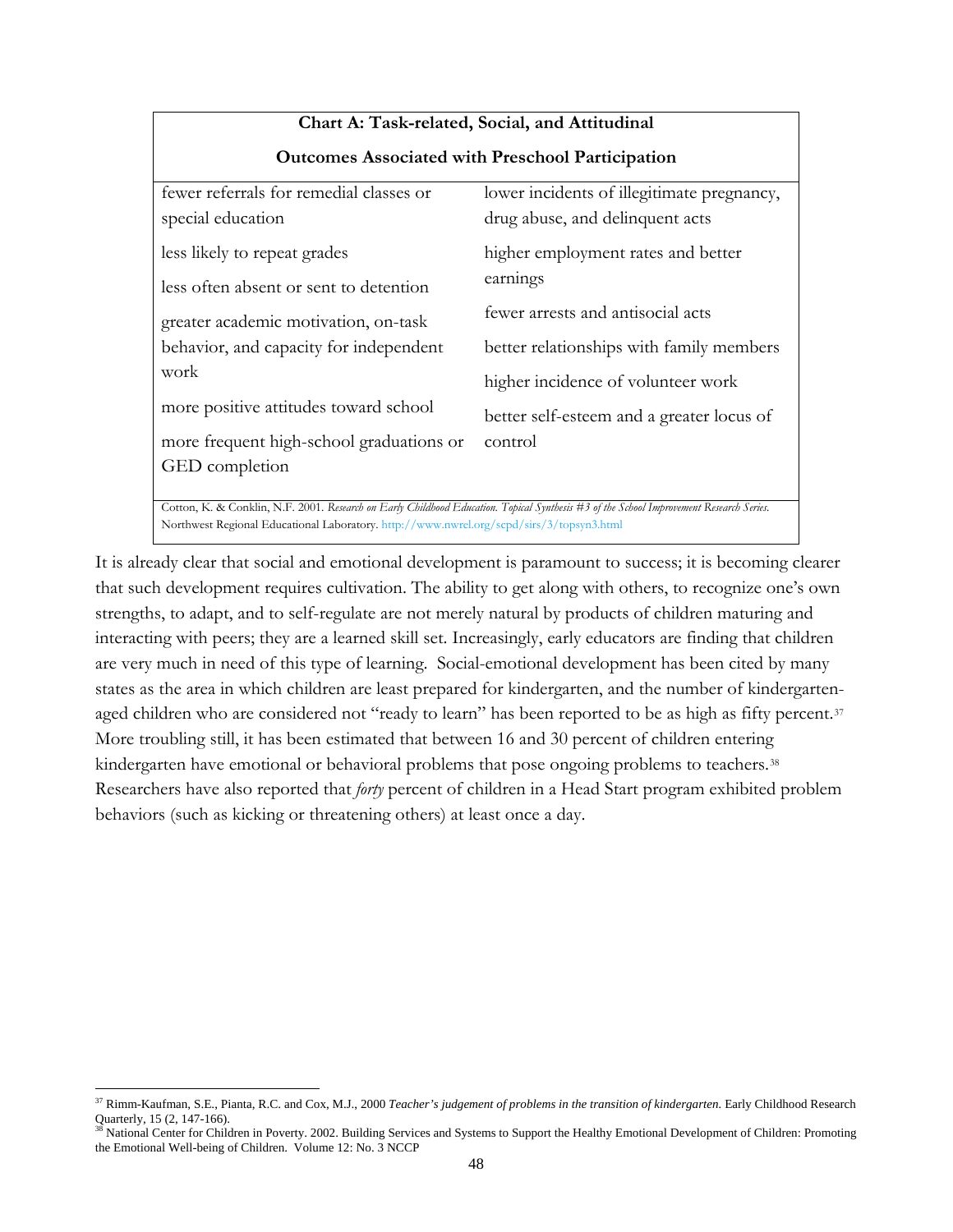How do early educators address these problems? Bodrova and Leong have suggested that the fourth "r" teachers must attend to – along with readin', writin', and 'rithmetic – is regulation. Self-regulation has two

dimensions: the ability to control one's impulses (not *grabbing* a coveted toy from a peer's hands) and the capacity to do something because it's needed (*asking* to play with the desired toy and then *waiting* one's turn). According to Bodrova and Leong, self-regulation is used in both social interactions and in thinking, providing the researchbased example of having to overcome the desire to focus on the picture of a dog when reading its caption of "cat." Children's selfregulation behaviors in the early years are regarded by researchers as more predictive of school achievement in reading and math than their IQ scores. [39](#page-48-0), [40](#page-48-1)



**The Teaching Pyramid** 

Critics seeking to minimize the role of self-regulation in a child's development may argue that such behavior can only occur when the child is physiologically ready. There is some truth in this argument, as brain research does indicate that the ability to regulate is tied to the development of the prefrontal cortex, which is also important to controlling one's emotions and focusing one's attention.<sup>[41](#page-48-2)</sup> However, it has also been proven that those necessary neural pathways are constructed and strengthened by positive interactions with others. [42](#page-48-3), [43](#page-48-4)

One model for promoting the social and emotional development of all children in the classroom extends to teachers the power of positive interactions with others. As depicted in the diagram, the Teaching Pyramid builds upon a base of "positive relationships with children, family, and colleagues." This model urges teachers to focus on their relationships with children and families and to include developmentally appropriate, child-centered classroom environments that promote children's developing independence, successful interactions, and engagement in learning. Such nurturing and responsive caregiving will address the social and emotional needs of most children. For those children whose challenging behavior indicates that these "universal practices" are not adequately addressing their social/emotional status, teachers can reframe the problem behavior into a skill-learning opportunity. The desired behavior is modeled for the child, practiced by the child, and maintained in both familiar and new situations.<sup>[44](#page-48-5)</sup>

 $\overline{a}$ 

 $39$  Bodrova, E. & D Leong. 2008. Developing Self-Regulation in Kindergarten – Can We Keep All the Crickets in the Basket?

<span id="page-48-1"></span><span id="page-48-0"></span><sup>40</sup> Blair, C. 2002. School readiness: Integrating cognition and emotion in a neurobiological conceptualization of children's functioning at school entry. *American Psychologist* 57 (2):111-27.

<span id="page-48-2"></span>Blair, C & RP Bazza. 2007. Relating effortful control, executive function, and false belief understanding to emerging math and literacy ability in kindergarten*. Child Development*. 78 (2):647-63.

 $42$  Brodrova, E. & D. Leong. 2005. Self-Regulation as a Key to School Readiness

<span id="page-48-4"></span><span id="page-48-3"></span><sup>43</sup> Eisenberger, N.I., Taylor, S.P., Gable, S.L., Hilmert, C.J., Lieberman, M.D., 2007, *Neural pathways link social support to attenuated neuroendocrine stress responses.* NeuroImage, 35, 1601-1612.

<span id="page-48-5"></span><sup>44</sup> Promoting Children's Social and Emotional Development through Preschool Education; Crockenberg, S. & Leerkes, E. 2003. Infant negative emotionality, caregiving, and family relationships. In A.C. Crouter & A. Booth (eds.). Learning to Read the World: Language and Literacy in the First Three Years. (pp. 557-78). Mahwah, NJ:Erlbaum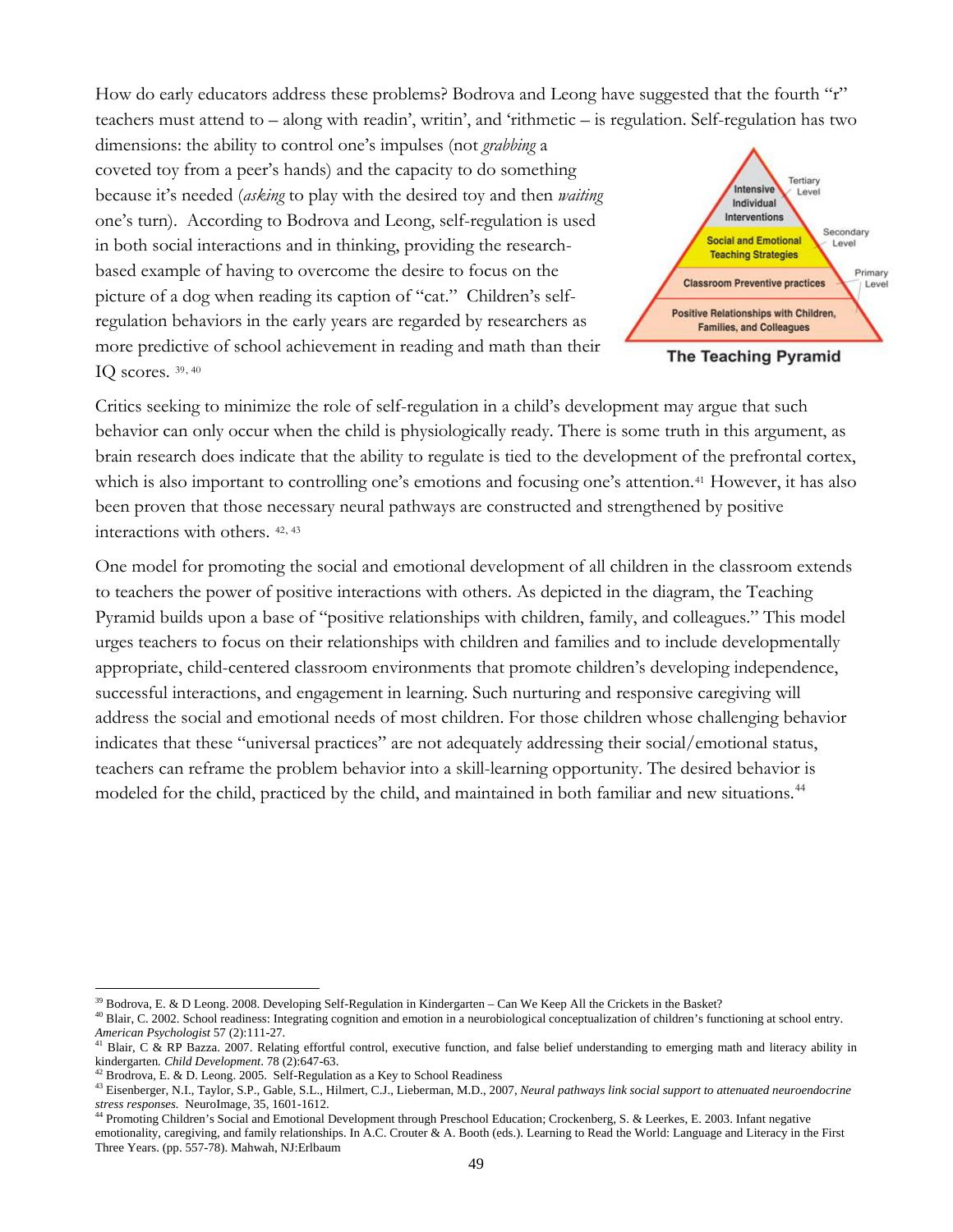Lest educators be overwhelmed by a "fourth r," it is important to remember that fostering social and emotional development should occur within the context of everyday life. Of course, there are plenty of "teachable moments" – when Ben punches Denzel for stealing the ball, when Grace blurts out the answer to the question addressed to Taritha. But, in a more positive approach, the childhood act of play needs to be taken seriously as a very real avenue to social and emotional development. For it is through "activities in which children – and not adults – set, negotiate, and follow the rules" that pre-schoolers are best able to access one of the important gateways to success: self-regulation.[45](#page-49-1) , [46](#page-49-2)

## **DOMAIN 4: COMMUNICATION, LANGUAGE AND LITERACY**

<span id="page-49-0"></span>Communication, in its purest form, is neither the telephone nor the computer; it is the ability "to express oneself in such a way that one is readily and clearly understood." Evolving technology: cell phones, instant messaging, email, and teleconferencing has seemingly propelled us into an age of telecommunication, one in which our messages can be instantaneously shared through speech, text, graphics, and video.

The ability to express oneself is displayed from the moment children are born. When infants cry, they are conveying a need arising from hunger, discomfort, pain, or distress. Parents and other caregivers are



 $\overline{a}$ 

often soon able to detect exactly what the baby wants by the distinctive sound of the cry. Young babies may also communicate feelings of displeasure by hiccupping, yawning, stretching out their arms, grimacing, or even falling asleep.<sup>[47](#page-49-3)</sup> As early as six weeks, babies begin to express their contentment by cooing, making squeals, gurgling, and even making vowel sounds such as "ah-ah."[48](#page-49-4) At around this same time, babies exhibit their first "real" smiles. Although parents often notice their baby smiling earlier – perhaps while sleeping

or staring at a picture, those smiles are regarded as spontaneous, not requiring "the complex thought process of a social smile. One of the most special things about the social smile is that it opens up a whole new way of communicating with your baby."[49](#page-49-5)

This connection between baby, parents and/or caregiver sets the stage for the "dance" of communication, a dance that becomes increasingly intricate as very young children acquire language. Daniel J. Siegel, a leader in the field of attachment and parenting, has proposed the idea of "contingent communication," in which the mind of one person joins the other. Basically, the child sends a need. The parent perceives the need, interprets the need, and responds promptly and sensitively to it. Babies learn that they can rely on their parents' responsiveness, thereby forming a secure attachment to the parent. Research by Shonkoff and Phillips indicates that infants whose parents respond appropriately and consistently to their efforts to communicate are more advanced on virtually all assessments of

<span id="page-49-1"></span><sup>45</sup> Fox, L. & R.H. Lentini: 2006. "You got it!" Teaching social and emotional skills. *Beyond the Journal.* National Association for the Education of Young Children.

<sup>46</sup> Zigler, E.F., Singer, D.G. and Bishop-Josef, S.J.: 2004 *Children's play: The roots of reading.* Washington D.C., Zero to three.

<span id="page-49-3"></span><span id="page-49-2"></span><sup>47</sup> Reinhartsen, D. & P. Pierce, P. (no date) Developing communication abilities." In *Baby Power: A Guide for Families for Using Assistive Technology with their Infants and Toddlers*, ed. P. Pierce. Chapel Hill, NC: The Center for Literacy and Disabilities Studies, University of North Carolina at Chapel Hill. Retrieved 6/6/08 from www2.edc.og/ NCIP/LIBRARY/ec/Power\_7.h

<sup>&</sup>lt;sup>48</sup> Papalia, D. & S. Wendkos Olds. 1987. *A Child's World: Infancy through Adolescence*. Fourth Edition. New York: McGraw-Hill Book Company.

<span id="page-49-5"></span><span id="page-49-4"></span><sup>49</sup> *Smiling: What Experts Say*. Retrieved 6/6/08 from<http://family.go.com/parentpedia/baby/milestones-development/baby-smiling/>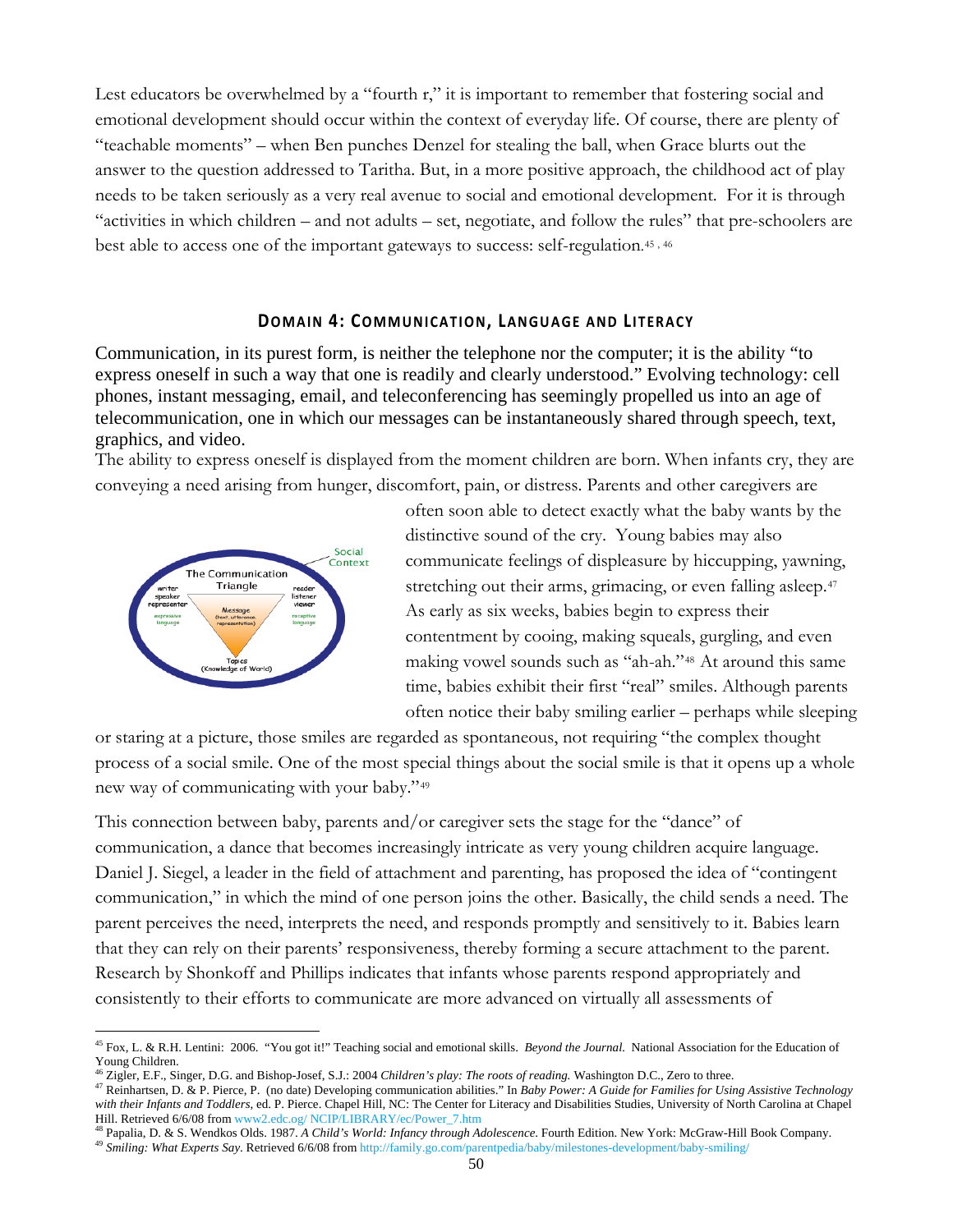developmental and cognitive status.[50](#page-50-0) It has also been noted that mothers with securely attached children of preschool age tend to read more and give more reading instruction than mothers with children who are less securely attached, again suggesting the interactive nature of communication and of language development.<sup>[51](#page-50-1),[52](#page-50-2)</sup>

That language exists within a social context is not a new idea. In his book, *Closing the Circle: A Practical Guide to Implementing Literacy Reform, K-12*, author Sean Walmsley traces the roots of what is known as the "communication triangle" to Aristotle. The communication triangle "represents the basic relationships among those who create and express ideas (writers, speakers, and representers), those who receive and make sense of them (readers, listeners, and viewers), the topics or ideas themselves, and the actual text. All of these interactions lie within a social context that influences – in some cases, controls – these interactions."[53](#page-50-3)

The terms "expressive language" and "receptive language" used in the diagram of the communication triangle have long been used in the study of language acquisition (and are defined below), but the listing of "representer" and "viewer" in their respective categories may be unexpected. To represent is to express ideas in a variety of media. Representing can be regarded a precursor to writing, but interestingly, writing is also one of the many forms of representing. Likewise, children "view" before they are able to read, yet the ability to make sense of what they observe will carry through as a necessary life-long skill in an increasingly visual world. That young children express themselves before knowing how to write, and acquire knowledge before knowing how to read convinces Walmsley that representing is indeed a critical and first component of expressive literacy, viewing a critical and first component of receptive literacy.<sup>[54](#page-50-4)</sup>

If communication is the ability to express oneself, and language is one way in which to do so, what then, is literacy? Traditionally, literacy has meant the ability to read and write, but experts agree that it is much more than that. Since the mid-twenties when the concept of "reading readiness" was introduced, to the early 1970's when noted educator and researcher, Marie Clay, challenged reading readiness with the new idea of "emergent literacy," to Walmsley's present-day argument that viewing and representing are critical components, literacy has come to include a continuum of those early behaviors that lead to actual reading and writing.

Much research confirms the validity of this model. Teale and Sulzby found that literacy development begins before children participate in formal education and other researchers have identified contributors to that development.<sup>[55](#page-50-5)</sup> According to Logue, "nothing is more important [to developing literacy skills] than regular, daily experiences of face-to-face interactions – being read to, talked to, listened to, touched, and comforted."[56](#page-50-6) Studies by Purcell-Gates, McGee, Lomax & Head, and Neuman & Roskos found that interacting with print or seeing print on a day-to-day basis helps children learn about written language

 $\overline{a}$ 

<span id="page-50-1"></span><span id="page-50-0"></span>

<sup>&</sup>lt;sup>50</sup> Shonkoff, J. and D. Phillips. 2000. *From Neurons to Neighborhoods*. Washington, D.C.: National Academy Press.<br><sup>51</sup> Bus, A.G. and M.H. van Ijzendoorn. 1995. Attachment and early reading: A longitudinal study. *Journa* 

<span id="page-50-2"></span><sup>59: 1262-1273.&</sup>lt;br><sup>53</sup> Walmsley, S. 2008. *Closing the Circle*. San Francisco: Jossey-Bass. pg. 7<br><sup>54</sup> Walmsley, S. 2008. *Closing the Circle*. San Francisco: Jossey-Bass.

<span id="page-50-3"></span>

<span id="page-50-4"></span>

<span id="page-50-5"></span><sup>&</sup>lt;sup>55</sup> Teale, W. and E. Sulzby. 1986. *Emergent Literacy: Writing and Reading*. Norwood, NJ: Ablex Publishing Corporation

<span id="page-50-6"></span><sup>56</sup> Logue, M.E. 2000. *Implications for Brain Development Research for Even Start Family Literacy Programs*. Washington, D.C.: United States Department of Education.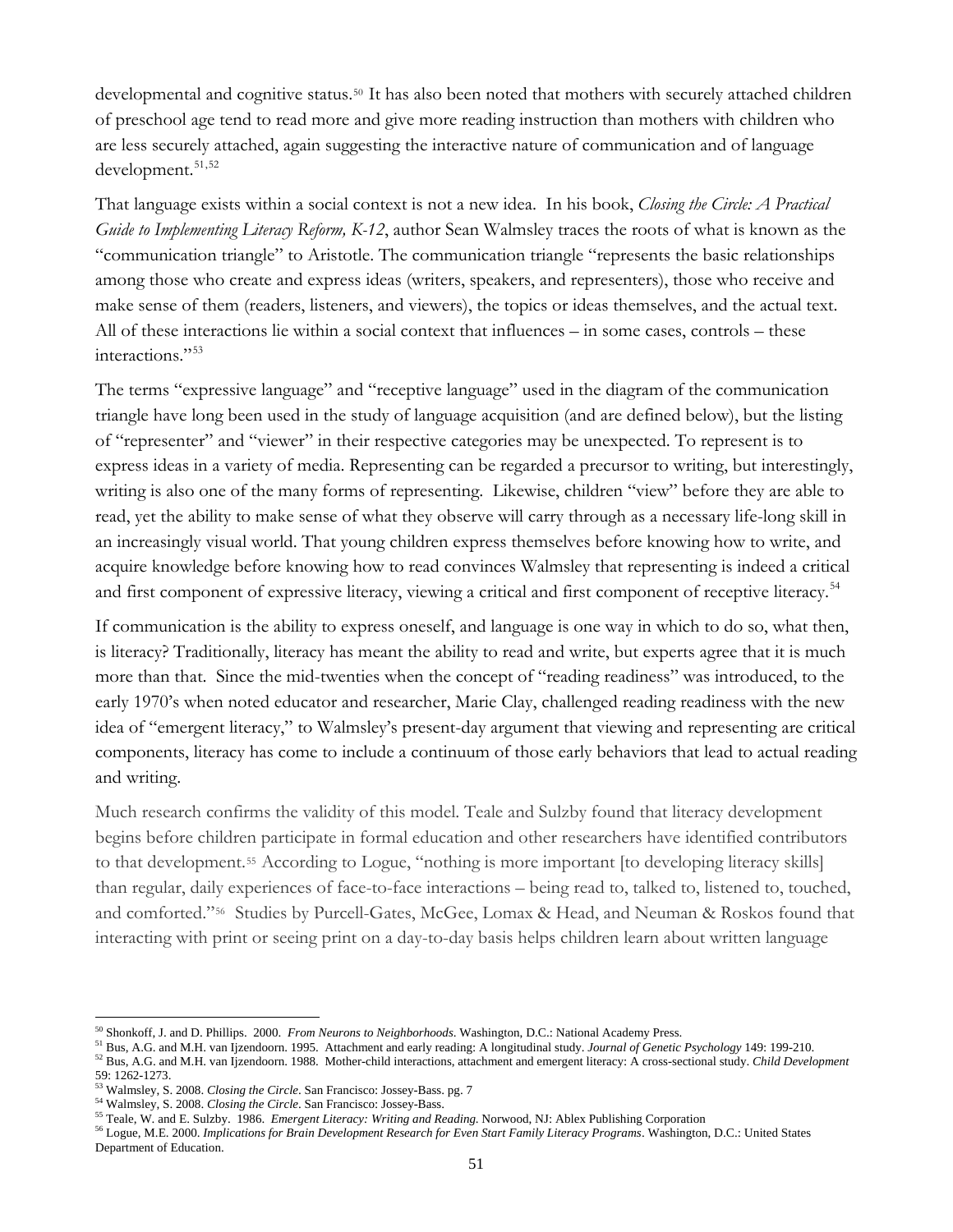and reading, even if they do not already read.[57](#page-51-0) , [58](#page-51-1), [59](#page-51-2) Nursery rhymes and rhyming, singing, and word games all promote linguistic awareness, which leads to phonemic awareness.<sup>[60](#page-51-3),[61](#page-51-4)</sup> Inventive spelling – when young children attempt to spell a word based on what they hear in the word – appears to Clarke and Ehri to be a step toward alphabetic knowledge.<sup>[62](#page-51-5), [63](#page-51-6)</sup>

These studies and many others over decades of research prompted the National Early Literacy Panel to identify characteristics of children, birth to age five, that were most closely linked to later literacy achievement: oral language development, phonological/phonemic awareness, alphabetic knowledge, print knowledge, and invented spelling. Furthermore, the Panel recommended the inclusion of highquality early language experiences as a means to enhance young children's development.[64](#page-51-7) The National Reading Council's recommendations for promoting literacy development in young children also includes instruction designed to "stimulate verbal interaction, to enrich children's vocabularies, to encourage talk about books, and to provide practice with the sound structure of words."[65](#page-51-8)

Why the heavy emphasis on oral language skills? Research by Tabors and Dickinson shows language development is crucial in preparing pre-school age children for literacy and that word knowledge is closely linked to reading accomplishments.<sup>[66](#page-51-9)</sup> The National Reading Panel credits oral vocabulary as "the key to learning to make the transition from oral to written forms" of communication. [67](#page-51-10) From findings of numerous studies, Whitehurst and Lonigan inferred that "children who have larger vocabularies and greater understanding of spoken language have higher reading scores." A study by Larrick of children with limited language exposure, and therefore fewer words in their vocabulary by school entry, revealed that they did not understand sequence of events basic to stories and had difficulty recalling and anticipating the sequence of events in simple stories.[68](#page-51-11)

Before they enter school, children may know and use correctly as many as 32,000 words, most of which are learned indirectly by engaging in daily oral interaction (talking with parents and other caregivers, siblings, and peers), by listening to adults read aloud (bedtime stories), and by being actively involved with books (looking at and talking about books).<sup> $69$ </sup> The quality, frequency, and nature of these interactions are influenced by a great number of factors, not the least of which is the socio-economic status of the family. Hart and Risely determined that an average child in a professional family accumulates experience with 45 million words in the first four years of life, compared to 13 million

<span id="page-51-0"></span> $\overline{a}$ 57 Purcell-Gates, V. 2000. Family literacy. In *Handbook of Reading Research*, eds. Kamil, M., P. B. Mosenthal, P. D. Pearson, & R. Barr. Vol. III (pp. 853-870). Mahwah, NJ: Lawrence Erlbaum

<span id="page-51-1"></span> $58$  McGee, L., R. Lomax, & and M. Head. 1988. Young children's written language knowledge: What environmental print and functional print reading reveals. *Journal of Reading Behavior* 20: 99-118.<br><sup>59</sup> Neuman, S.B. & K. Roskos. 1993. Access to print for children of poverty: Differential effects of adult mediation and literacy-enriched play settings on

<span id="page-51-2"></span>environmental and functional print tasks. American Educational Research Journal 30: 95-122.<br><sup>60</sup> Bryant, P.E., M. Maclean, L. Bradley, & J. Crossland. 1990. Rhyme and alliteration, phoneme alliteration, phoneme detection,

<span id="page-51-3"></span>*Developmental Psychology* 26: 429-438.

<span id="page-51-5"></span><span id="page-51-4"></span><sup>61</sup> Maclean, M., P. Bryant, & L. Bradley. 1987. Rhymes, nursery rhymes, and reading in early childhood." *Merrill-Palmer Quarterly* 33: 255-81. <sup>62</sup>Clarke, L. 1988. Invented versus traditional spelling in first graders' writings: Effects on learning to spell and read. *Research in the Teaching of* 

<span id="page-51-6"></span>*English* 22: 281-309. 63 Ehri, L. 1988. Movement in word reading and spelling: How spelling contributes to reading. In *Reading and Writing Connections*, ed. J. Mason & J. Newton. MA: Allyn & Bacon.

<span id="page-51-7"></span><sup>64</sup> International Reading Association. 2005. *Literacy Development in the Preschool Years: A Position Statement of the International Reading*  Association Newark, DE: Author. Available at http://www.reading.org/downloads/ positions/ps1066\_preschool.pdf<br><sup>65</sup> Snow, C.E., M.S. Burns, & P. Griffin, eds. 1998. Preventing Reading Difficulties in Young Children. Washing

<span id="page-51-9"></span><span id="page-51-8"></span><sup>66</sup> Dickinson, D. & Tabors, P. 2001. *Beginning Literacy with Language*. Baltimore: Paul H. Brookes. pp 139-287

<span id="page-51-10"></span><sup>&</sup>lt;sup>67</sup> National Reading Panel. Undated. Teaching Children to Read: An Evidence-based Assessment of the Scientific Research Literature on Reading and Its Implications for Reading Instruction, Reports of the Subgroups. Rockville, MD: National Institute of Child Health and Human Development. pg. 4-3. Available at [http://www.nichd.nih.gov/ publications/nrp/upload/report\\_pdf.pdf](http://www.nichd.nih.gov/%20publications/nrp/upload/report_pdf.pdf)

<span id="page-51-12"></span><span id="page-51-11"></span><sup>&</sup>lt;sup>68</sup> Larrick, N. 1988. *Literacy Begins at Home*. Claremont, CA: Claremont Reading Conference 69 Voyager U Reading Academy: NYS Reading Resource Center: [www.nysrrc.monroe.edu](http://www.nysrrc.monroe.edu/) and www.voyagerlearning.com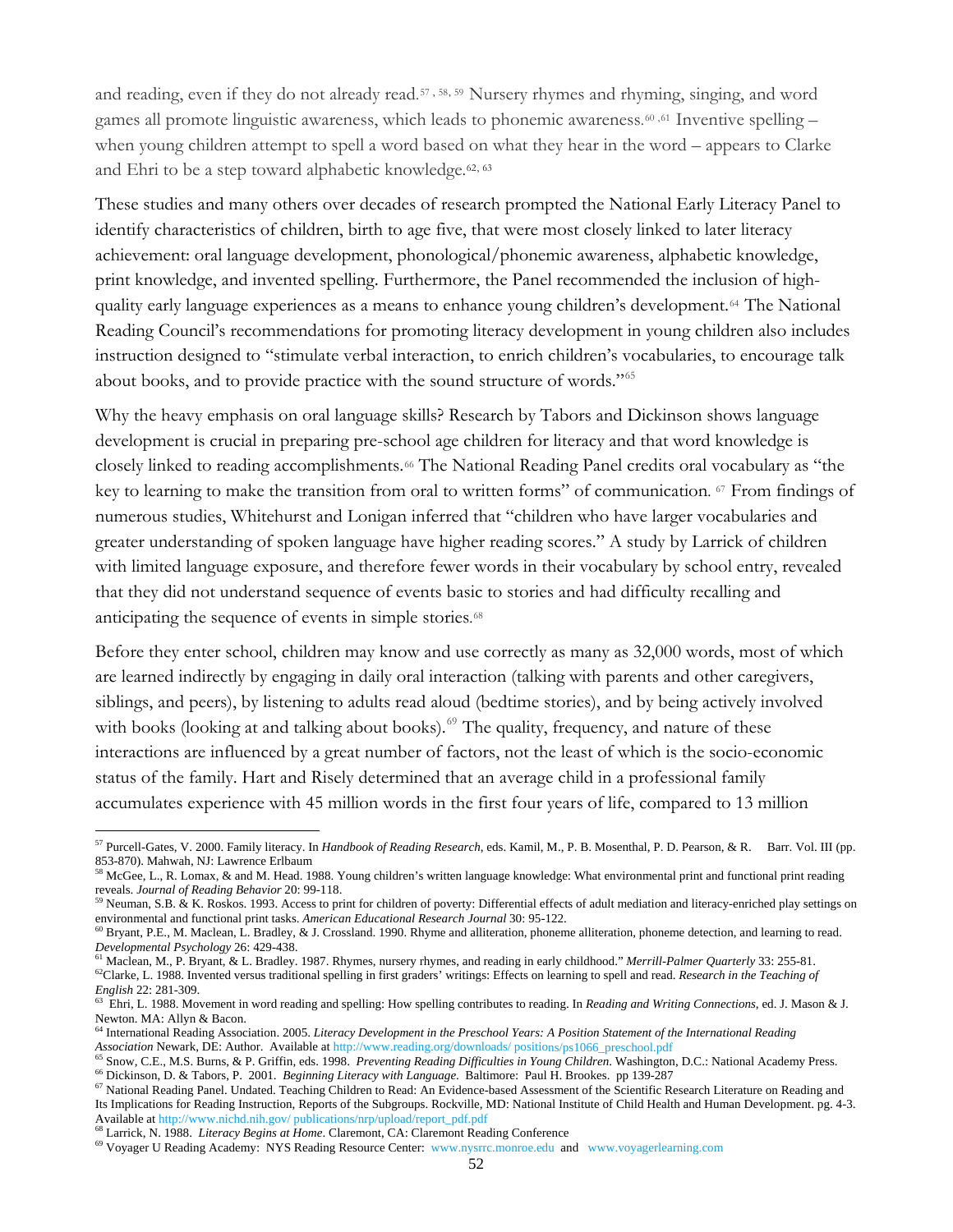words for the child from a family receiving public assistance. This is a concrete example of how social context influences the interactions within the communication triangle and how, as suggested by Walmsley, the players can interact in ways that support – or inhibit – growth in expressive and receptive language.[70](#page-52-0) 

The connection between vocabulary and prior knowledge is especially intriguing. Drawing on background knowledge helps children understand new words; at the same time, new words serve as tools of access to knowledge of the world around and beyond them. This interrelatedness between vocabulary development and background knowledge suggests that what children already know is as important as the new words they acquire. Studies establishing a connection between vocabulary development and literacy achievement have already been mentioned; research on background knowledge and achievement also exists. Robert Marzano, author of Building Background Knowledge for Academic Achievement, cites seven different studies that confirm that "what students already know about the content is one of the strongest indicators of how well they will learn new information relative to the content." [71](#page-52-1),[72](#page-52-2) The significant contribution that background knowledge plays in learning to read prompted the New York State Department of Education to include it in its implementation of Reading First, an intervention strategy that focuses on improving reading instruction. New York State guidelines for scientifically based reading instruction call for a block of systematic and explicit instruction that includes "activating and building background knowledge."[73](#page-52-3)

Clearly, cultural and background knowledge, as well as word knowledge, are key contributors to literacy and to communication, but how is such knowledge best cultivated? Again, the strategies are interrelated. Rare or unusual words can easily be introduced within the context of new experiences, which provide information for future ideas and thoughts. Intentionally engaging children in extended discourse – in meaningful conversation – about these experiences will benefit all children, but particularly those who don't naturally interact in meaningful conversation in their day-to-day lives. Snow and Tabors, in their study of low-income elementary children who were experiencing reading difficulties, found that indirect activities, such as frequency of children's outings with adults, amount of time spent interacting with adults, and other enrichment activities, were more closely related to literacy acquisition than direct activities such as helping with homework.[74](#page-52-4)

 It is perhaps of little surprise that these same activities can serve as tools of assessment. Conversing with students and observing their literacy behaviors are very real means of assessment that can, and should, be used in conjunction with scientific, evidence-based, standardized measures of achievement. In this way, assessment, as a process, can not only help inform policy makers and school districts on what works, but also fulfills its true intent of guiding instruction. This is keenly important in the preschool years, when each student arrives with very different experiences and backgrounds that affect his/her ability to learn.

 $\overline{a}$ 

<span id="page-52-0"></span><sup>70</sup> Walmsley, S. 2008. *Closing the Circle*. San Francisco: Jossey-Bass.

<span id="page-52-1"></span><sup>71</sup> Nagy, Anderson, & Herman, 1987; Bloom, 1976; Dochy, Segers, & Buehl, 1999; Tobia, 1994; Alexander, Kulikowich, & Schulze, 1994; Schiefele & Krapp, 1996; Tamir, 1996; and Boulanger, 1981

<span id="page-52-2"></span><sup>72</sup> Marzano, R. 2004. *Building Background Knowledge for Academic Achievement*. Alexandria, VA: Association for Supervision and Curriculum Development. pg. 1

<span id="page-52-3"></span><sup>73</sup> New York State Education Department. 2005. *New York State Guidelines for Scientifically Based Reading Instruction*. Retrieved July 2008 from [http://principalsacademy.monroe.edu/files/NYSGuidelinesReading1stInst ruct.pdf](http://principalsacademy.monroe.edu/files/NYSGuidelinesReading1stInst%20ruct.pdf)<br><sup>[74](http://principalsacademy.monroe.edu/files/NYSGuidelinesReading1stInst%20ruct.pdf)</sup> Snow, C. and P. Tabors. 1996. *Intergenerational Transfer of Literacy*. Commissioned Paper for Family Literacy: Directions in Research and

<span id="page-52-4"></span>*Implications for Practice -- January 1996* National Symposium. (Available at [www.ed.gov/pubs/FamLit/transfer.html\)](http://www.ed.gov/pubs/FamLit/transfer.html).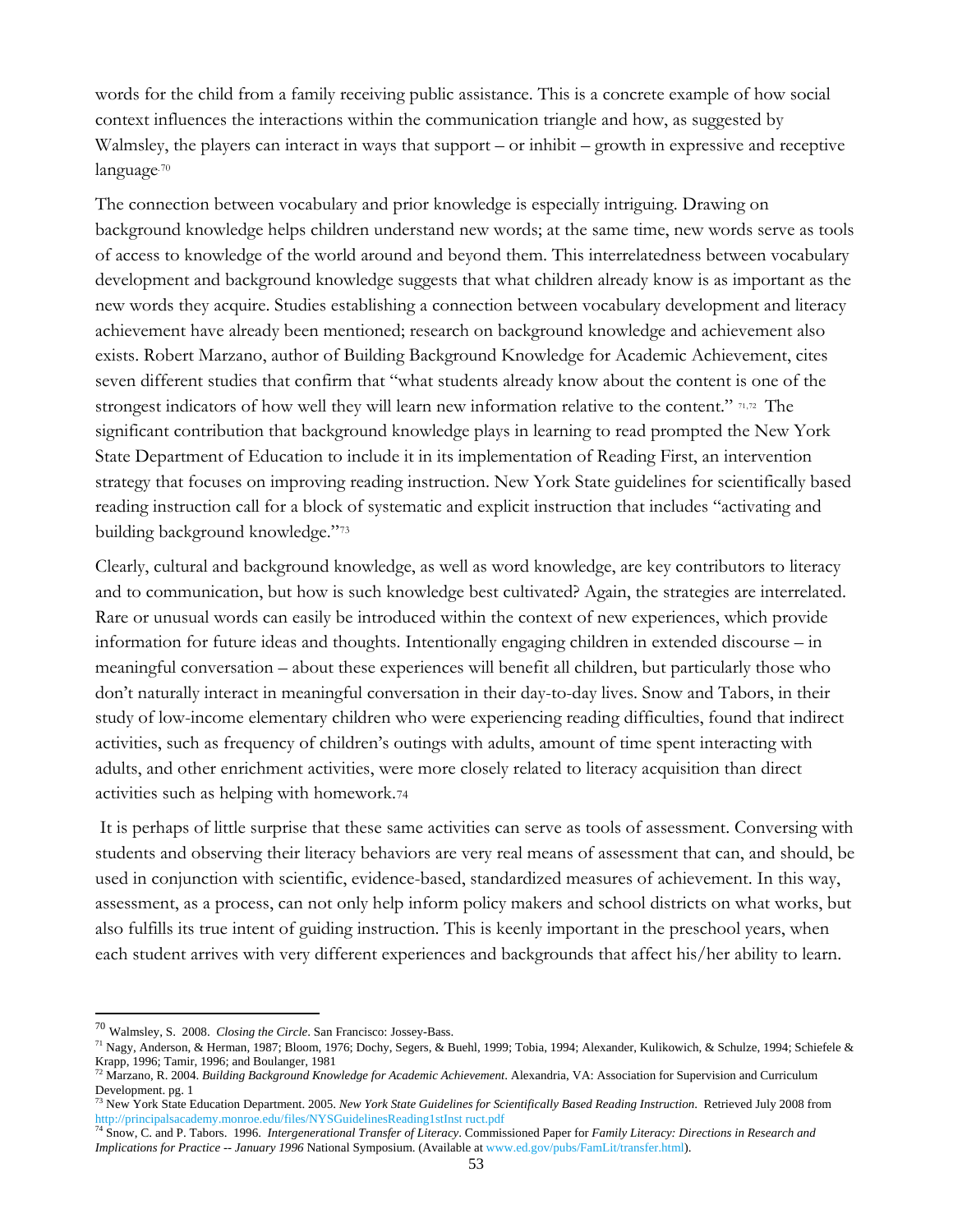By knowing where students started, where they are now, and where they are going, teachers and other caregivers can determine how to best build literacy.

## **Receptive Literacy**

Receptive language, referred to above, is a component of the more encompassing term "receptive literacy" put forth by Walmsley. Receptive literacy is the ability to understand meaning that originates with others.[75](#page-53-0) It is the taking in of information, whether by listening, viewing, or reading. In the first months of life, babies demonstrate receptive language skills when they respond to their mother's voice. Toddlers often recognize logos and understand them to mean a favorite restaurant or activity. Preschoolers decipher messages from picture books, and are beginning to pay more attention to print. They may know some words and are starting to make letter-sound associations. As they mature, children are learning how to make sense of what they hear, what they see, and what they read.

A complementary sense of receptive language is the "mental store of words and phrases."[76](#page-53-1) As children are repeatedly exposed to a new word, they learn what the word means and how to use it. When this knowledge is securely captured, it is incorporated into the process of building background knowledge to understand more new words and to learn more about the world.

Young children understand more words than they are actually able to produce themselves, partially due to the context in which the message is being sent. In pretend play with food, for example, children may serve food to their adult "customers" who respond, "Oh yum! Doesn't this food taste good? It's so delicious!" While the child understands the connection between "delicious" and something that tastes good, he or she may not use this word until much later. By school age, children use approximately 2,500 words, in contrast to understanding 6,000 and responding to 25,000.[77](#page-53-2) 

## **Expressive Literacy**

 $\overline{a}$ 

The partner to receptive literacy is expressive literacy, or the ability to create and communicate meaning. If receptive literacy is the taking in of information, so then expressive literacy is the "output" of information through representing, speaking, and writing. As children develop, their ability to express ideas in each of these venues becomes increasingly refined.

Expressive literacy is perhaps easiest to observe through the distinct stages of writing development. Scribbling soon takes the direction of left to right; first letters appear; strings of letters suddenly turn into first "words," words then look like they sound. Before long, and rather remarkably, children are expressing their ideas in conventional writing. Speaking is readily marked, from five-month-old babbling, to toddlers' one-word utterances, to the ensuing explosion of words and phrases, all of which lead to complete sentences by kindergarten entry. Children also express their ideas through their speech.

As a form of expressive literacy, representing warrants further discussion. It may be thought of as what happens before children can speak or before they can write, but it is actually a life-long skill that becomes increasingly sophisticated. Eight-month-babies are representing when they wave bye-bye. Pre-schoolers

<span id="page-53-0"></span><sup>75</sup> Walmsley, S. 2008. *Closing the Circle*. San Francisco: Jossey-Bass.

<span id="page-53-1"></span><sup>76</sup> Roskos, K.A., P.O. Tabors, & L.A. Lenhart. 2005. *Oral Language and Early Literacy in Preschool: Talking, Reading, and Writing*. Newark, DE: International Reading Association.

<span id="page-53-2"></span><sup>77</sup> Pierce, P. & A. Profio. 2006. From cooing to conversation to *The Carrot Seed*: Oral and written language connections." In *Learning to Read the World: Language and Literacy in the First Three,* eds. Rosenkoetter, S. and J. Knapp-Philo. Washington, D.C.: Zero to Three Press.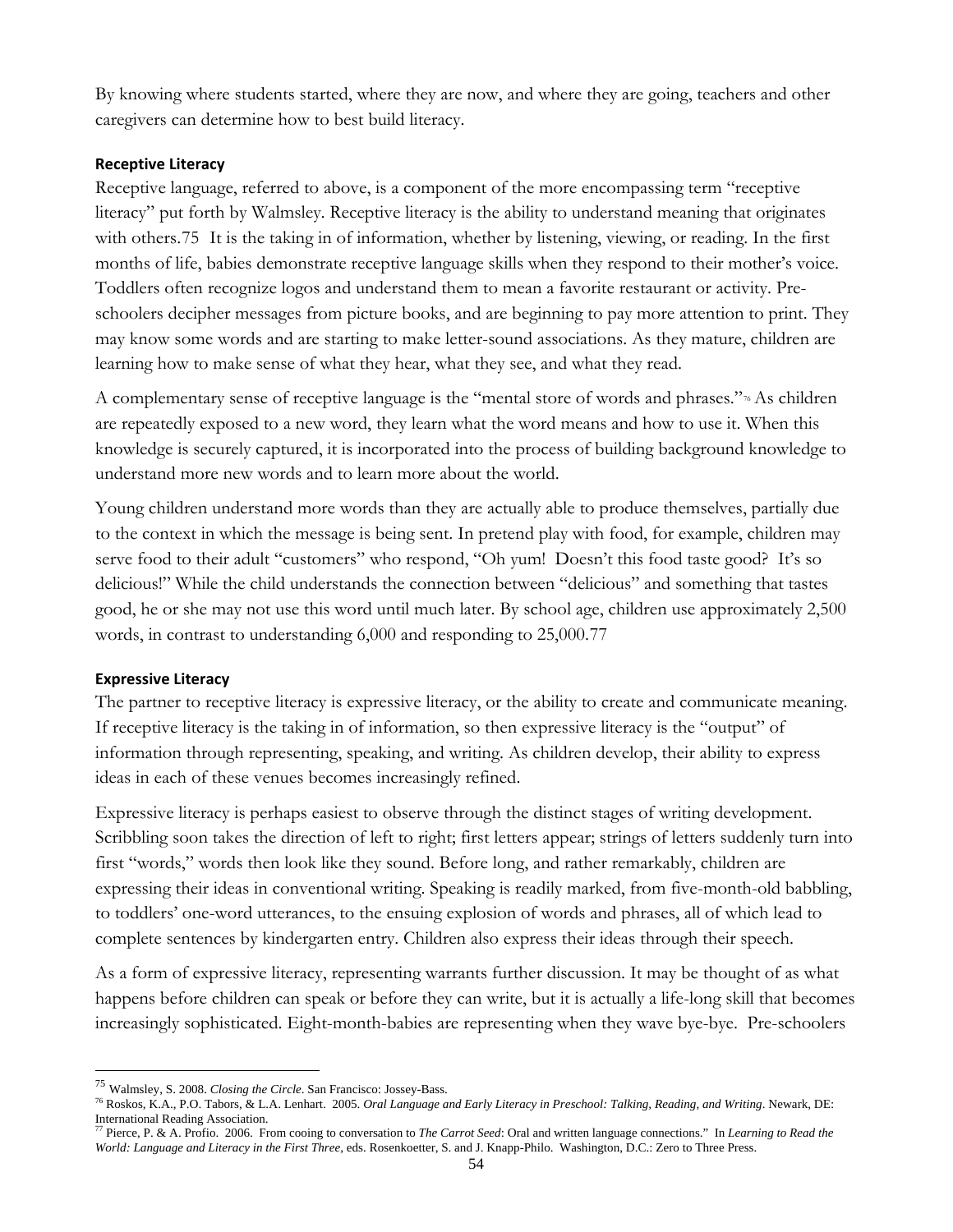are representing when they draw or scribble, work with clay, and play "fire-fighter." Older children – fully able to express themselves through speech and writing – continue to represent when they build models, when they illustrate books, when they perform in a school play. At all ages, children communicate understanding through a variety of media.

As the building blocks of literacy– vocabulary, background knowledge, expressive and receptive language, phonological and phonemic awareness, oral expression, the alphabetic principle come together, children learn to view and represent, to listen and speak, to read and write. They become increasingly sophisticated in expressing themselves in ways that are readily and clearly understood. But, true to the communication triangle, this doesn't come in isolation. Pre-school aged children also are becoming increasingly able to interpret and describe in their own words that which others have expressed, whether the moral of a story, the main point of an argument, the feeling of a poem, or the message of artwork. Pre-schoolers are, in fact, perfecting the dance of communication.

The benchmarks and benchmark indicators in this domain represent the standards for what Prekindergarten children should know and be able to do in order to be successful learners. Indicators are observable and demonstrative and can be accomplished through the play and active engagement of four year olds within a rich and well designed environment.

## **DOMAIN 5: COGNITION AND KNOWLEDGE OF THE WORLD**

<span id="page-54-0"></span>Scientific research is beginning to reveal information about the physiology of our brains– nerve cells, circuitry, electrical and chemical processes – that is as fascinating as it is complex. Contrary to long-held beliefs that the brain is "hard-wired" at birth, researchers have confirmed it is actually under constant development and that the period of greatest activity is the early years. Interestingly, the brain attains 90 percent of its adult weight by the time a child reaches age five and develops faster than any other part of the body. The enormity of this physical growth aside, perhaps the most compelling finding for teachers and caregivers of young children is how significantly cognitive development can be influenced by environment and experience.

The National Scientific Council on the Developing Child analogizes cognitive development to building a house. The "blueprint" for building a brain is supplied by genetics, but it is the building materials – in this case, proper nutrition, social interactions with attentive caregivers, and absence of toxins – that brings those plans to optimal fruition. In making the house a home, builders modify blueprints to suit the needs of the family; likewise, children's experiences define which neural connections will thrive and which will be discarded. The Council summarizes by stating:

". . . the quality of a child's early environment and the availability of appropriate experiences at the right stages of development are crucial in determining the strength or weakness of the brain's architecture, which, in turn, determines how well he or she will be able to think and regulate emotions."<sup>[78](#page-54-1)</sup>

The brain's architecture is but one aspect of cognitive development. Historically, the term "cognitive development" is most frequently associated with the work of Jean Piaget, who theorized that children

<span id="page-54-1"></span> $\overline{a}$ <sup>78</sup> National Scientific Council on the Developing Child. "The Timing and Quality of Early Experiences Combine to Shape Brain Architecture." (February 2008)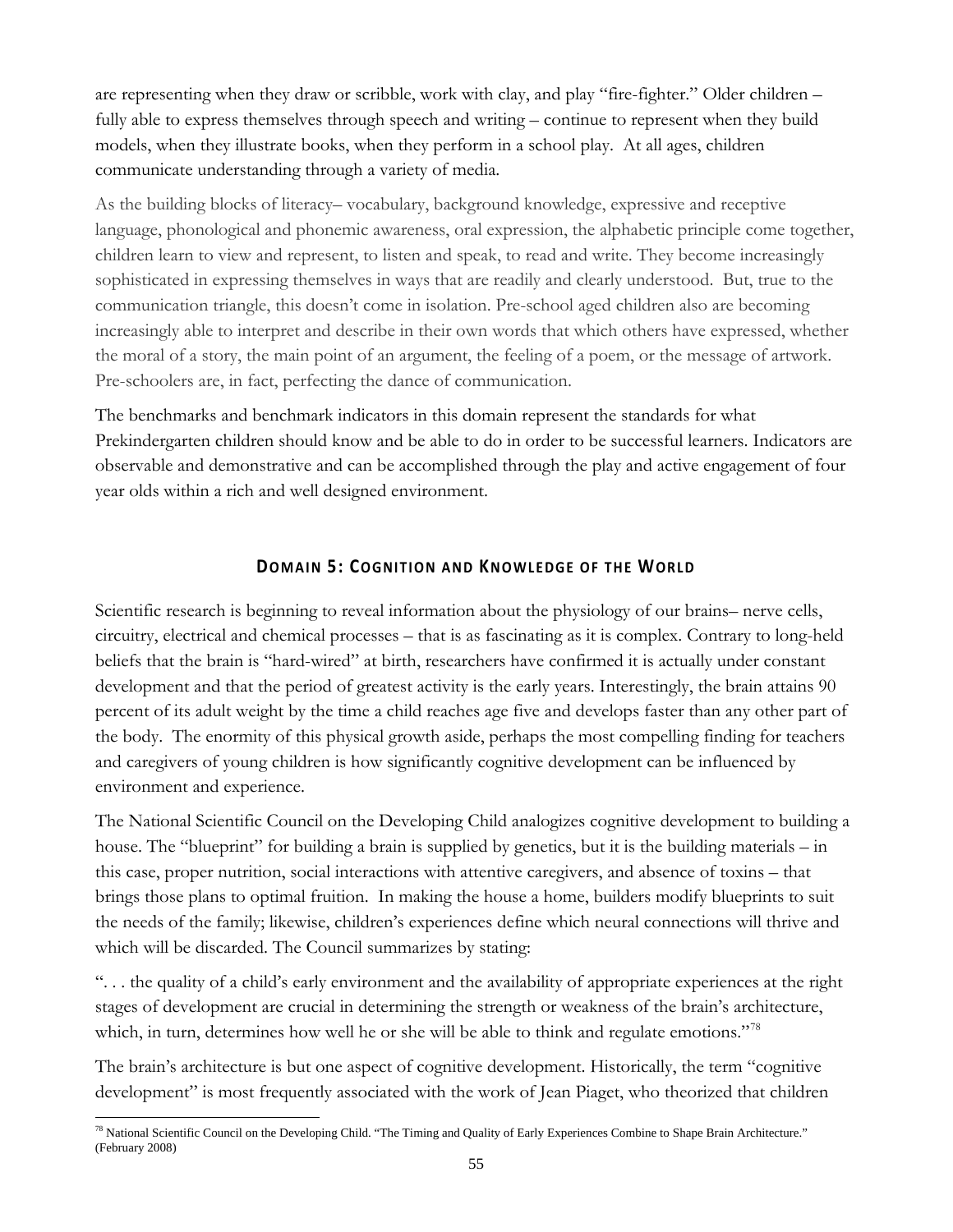move through distinct stages of cognitive growth as the result of an adaptation process involving assimilation and accommodation. His work forwarded the idea of cognition as both the way a child thinks about something and what the child does. Learning is an active process and occurs when children interact in meaningful ways with the world around them.

Other leaders in the field of children's cognitive development also contributed to our current beliefs about how children learn. Lev Vygotsky asserted that interaction with knowledgeable others and culture are important shapers of cognitive development. Drawing from Piaget's model of cognitive stages and Vygotsky's emphasis on interpersonal communication, Jerome Bruner proposed that children's progress through four socio-cognitive stages is facilitated by interaction with adults and peers.

These models of cognitive development have spawned much discussion and unending research. Interestingly, findings have suggested that, contrary to what all three theorists believed, preschool children are capable of higher-order skills, such as hierarchical classification and quantitative reasoning. Armed with sufficient knowledge and/or experience, they can perform activities that might be considered "developmentally inappropriate" for their age or for their development in other areas. In studies by Gobbo and Chi, preschool children who knew a great deal about dinosaurs sorted them by land-living or not, meat-eating or not, etc. Researchers identified knowledge – in this case, of dinosaurs – as the key determinant of whether the pre-school children studied were able to sort by multiple criteria or not.[79](#page-55-0)

Presumably, these young dinosaur "experts" acquired their vast knowledge from their interest in the topic. Parents, teachers, and other caregivers can tap into children's natural interests and their prior knowledge to promote higher-level, abstract, and critical thinking. By facilitating conversation and purposefully asking questions, adults not only provide rich experiences that encourage children to delve deeper into a topic of interest, but also challenge them to reach the next level of thinking – essentially, implementing Vygotsky's strategy of "scaffolding." Open-ended questions, in particular, prompt children to not only use more language, but also require them to recall, and put into sequence, past events.[80](#page-55-1) In the course of conversation, asking "Why do you think this dinosaur has such a long tail?" will elicit a far greater response than "Isn't this dinosaur's tail long?"

Teachers must be sure to provide age-appropriate opportunities to engage higher-order thinking. During morning hour, facilitate conversation with children about the day's weather, the clothes they are wearing, and the items they brought to school to help them draw conclusions about the four seasons. Ask children to retell – verbally or dramatically – the story behind their own or others' artwork. When reading aloud to a group of four-year-old children, prompt them to predict what will happen to Henny Penny. "Wonder aloud" with children about how life would be different if they were born at a different time or in a different world. For it is through such supportive, questioning, and attentive environments that children will acquire knowledge about language arts and literacy; mathematics; science; fine arts; social studies; and the world.

*Science of Early Childhood Development: Closing the Gap Between What We Know and What We Do.* Cambridge, MA.

 $\overline{a}$ 79 Bowman, B.T., Donovan, S.M. and Burns, S.M. *Editors*; Eager to Learn: Educating our Preschoolers, 2000, p.41.

<span id="page-55-1"></span><span id="page-55-0"></span><sup>80</sup> National Scientific Council, Center on the Developing Child at Harvard University. (2007). *The*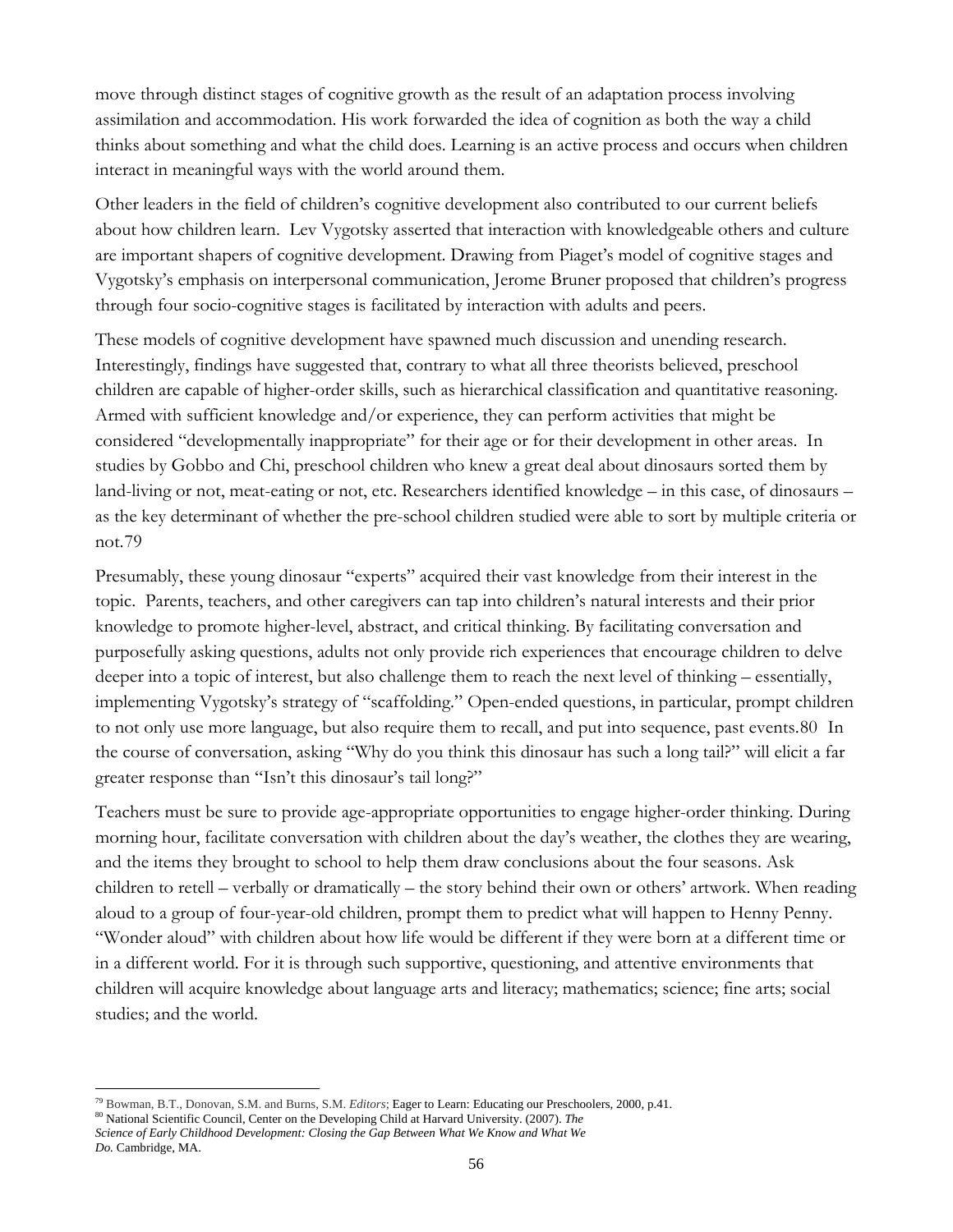The goal of thinking at a more critical level is infused throughout New York State's learning standards for students in kindergarten through grade twelve. It is equally important for preschool children. It is during these early years that cognitive development and brain development are integrally linked. Young children are able to make sense of their world by acquiring, adapting, practicing, applying and transferring knowledge in order to construct new or expanded concepts. It is through play, active engagement, both linguistically and experientially, experimenting, observing, exploring, manipulating, creating, listening, reflecting, problem solving, and using logic and reasoning that children become capable of more complex thinking.

Cognitive development occurs across all domains and supports children's learning about the world in which they live. This is reflected in the New York State Prekindergarten Foundation for the Common Core Some examples of indicators of cognitive development and where they can be found in this document are illustrated below. (Please note: This list is a selected group of examples and is not inclusive of all cognitive indicators.)

#### **Approaches to Learning**

Child actively and confidently engages in play as a means of exploration and learning. Child uses "trial and error" method to figure out a task, problem, etc.

#### **Physical Development and Health**

Child uses description words to discuss sights, smells, sounds, tastes and textures. Child demonstrates awareness of spatial boundaries and the ability to work within them.

## **Social/Emotional Development**

Child understands that other children have needs and rights Child demonstrates awareness of similarities and differences in habits, traits, preferences, abilities, motives, etc. among his/her family members and/or peers; Child understands how his/her own emotions impact choices (likes & dislikes).

#### **Approaches to Communication**

Child initiates conversations about things around them. Child uses words, facial expressions, body language, gestures, and sign language to express ideas.

#### **ELA and Literacy**

Child demonstrates understanding of the organization and basic features of print. Child identifies the front cover, back cover and displays correct orientation of book and page turning skills.

#### **Cognition and Knowledge of the World**

#### **Math**

Child will understand the relationship between numbers and quantities to 10. Child identifies measurable attributes of objects such as length and weight.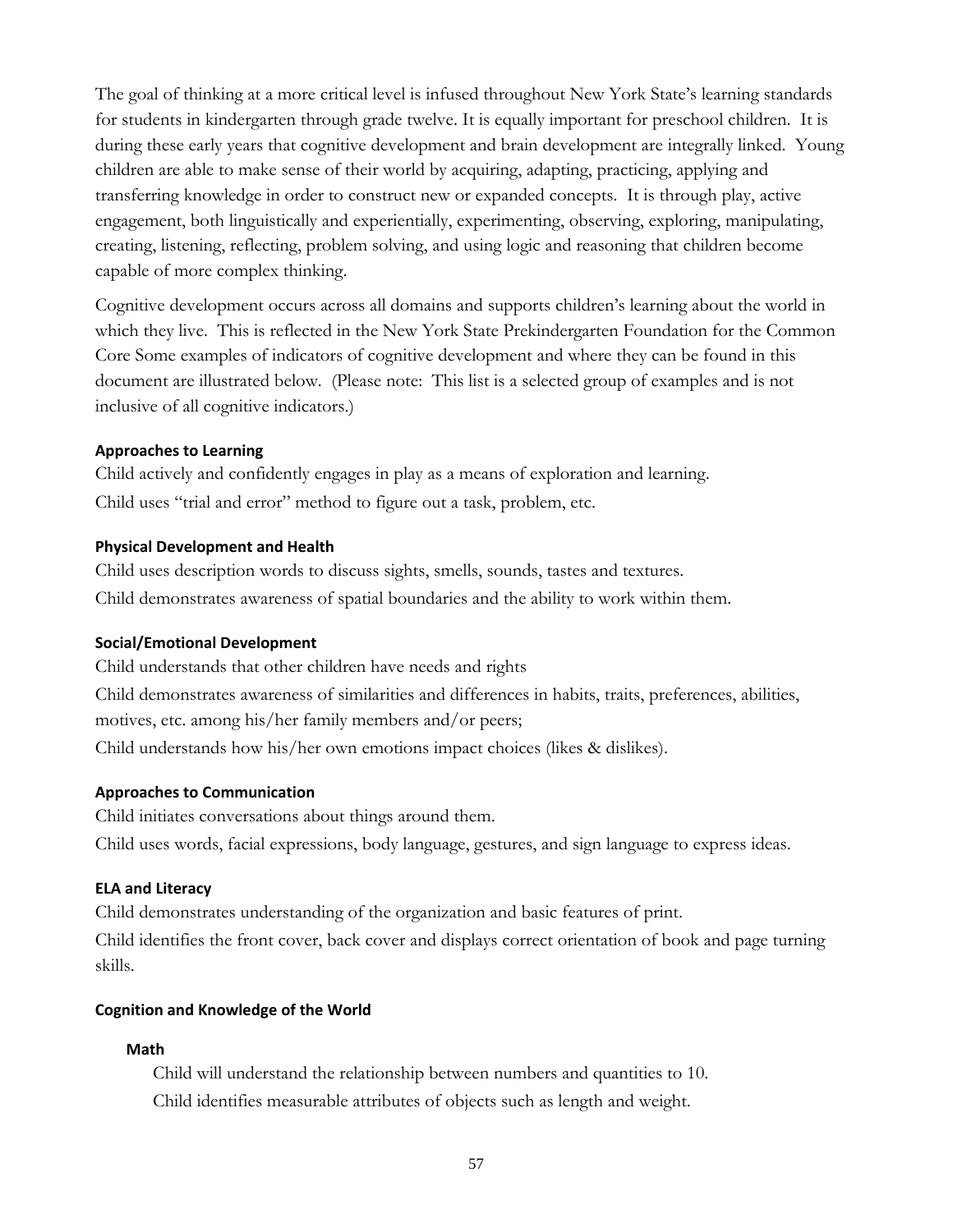#### **Science**

Child makes predictions based on background knowledge and previous scientific experience.

Child identifies cause and effect relationships.

Child verifies predictions by explaining "how" and "why".

Child makes age-appropriate, logical conclusions about investigations.

## **Social Studies**

Child uses words and phrases that differentiate between events that happen in the past, present and future, e.g., uses phrases like "when I was a baby…" or "before I moved to my new house."

#### **The Arts**

Child compares or contrasts different forms of dance and music

Child identifies similarities and differences among samples of visual art.

The sections of the Cognition and Knowledge of the World Domain provide benchmarks and benchmark indicators for specific content areas: science, social studies, the arts, and technology. For Mathematics, benchmark and benchmark indicators are referred to as standards and clusters. Learning environments and instructional practices in early childhood classrooms across settings will be immediately impacted by these expectations. Teachers will be empowered to align curriculum and assessment horizontally across domains as well as vertically to ensure continuity of learning, beginning in Prekindergarten. Programs for young children will use these expectations to plan professional development tailored to the needs of individual teachers, as well as, to engage parents in monitoring the progress of their children.

#### **MATH**

While walking to the bus stop, Treva counts her footsteps. "One, two, three, four – hey! That's how old I am!" Nodding, her Nana agrees, "You're right! Keep going. What's the next number?" Counting is a skill that many parents and caregivers recognize as being important for their children to have when they enter school, so it is not uncommon for them to encourage their preschoolers to practice. In the everyday context of their lives, however, children are also exposed – perhaps intentionally, perhaps not – to many, many other math concepts.

Math is about numeracy, but it is also about measurement, shapes, and patterns. When a new mark is added to the wall to note the latest growth spurt, children are picking up a sense of measurement, even though no numbers are involved. In fact, this type of math occurs every time a child happily exclaims, "I built the tallest tower!" or complains, "My bag is heavier than hers." The understanding that something is taller/shorter, heavier/lighter, full/empty, and bigger/smaller is a pre-number math concept that paves the way for later understanding of inches, pounds, volume, and mass.

When children notice that their bags are heavier or their towers are taller, they inevitably notice other variables, such as shape. As a math concept for preschoolers, shape and spatial relationships include recognizing and manipulating geometric forms (squares, triangles, circles, rectangles, etc.). Parents and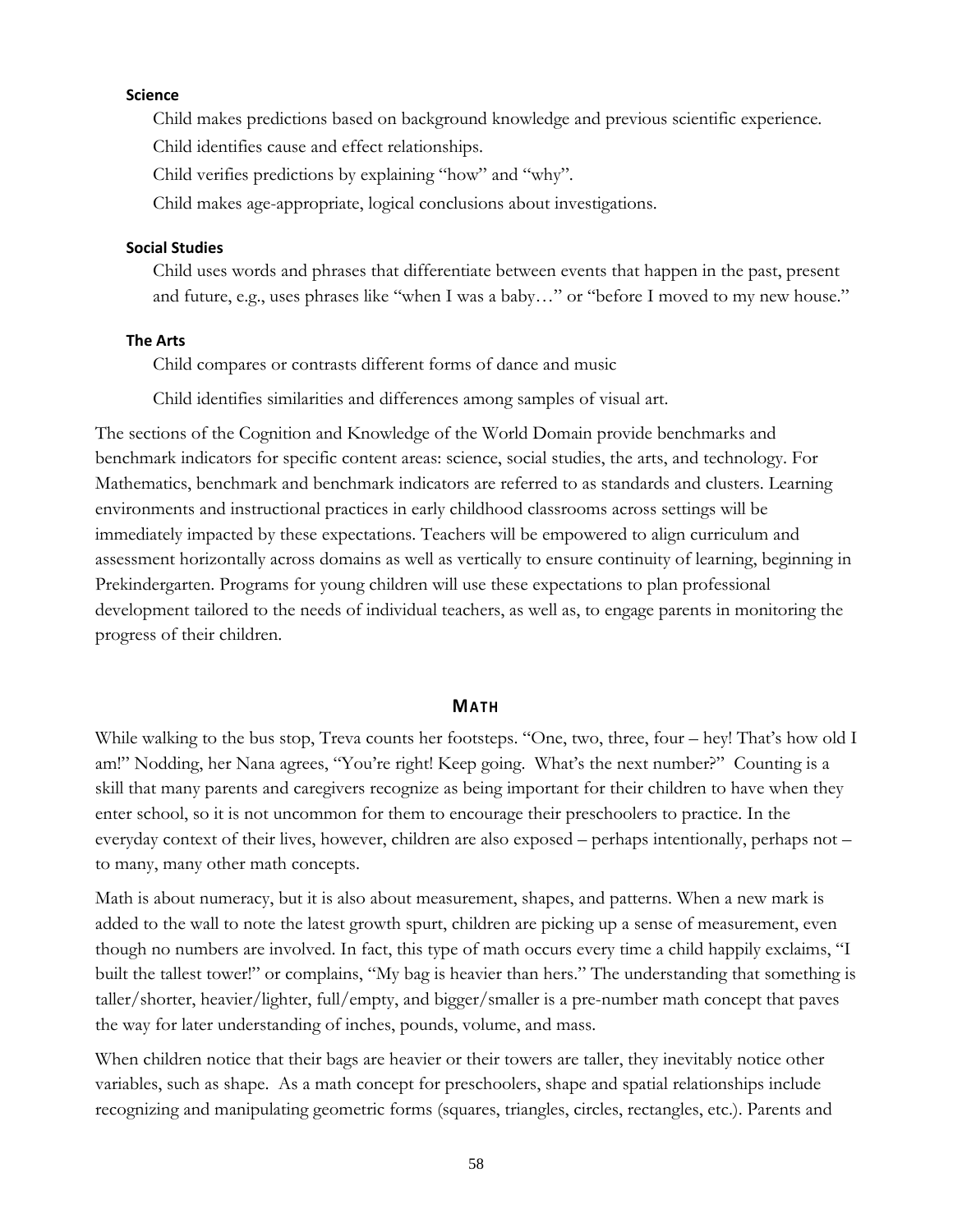caregivers may be surprised to learn that correctly using words such as *first*, *last*, *top*, *bottom*, *over*, and *under* can also indicate a child's awareness of spatial relationships.

There are many other math applications hiding within "non-math" activities. What, for example, does clapping have to do with math? The answer: when there is a pattern to the clapping, i.e., teachers sometimes attracts their busy classroom's attention with a "slow clap, slow clap, pause, fast clap, fast clap, fast clap." Detecting patterns help children begin to understand how things work together, which is an important skill for later math development. Counting and measuring activities help children become more familiar with number concepts, equal values and an understanding of length, height and weight. Opportunities abound for promoting math learning in preschool classrooms.

#### **SCIENCE**

Teachers in K-12 classrooms have long struggled with taking the "sigh" out of science. Too often, secondary-school student's associate science with memorizing periodic tables, searching for mystery body parts in formaldehyde-soaked amphibians, and determining whether a rock is sedimentary, metamorphic, or igneous. While the content of this teaching is important, its decontextualized delivery does little to ignite students' interest in the physical properties of the world around them.

Young children, on the other hand, are fueled by an innate curiosity about what works, why it works, how it works, and what's in it that makes it work. Preschoolers are constantly asking, "Why does this rock sparkle?" "How can a frog jump so high?" "What's in water?" When they pose the time-honored, "why is the sky blue?" question, preschoolers are not expecting a detailed explanation of the electromagnetic spectrum but they are purposefully gathering information about, and trying to explain, their observations.

Science is exactly that: a system of acquiring knowledge. This system uses inquiry, observation and experimentation to describe or explain phenomena. For this age group, such activity involves manipulating objects, asking questions, making predictions, developing generalizations, and learning relevant vocabulary. Scientific experiences can occur both formally and informally, but should, as much as possible, allow for hands-on activity with objects and contexts that are meaningful to the child. Teachers may present a lesson on properties of water, but explaining why popsicles drip and ice cubes melt is likely to be more meaningful to children, to have a greater impact on their understanding, and more significantly, to increase their interest in the topic at hand. By exploring the science in the child's everyday world, science is understood not just as the work of chemists, biologists, and geologists, but as an integral and inspiring part of the real life of every child – a powerful message to be learned early and reinforced throughout life.

#### **SOCIAL STUDIES**

Today's shrinking globe presents wonderful opportunities for interaction with new people, cultures, and regions. Within these opportunities is a responsibility to appreciate the unique thoughts, beliefs, and actions of the people we meet. On a much smaller scale, pre-schoolers learn to do just that as they venture out of the familiarity of their homes into the community.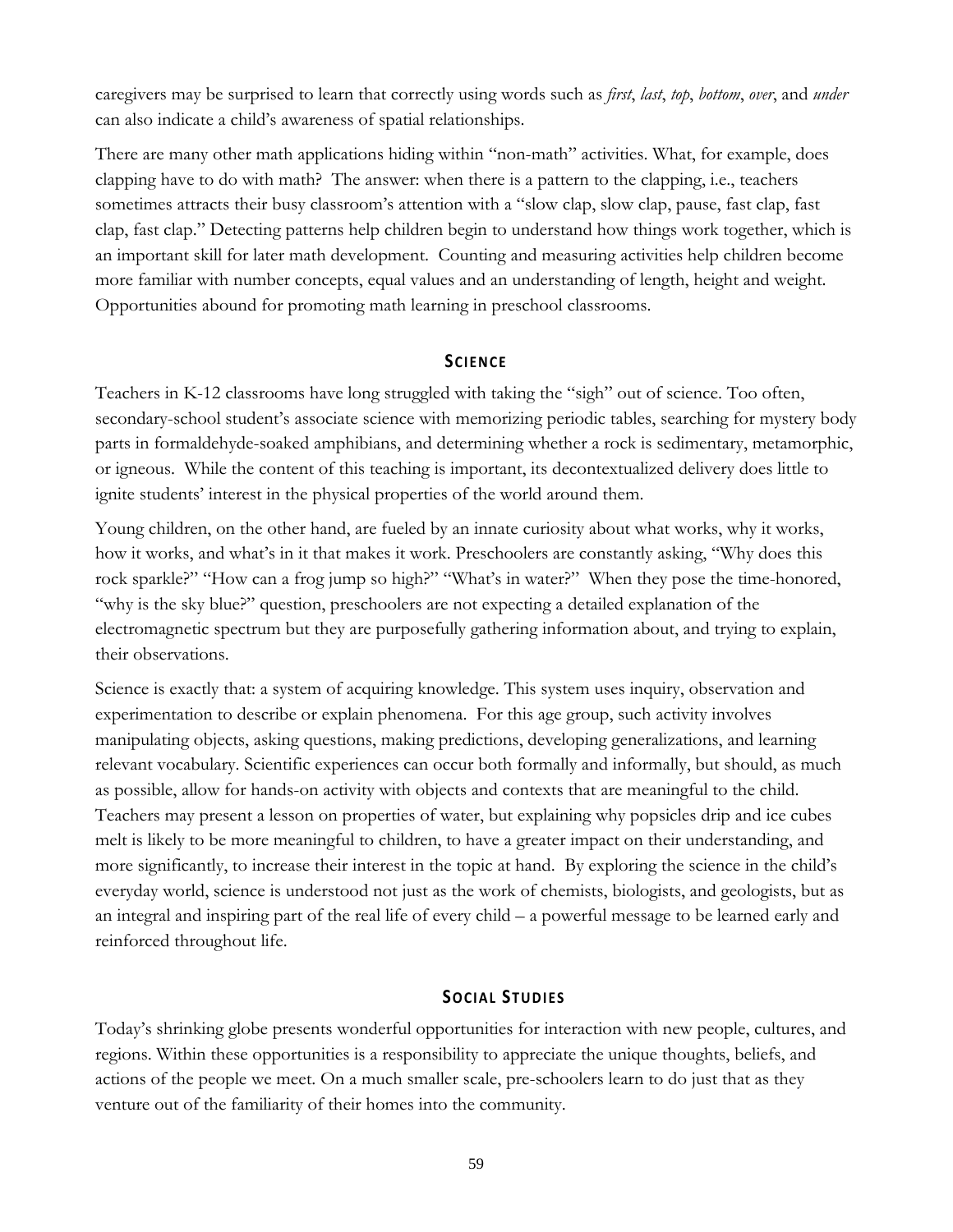When they are very young, children begin to understand their role within their families. They learn the expectations and rules that govern this basic social structure. As they mature, their social circle enlarges to include extended family, friends, neighbors, classmates, teachers, and community helpers. Children soon realize that with new people come new rules, expectations, and ways of interacting.

It is important for children to learn how to navigate the increasing complexity of their social network. Communication and cooperation are tools of navigation that often present themselves naturally between and among individuals with similar perspectives. Reaching out to people with different backgrounds, experiences and beliefs, however, may be less comfortable, therefore requiring additional navigational tools: such as, respect and empathy.

Social studies is understanding one's role within the family and within the community, but also understanding others' roles. How do these roles interact? Older students explore the rights and responsibilities of community members in "Civics" or "Government" classes, but at the pre-school age, the focus is on sharing, taking turns, and practicing being followers and leaders.

Other areas of study traditionally associated with "social studies" are applicable to pre-school as well. History provides a sense of time, including the profound and minute changes that take place over the course of their day, week, or year. To pre-schoolers, this may mean comparing their fall self-portraits to their spring self-portraits. How are the portraits different? What occurred over the course of the school year to explain the difference? This exercise can promote children's grasp of the concept of "then" and "now," but also connect past events to present and future activities.

#### **THE ARTS**

Young children engage in pretend play to process their ideas about their world and the people in it. Research findings link dramatic play to children's cognitive, language, and social development, so it is important for caregivers to provide not only props and space, but also unstructured time, encouragement and positive feedback for dramatic play to occur. Fortunately, there are many forms of art through which children can express their thoughts, ideas, feelings, and wishes. Therapists have long used the arts to help children identify and resolve their emotions through media such as drawing, painting, and sculpting. The same is true for music and movement. Exposing children to music, in all its forms, has many benefits for cognitive, physical, social, and emotional development. Experts agree that actively participating in music – whether singing, playing an instrument, or dancing – helps children perform better in reading and math, play more cooperatively with others, control their bodies in space, and build their self-esteem. Even listening to music has its benefits, such as honing a child's ability to detect patterns, which is critical for emergent reading. And, listening to the most basic instrument – one's own voice – can help children distinguish between playground voices, inside voices, whispers, and silence, attributed to strengthening discrimination skills.

#### **TECHNOLOGY**

There was a time when preschoolers were well prepared for school if they had a new art smock and a box of crayons. Today, technology is changing the way in which children learn and develop literacy,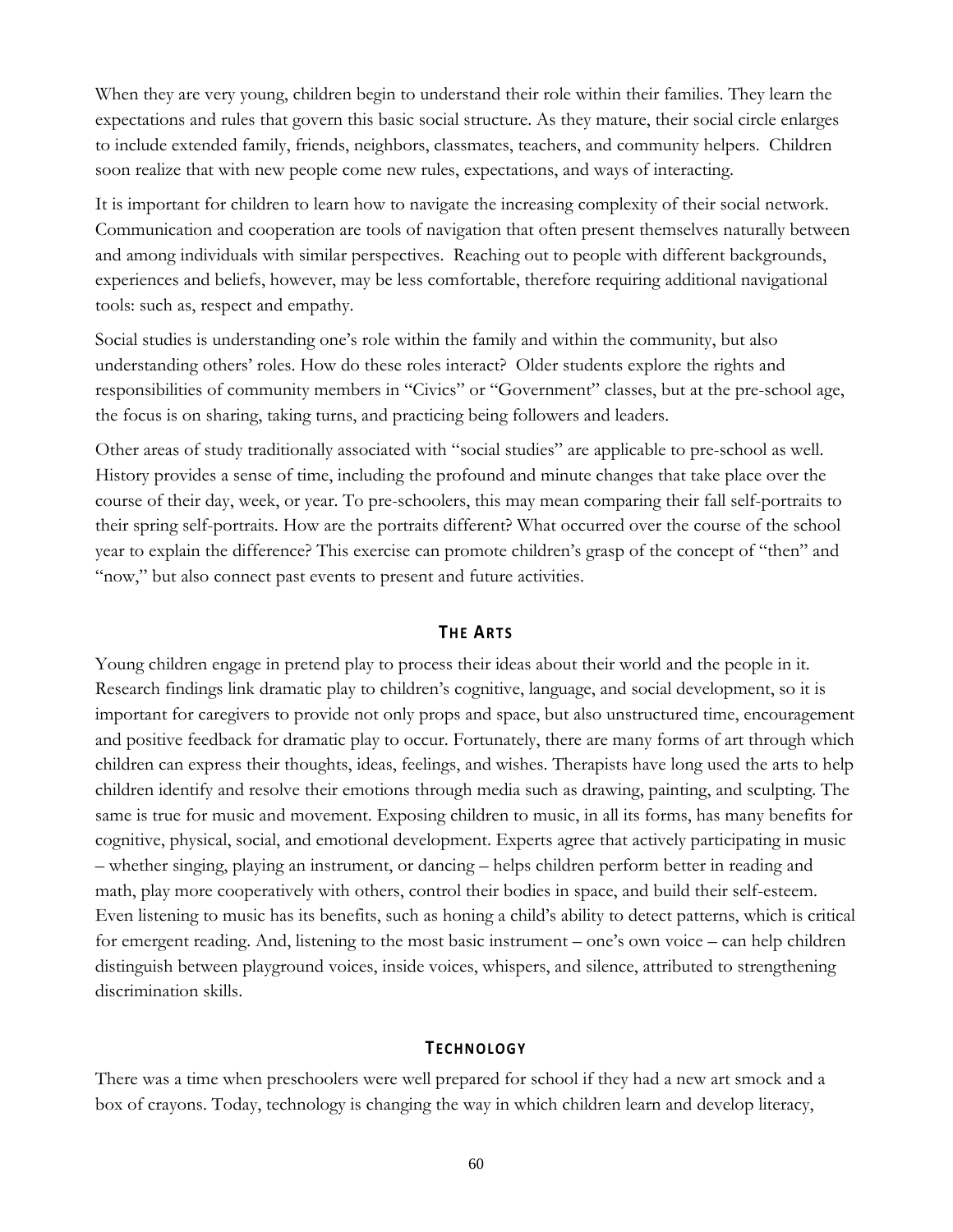math, language, communication, social and problem solving skills. Children must ultimately be prepared to function as knowledgeable, productive, independent, creative thinkers in a technology-based society.

Technology is the systematic application of knowledge, materials, tools, and skills that extend human capabilities. It is a visible part of children's every day lives and it includes a broad range of tools (computers, telephones, MP3 players, cameras). While important, computers and instructional tools that use computers are only a few of the many technological advances we use today. Technologies developed through engineering include the systems that power our neighborhoods and schools and extend learning in our classrooms. Prekindergarten "play" has always included building with blocks, woodworking, playing with water, digging in sand, and molding clay. These activities still make up a part of the preschoolers day but involve a broader understanding of the concepts of engineering and technology. When a child constructs an object with wood and glue or can explain how a see-saw works, he or she is demonstrating an understanding of technology. Technology tools in the classroom (both traditional and digital technology) support a learner-centered and play-oriented early childhood curriculum.

Computers and other digital technology are powerful tools for supporting all learning in the early childhood classroom and can be integrated into classroom curricula, not merely as isolated curriculum components or centers. Children should be taught how to use technology and be provided opportunities to use it independently or cooperatively as in other learning centers. Computer and digital technology have provided many new tools to assist teachers as a means of supporting educational goals and outcomes.